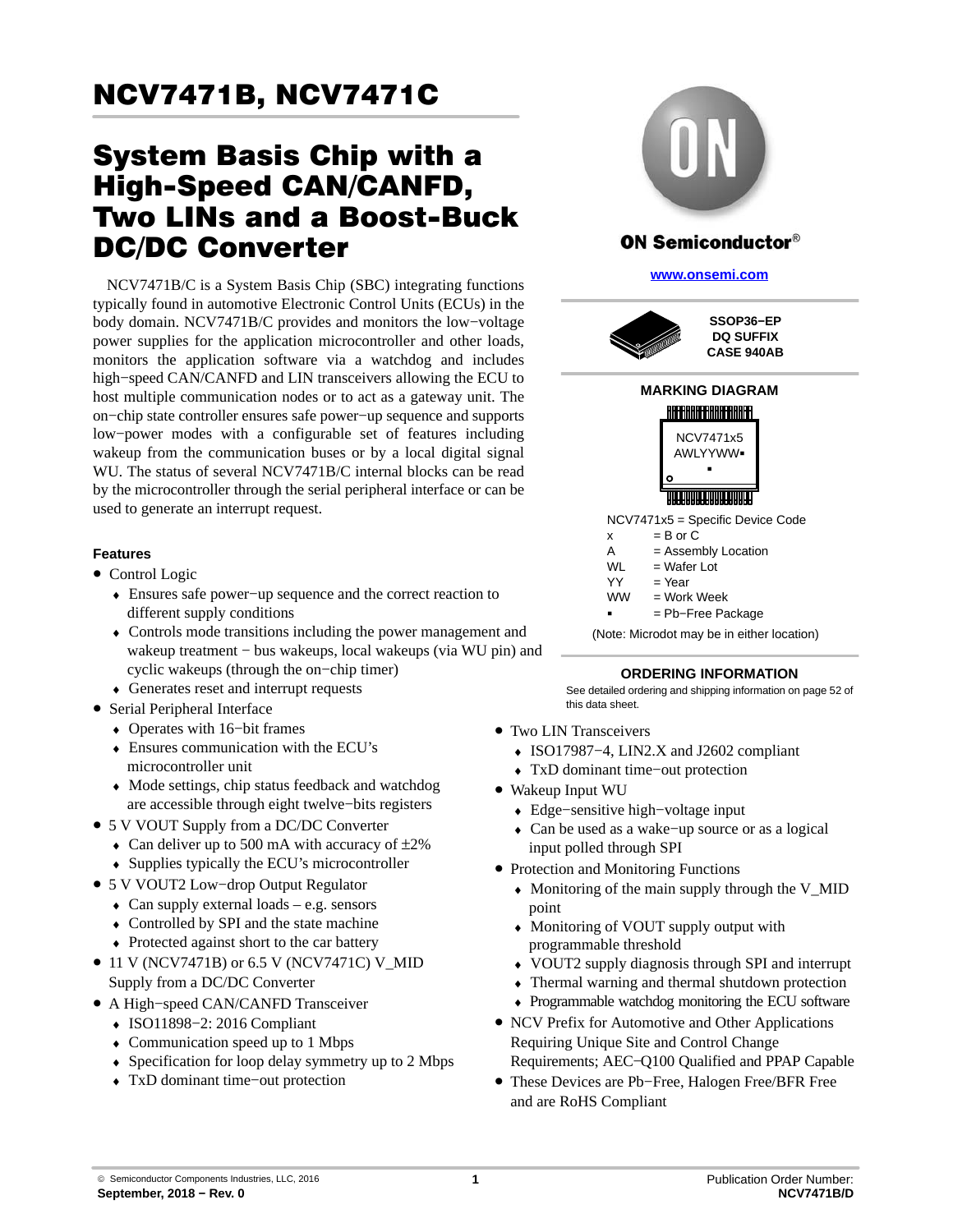

**Pin Connections** 

#### **Table of Contents**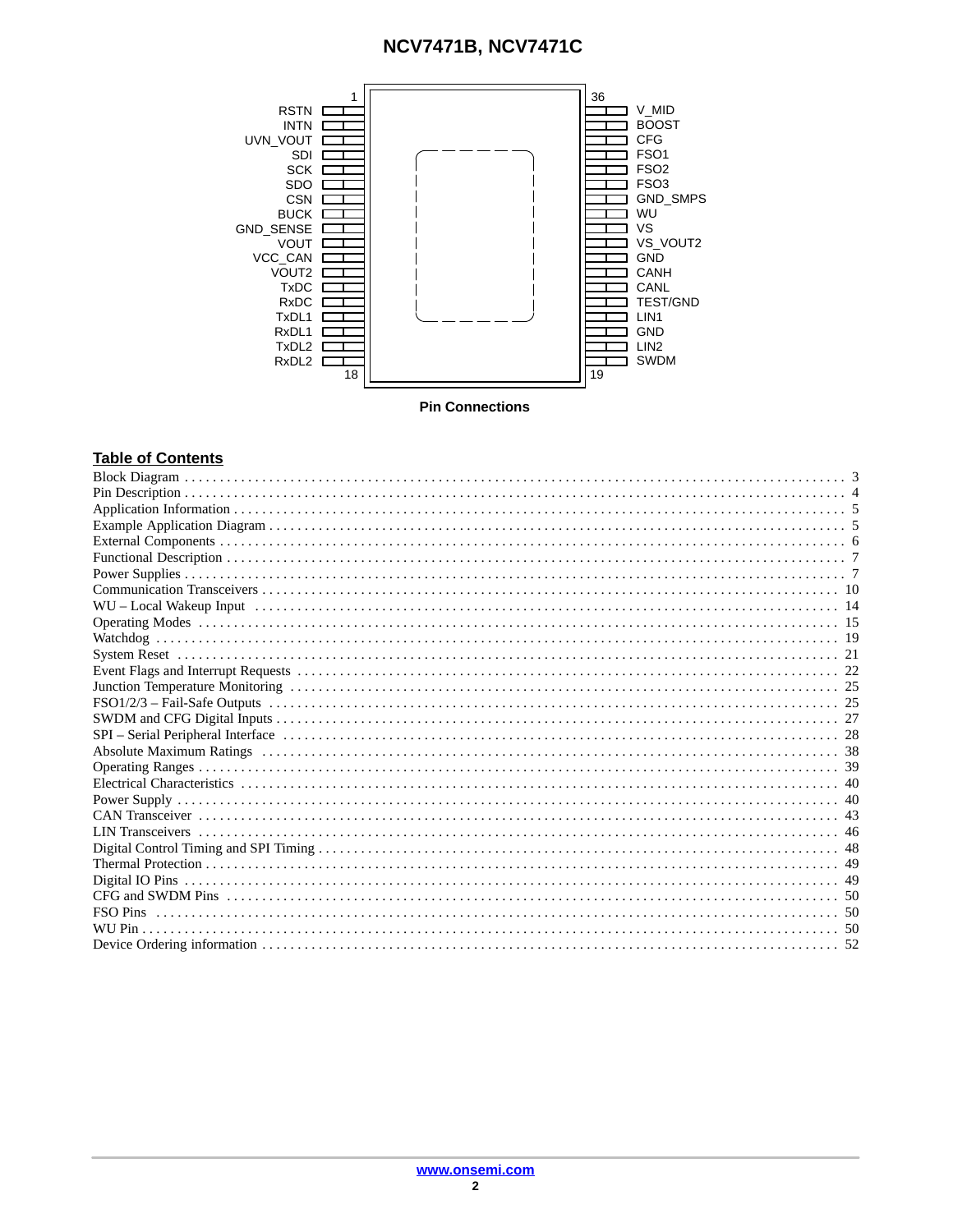<span id="page-2-0"></span>

**Figure 1. Block Diagram**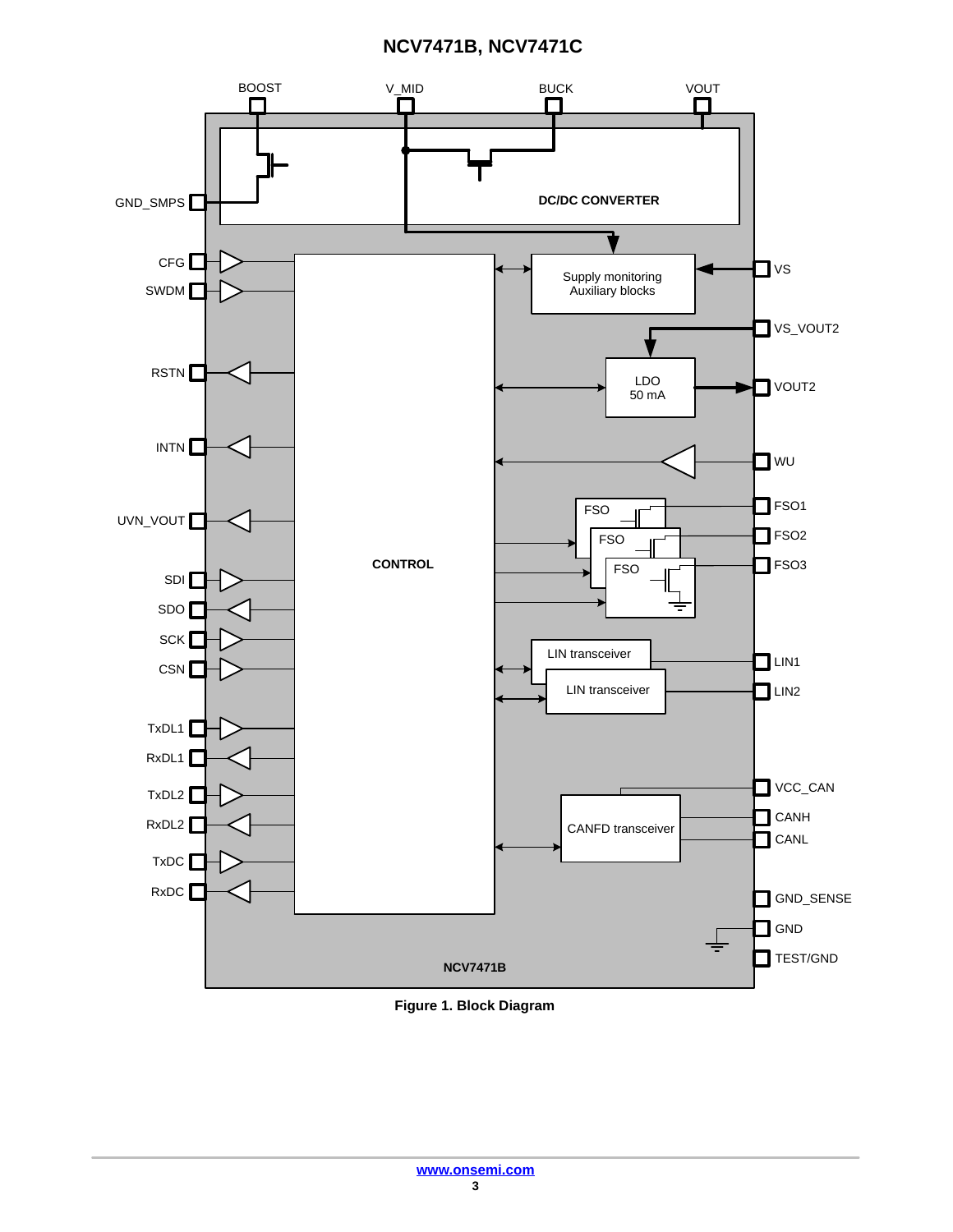#### <span id="page-3-0"></span>**Table 1. PIN DESCRIPTION**

| Pin<br><b>Number</b> | <b>Pin Name</b>   | Pin Type<br>(LV = Low Voltage; HV = High Voltage)                       | <b>Pin Function</b>                                                                                                              |
|----------------------|-------------------|-------------------------------------------------------------------------|----------------------------------------------------------------------------------------------------------------------------------|
| 1                    | <b>RSTN</b>       | LV digital input/output; open drain;                                    | System reset                                                                                                                     |
|                      |                   | internal pull-up                                                        |                                                                                                                                  |
| $\overline{2}$       | <b>INTN</b>       | LV digital output; open drain; internal pull-up                         | Interrupt request to the MCU                                                                                                     |
| 3                    | UVN_VOUT          | LV digital output; open drain; internal pull-up                         | VOUT under-voltage signal to the MCU                                                                                             |
| 4                    | <b>SDI</b>        | LV digital input; internal pull-down                                    | SPI data input                                                                                                                   |
| 5                    | <b>SCK</b>        | LV digital input; internal pull-down                                    | SPI clock input                                                                                                                  |
| 6                    | <b>SDO</b>        | LV digital output; push-pull with tri-state                             | SPI data output                                                                                                                  |
| $\overline{7}$       | <b>CSN</b>        | LV digital input (HV tolerant); internal pull-up                        | SPI chip select input                                                                                                            |
| 8                    | <b>BUCK</b>       | HV analog input/output                                                  | Connection of L <sub>buck</sub> coil to the integrated serial switch                                                             |
| 9                    | GND_SENSE         | Ground connection                                                       | Ground sense for the internal circuitry (e.g. VOUT2 regulator)                                                                   |
| 10                   | <b>VOUT</b>       | LV supply input                                                         | Feedback of the DC/DC converter output; main 5 V LV<br>supply for the digital IO's                                               |
| 11                   | VCC_CAN           | LV supply input                                                         | Core supply for the CAN transceiver                                                                                              |
| 12                   | VOUT2             | LV supply output                                                        | Output of the 5 V/50 mA low-drop regulator for external loads                                                                    |
| 13                   | <b>TxDC</b>       | LV digital input; internal pull-up                                      | Input of the data to be transmitted on CAN bus                                                                                   |
| 14                   | <b>RxDC</b>       | LV digital output; push-pull                                            | Output of data received from CAN bus                                                                                             |
| 15                   | TxDL1             | LV digital input; internal pull-up                                      | Input of the data to be transmitted from LIN1 bus                                                                                |
| 16                   | RxDL1             | LV digital output; push-pull                                            | Output of data received on LIN1 bus                                                                                              |
| 17                   | TxDL2             | LV digital input; internal pull-up                                      | Input of the data to be transmitted from LIN2 bus                                                                                |
| 18                   | RxDL <sub>2</sub> | LV digital output; push-pull                                            | Output of data received on LIN2 bus                                                                                              |
| 19                   | <b>SWDM</b>       | HV digital input; internal pull-down                                    | Input to select the SW Development configuration                                                                                 |
| 20                   | LIN <sub>2</sub>  | LIN bus interface                                                       | LIN2 bus line                                                                                                                    |
| 21                   | <b>GND</b>        | Ground connection                                                       | Ground connection                                                                                                                |
| 22                   | LIN1              | LIN bus interface                                                       | LIN1 bus line                                                                                                                    |
| 23                   | <b>TEST/GND</b>   | LV digital input; internal pull-down                                    | Test-mode entry pin for production testing; should be<br>grounded in the application                                             |
| 24                   | CANL              | CAN bus interface                                                       | CANL line of the CAN bus                                                                                                         |
| 25                   | CANH              | CAN bus interface                                                       | CANH line of the CAN bus                                                                                                         |
| 26                   | GND               | Ground connection                                                       | Ground connection                                                                                                                |
| 27                   | VS_VOUT2          | HV supply input                                                         | Separate line input for the VOUT2 low-drop regulator                                                                             |
| 28                   | VS                | HV supply input                                                         | Line supply for the battery-related core blocks                                                                                  |
| 29                   | WU                | HV digital input                                                        | Input for monitoring of external contacts                                                                                        |
| 30                   | GND_SMPS          | Ground connection                                                       | Power ground connection for the DC/DC converter                                                                                  |
| 31                   | FSO <sub>3</sub>  | HV digital output; open drain low-side                                  | Indication of a fail–safe event by rectangular signal of 100 Hz<br>with 20% duty cycle; high-impedant in normal operation        |
| 32                   | FSO <sub>2</sub>  | HV digital output; open drain low-side                                  | Indication of a fail-safe event by rectangular signal of 1.25 Hz<br>with 50% duty cycle; high-impedant in normal operation       |
| 33                   | FSO <sub>1</sub>  | HV digital output; open drain low-side                                  | Indication of a fail-safe event by static Low level;<br>high-impedant in normal operation                                        |
| 34                   | <b>CFG</b>        | HV digital input; internal pull-down or<br>pull-up (depends on voltage) | Configuration of fail-safe behavior; in SW Development,<br>CFG enables boost stage operation                                     |
| 35                   | <b>BOOST</b>      | HV analog input/output                                                  | Connection of L <sub>boost</sub> coil to the integrated switch to ground.                                                        |
| 36                   | V_MID             | HV analog input/output                                                  | Output of the 11 V/6.5 V boost stage; Intermediate point connect-<br>ing the step-up and step-down stages of the DC/DC converter |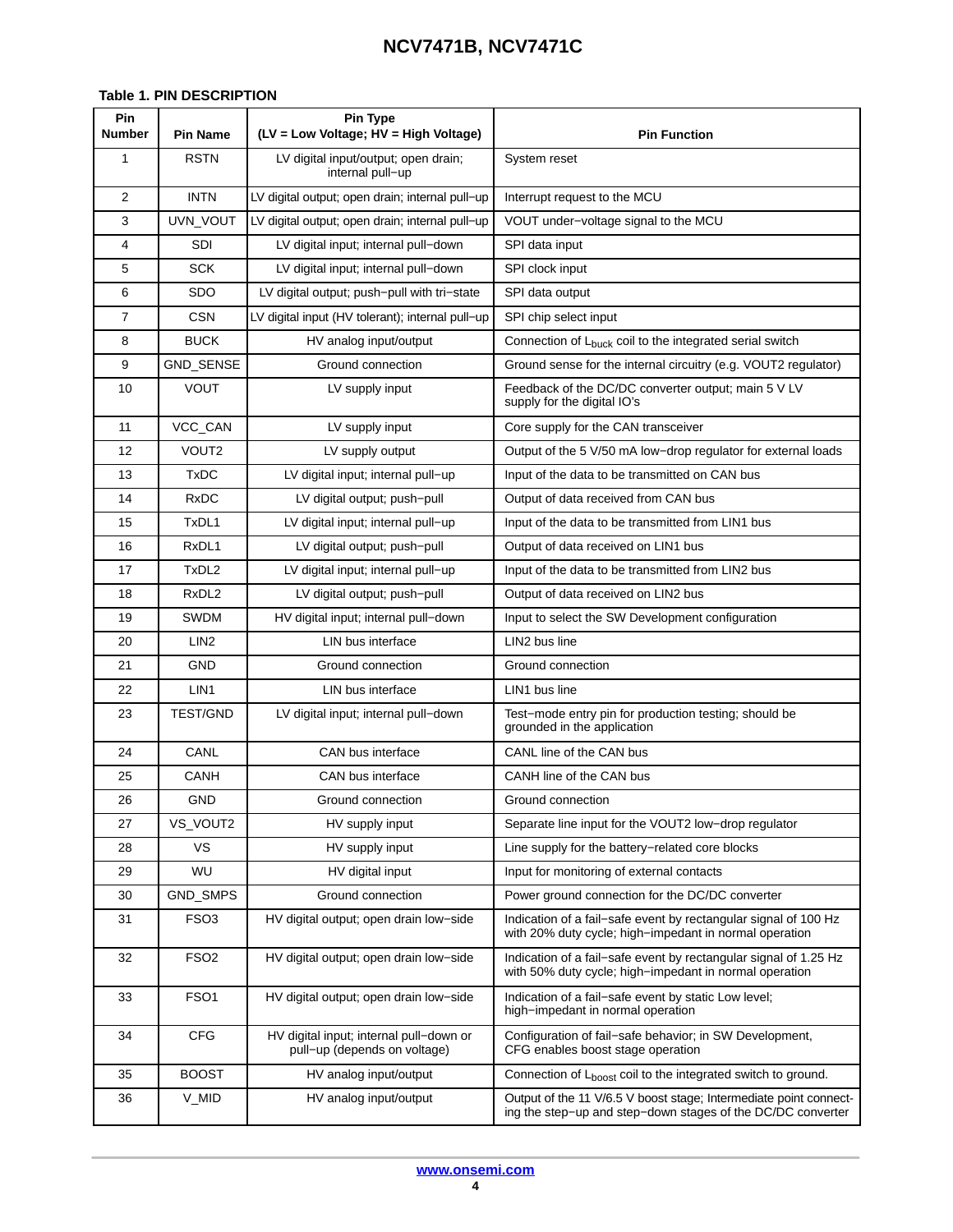#### **APPLICATION INFORMATION**

<span id="page-4-0"></span>

**Figure 2. Example Application Diagram**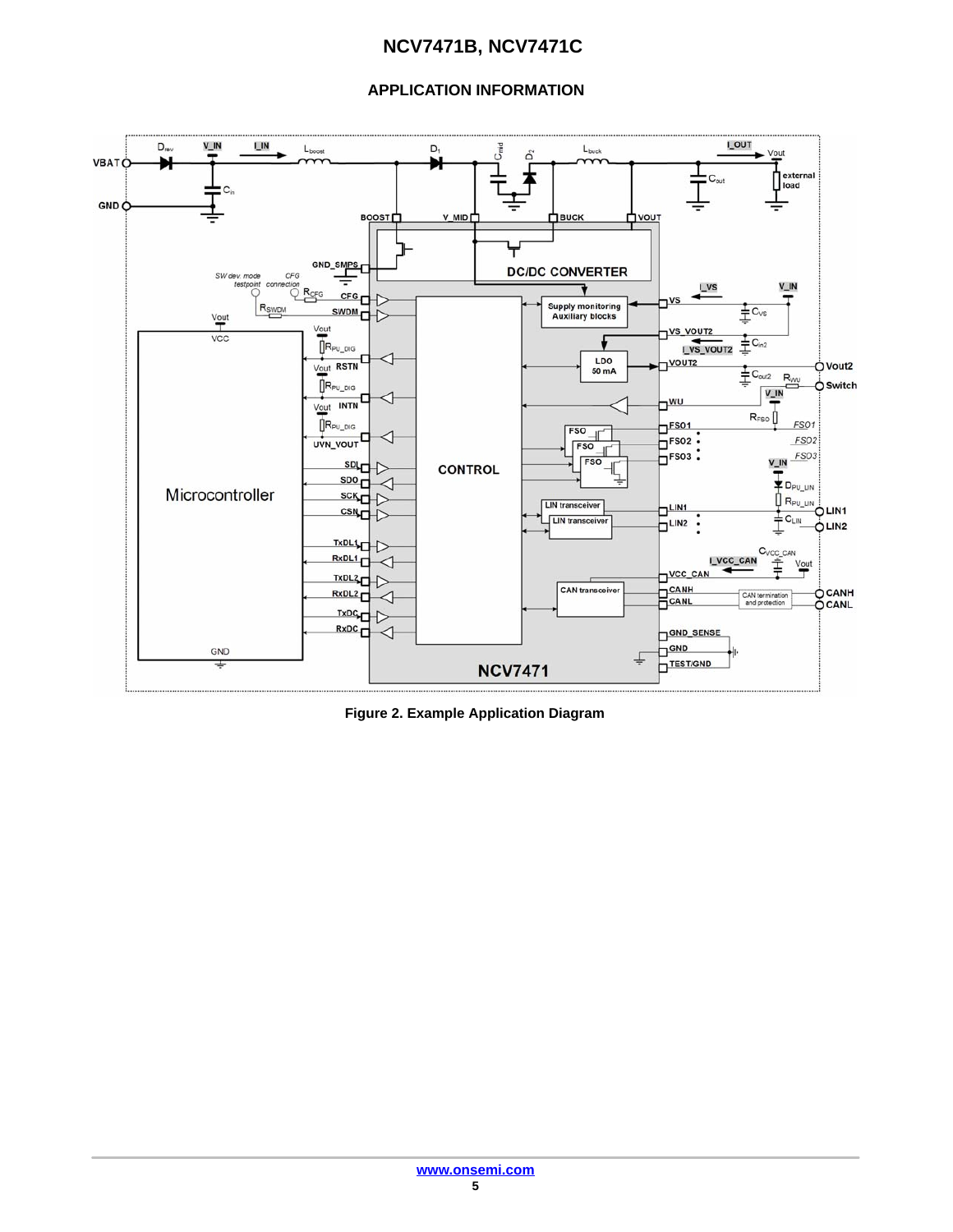#### **External Components**

<span id="page-5-0"></span>Overview of external components from application schematic in Figure [2](#page-4-0) is given in Table 2 together with their recommended or required values.

#### **Table 2. EXTERNAL COMPONENTS OVERVIEW**

| <b>Component Name</b>                    | <b>Description</b>                                                                                                    | Value                                                                                         | <b>Note</b>                                                                                                             |
|------------------------------------------|-----------------------------------------------------------------------------------------------------------------------|-----------------------------------------------------------------------------------------------|-------------------------------------------------------------------------------------------------------------------------|
| $D_{rev}$                                | Reverse-protection diode                                                                                              | parameters application-specific;<br>e.g. 1 A / 50 V                                           |                                                                                                                         |
| $\mathrm{C}_{\text{in}}$                 | Filtering capacitor for the DC/DC<br>converter input                                                                  | $\geq$ 1 µF ceramic;<br>e.g. 1 µF / 40 V                                                      | Values and types depend                                                                                                 |
| $L_{boost}$                              | Inductor for the converter boost stage;<br><b>EMC filtering inductance</b>                                            | recommended range $3.3 \mu H - 22 \mu H$ ;<br>e.g. 22 $\mu$ H / 2 A                           | on the application needs<br>and conditions. Guidelines                                                                  |
| $D_1$                                    | Diode for the converter boost stage                                                                                   | Shottky or ultra-fast; parameters<br>application-specific; e.g. 1 A / 50 V                    | for their selection can be<br>found in the product's<br>application note.                                               |
| $C_{mid}$                                | Filtering and stabilization capacitor for the<br>converter intermediate voltage                                       | $\geq$ 1 µF ceramic; + $\geq$ 10 µF electrolytic<br>e.g. 1 $\mu$ F / 40 V + 10 $\mu$ F / 35 V | The given examples are<br>suitable for NCV7471B.                                                                        |
| $D_2$                                    | Diode for the converter buck stage                                                                                    | Shottky or ultra-fast;<br>parameters application-specific;<br>e.g. 0.25 A / 50 V              | total boost stage loads of<br>up to 425 mA, VOUT<br>loads of up to 250 mA,                                              |
| L <sub>buck</sub>                        | Inductor for the converter buck stage                                                                                 | recommended range 10 $\mu$ H - 22 $\mu$ H;<br>e.g. 10 µH / 0.5 A                              | and for V_IN above 6 V.                                                                                                 |
| $C_{\text{out}}$                         | Filtering and stabilization capacitor for the<br>converter output voltage                                             | $\geq$ 10 µF ceramic; e.g. 10 µF / 10 V                                                       |                                                                                                                         |
| $C_{VS}$                                 | recommended >100 nF ceramic<br>Filtering capacitor for the VS input<br>supplying LIN and auxiliary internal circuitry |                                                                                               | optional; depends on the<br>application PCB                                                                             |
| C <sub>in2</sub>                         | Filtering capacitor for the VOUT2<br>requlator input                                                                  | recommended >100 nF ceramic                                                                   | optional; depends on the<br>application PCB                                                                             |
| $\mathrm{C}_{\text{out2}}$               | Filtering and stabilization capacitor for the<br>VOUT2 regulator output                                               | $>1 \mu$ F ceramic<br>(recommended 2.2 µF nominal)                                            | required for<br>VOUT2 stability                                                                                         |
| R <sub>WU</sub>                          | Protection and filtering resistor<br>for the WU input                                                                 | recommended 33 $k\Omega$ nominal                                                              | optional; depends on the<br>application needs                                                                           |
| R <sub>FSO</sub>                         | Pull-up resistors on the FSO outputs                                                                                  |                                                                                               | depends on the<br>application needs                                                                                     |
| D <sub>PU_LIN</sub>                      | Pull-up diode on LIN line                                                                                             |                                                                                               | required only for master                                                                                                |
| R <sub>PU_LIN</sub>                      | Pull-up resistor on LIN line                                                                                          | 1 k $\Omega$ nominal                                                                          | LIN node                                                                                                                |
| $C_{LIN}$                                | Filtering capacitor on LIN line                                                                                       | Typically 100 pF - 220 pF nominal                                                             | optional; is function of the<br>entire LIN network                                                                      |
| C <sub>VCC_CAN</sub>                     | Filtering capacitor on the CAN transceiver<br>supply input                                                            | recommended >100 nF ceramic                                                                   | optional; depends on the<br>application PCB                                                                             |
| <b>CAN</b> termination<br>and protection |                                                                                                                       |                                                                                               | optional; is function of the<br>entire CAN network                                                                      |
| R <sub>PU_DIG</sub>                      | Pull-up resistor for the open-drain digital<br>outputs (INTN, RSTN, UVN VOUT)                                         | recommended 10 $k\Omega$ nominal                                                              | optional; only if the<br>integrated pull-ups are<br>not sufficient for the<br>application                               |
| R <sub>SWDM</sub>                        | Protection resistor on SWDM input                                                                                     | recommended 10 $k\Omega$ nominal                                                              | optional; depends on the<br>application                                                                                 |
| $R_{CFG}$                                | Protection resistor on CFG input                                                                                      | recommended 10 $k\Omega$ nominal                                                              | optional; depends on the<br>application<br>CFG connection details<br>can be found in the<br>product's application note. |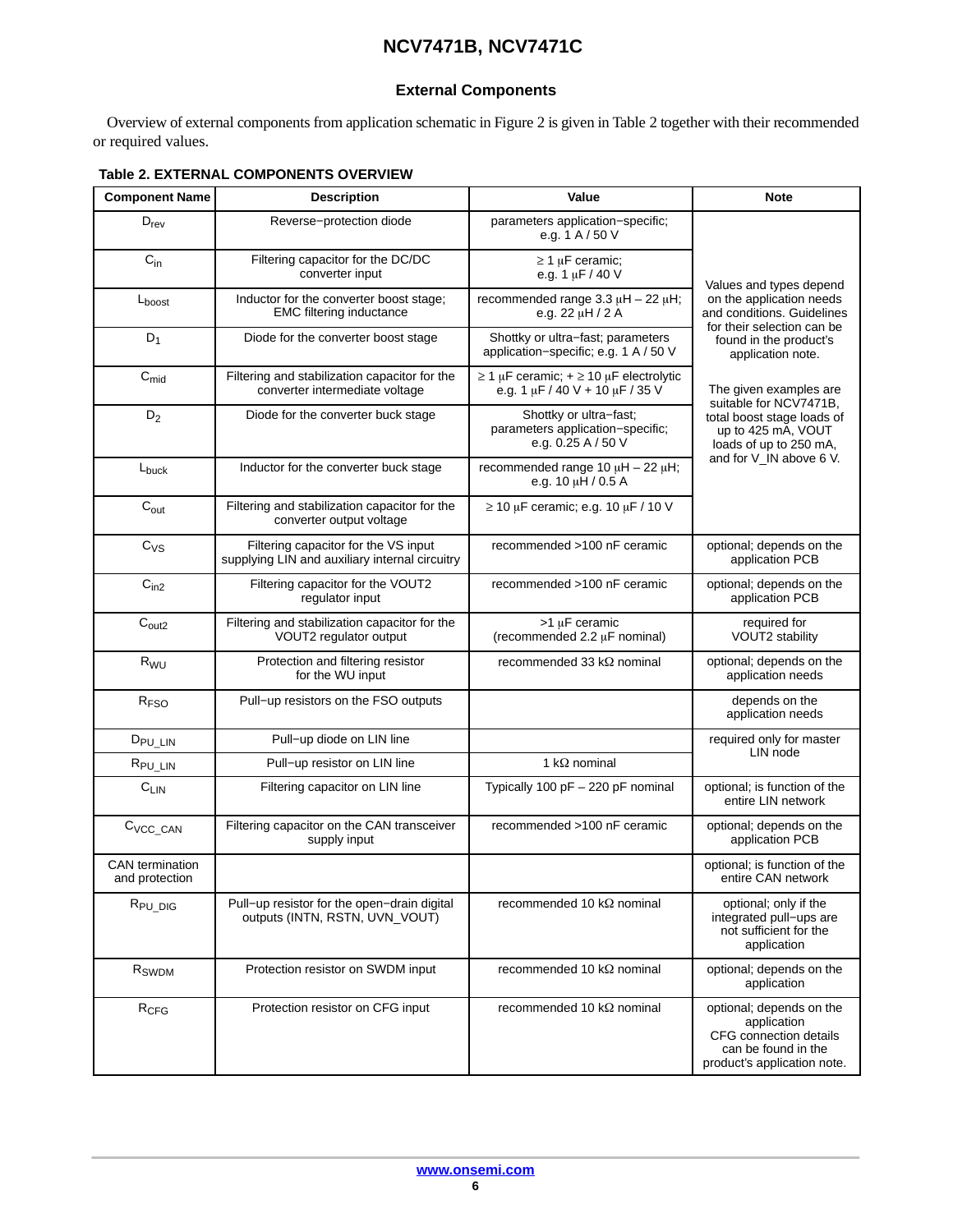#### **FUNCTIONAL DESCRIPTION**

#### <span id="page-6-0"></span>**POWER SUPPLIES**

#### **VS Supply Input**

VS pin of NCV7471B/C is typically connected to the car battery through a reverse−protection diode and can be exposed to all relevant automotive disturbances (ISO7637 pulses, system ESD...). VS supplies mainly the integrated LIN transceivers. Filtering capacitors should be connected between VS and GND.

#### **V\_MID Supply Point**

V\_MID node is the connection point between the two stages of the DC/DC converter. If only the buck (i.e. step−down) function of the converter is active (because the input voltage is sufficient or because boosting is not enabled), V\_MID level stays two diode drops below the battery input to the application – see Figure [2.](#page-4-0) In case the boost stage of the converter is active, V\_MID voltage is regulated to *V\_MID\_reg* (11 V typically).

V\_MID pin is used to supply the core auxiliary blocks of the device – namely the voltage reference, biasing, internal regulator and the wakeup detector of the CAN bus. When the DC/DC converter is boosting, it is ensured that the internal core blocks remain functional even for low input supply level.

During power−up of the battery supply, V\_MID point must reach *V\_MID\_PORH* level in order for the circuit to become functional – the internal state machine is initiated and the converter is activated in buck−only mode. The

circuit remains functional until V\_MID falls back below *V\_MID\_PORL* level, when the device enters the Shut−down mode.

#### **VOUT DC/DC Converter**

The main application low−voltage supply is provided by an integrated boost−buck DC/DC converter, delivering a 5 V output VOUT. The converter can work in two modes:

- **Buck−only mode** is the default mode of the VOUT power−supply. In this mode, the boosting part of the converter is never activated and the resulting VOUT voltage can be only lower than the input line voltage. Buck−only mode is applied during the initial power−up (after the V\_IN connection), wakeup from Sleep−mode and also recovery from the Fail−safe mode.
- **Boost−buck mode** ensures that the correct VOUT voltage is generated even if the input line voltage falls below the required VOUT level. This mode can be requested through the corresponding SPI control register. If selected, the boost−buck mode is used during Reset, Start−up, Normal, Standby, and Flash modes. It is also preserved during VOUT under−voltage recovery through Power−up mode. In SW Development configuration, boost−buck mode can be additionally enabled by High level on CFG pin. No SPI communication is therefore necessary to select the DC/DC mode in SW Development – see Table 3.

| <b>Device Configuration</b> | <b>SPI enBOOST Bit</b> | <b>Signal on CFG Pin</b> |            |
|-----------------------------|------------------------|--------------------------|------------|
|                             | Low                    | $\check{ }$              | Buck-Only  |
| Config 1, 2, 3, 4           | High                   |                          | Boost-Buck |
|                             |                        | Low                      | Buck-Only  |
| <b>SW Development</b>       | Low                    | High                     | Boost-Buck |
|                             | High                   |                          | Boost-Buck |

| Table 3. CONTROL OF DC/DC CONVERTER MODES ("X" Means "Don't Care") |  |  |  |  |  |  |  |
|--------------------------------------------------------------------|--|--|--|--|--|--|--|
|--------------------------------------------------------------------|--|--|--|--|--|--|--|

By default, the converter works with a fixed switching frequency *fsw\_DCDC* (typ. 485 kHz). Through the SPI settings, a switching frequency modulation can be applied with fixed modulation frequency of 10 kHz and three selectable modulation depth values – 10%, 20% or 30% of the nominal frequency.

VOUT level is monitored by an under−voltage detector with multiple thresholds:

- Comparison with selectable threshold *VOUT\_RESx*. By default, the lowest threshold (typ. 3.1 V) applies for the state machine control and the activation of the RSTN signal. This reset threshold can be changed via SPI to any of the four programmable values.
- A second monitoring signal UVN\_VOUT − is generated based on comparison of the VOUT level with the highest monitoring level (typ. 4.65 V).

• VOUT is compared with a fixed threshold *VOUT\_FAIL* (typ. 2 V). If VOUT stays below *VOUT\_FAIL* level for longer than *t\_VOUT\_powerup*, a VOUT short−circuit is detected and Fail−safe mode is entered with the corresponding fail−safe information stored in SPI.

Both UVN\_VOUT and RSTN pins provide an open drain output with integrated pull−up resistor. The split between reset−generating level VOUT\_RESx and an under−voltage indication allows coping with VOUT dips in case of high loads coinciding with low input line voltages. The function of the VOUT and V\_MID monitoring is illustrated in Figure [3](#page-7-0) and Figure [4](#page-7-0). FSO1 output activation and Fail−safe mode entry caused by VOUT undervoltage are shown in Figure [5](#page-8-0) and Figure [6](#page-8-0).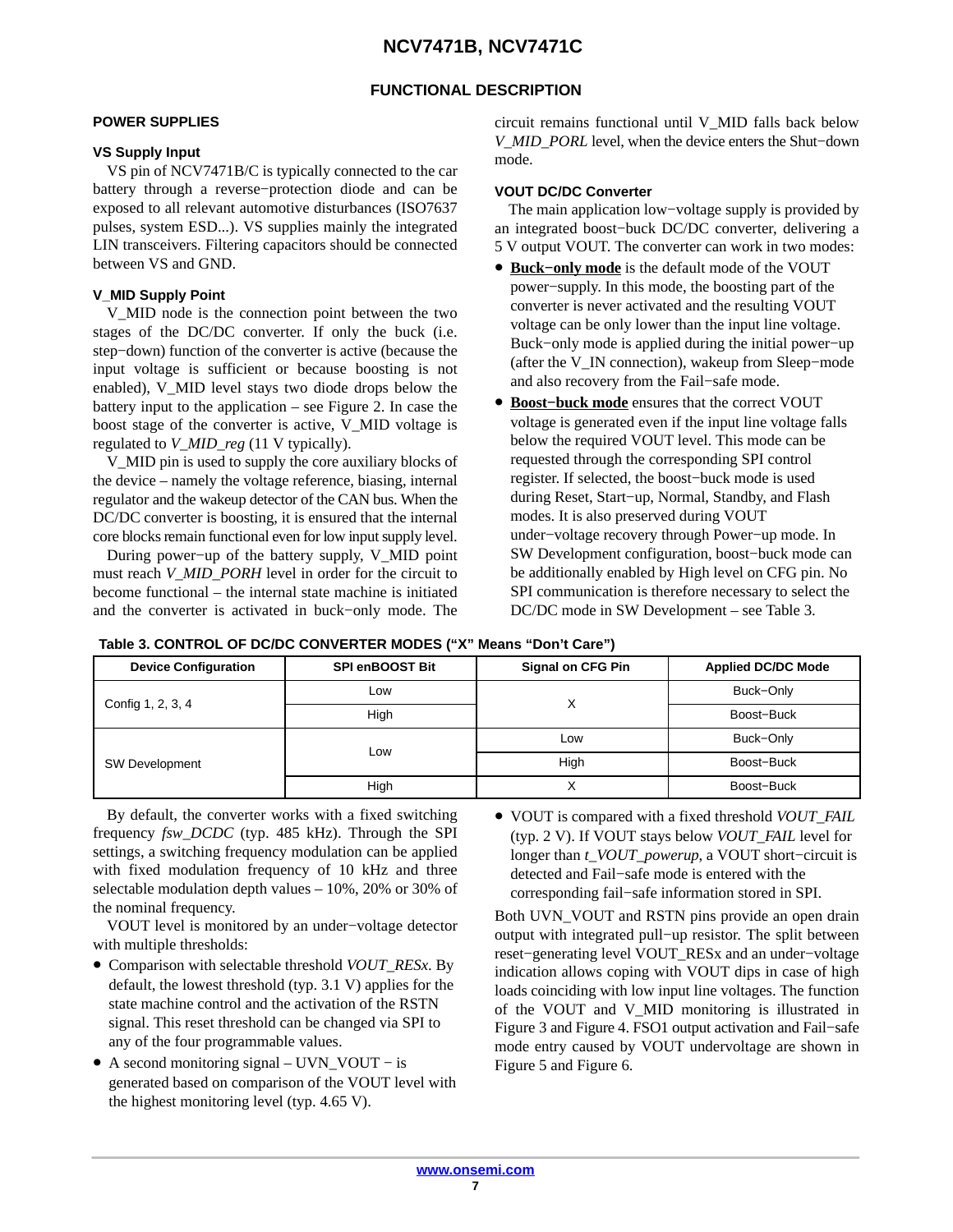<span id="page-7-0"></span>

**Figure 3. V\_MID and VOUT Supply Monitoring (Filtering times are neglected)**



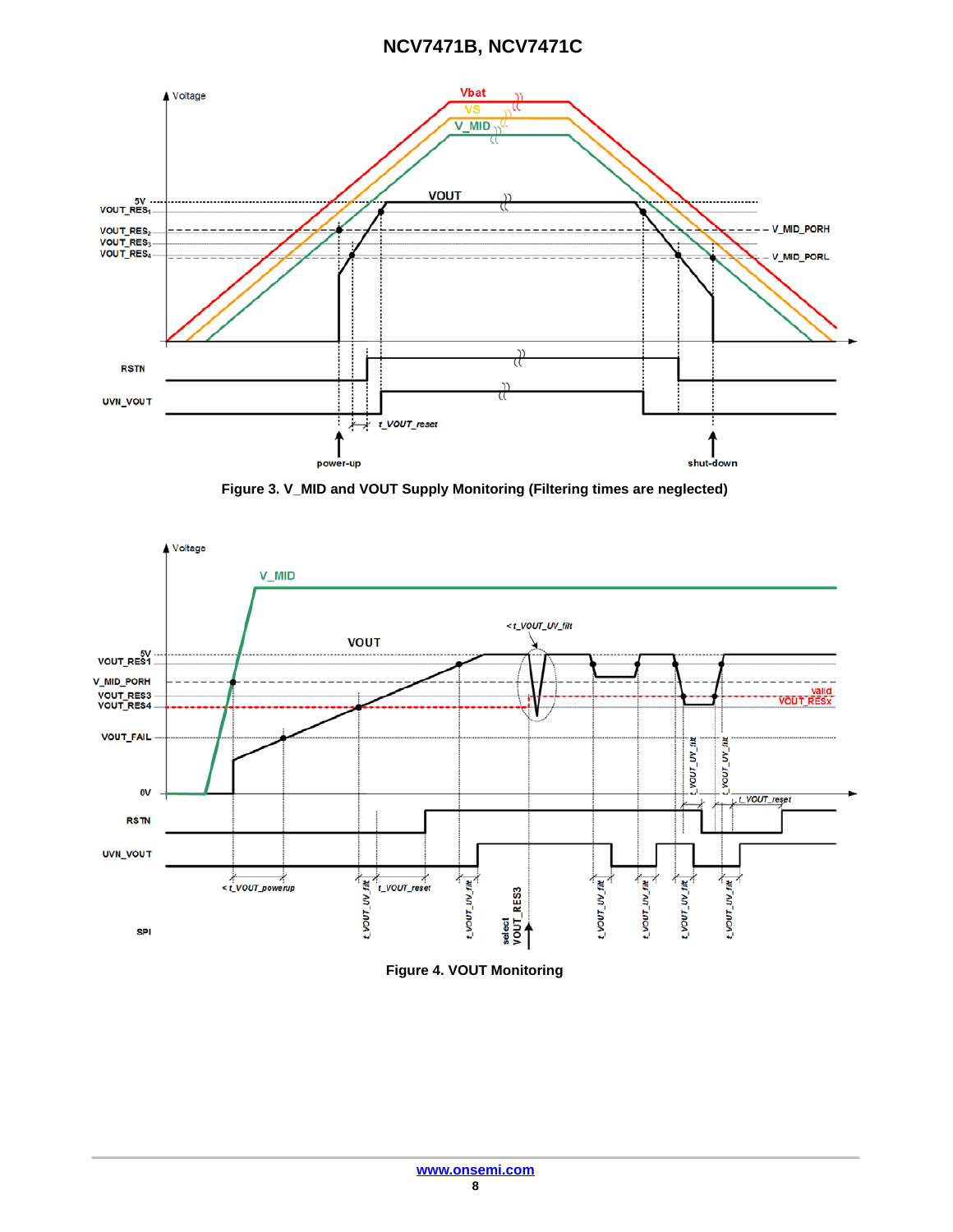<span id="page-8-0"></span>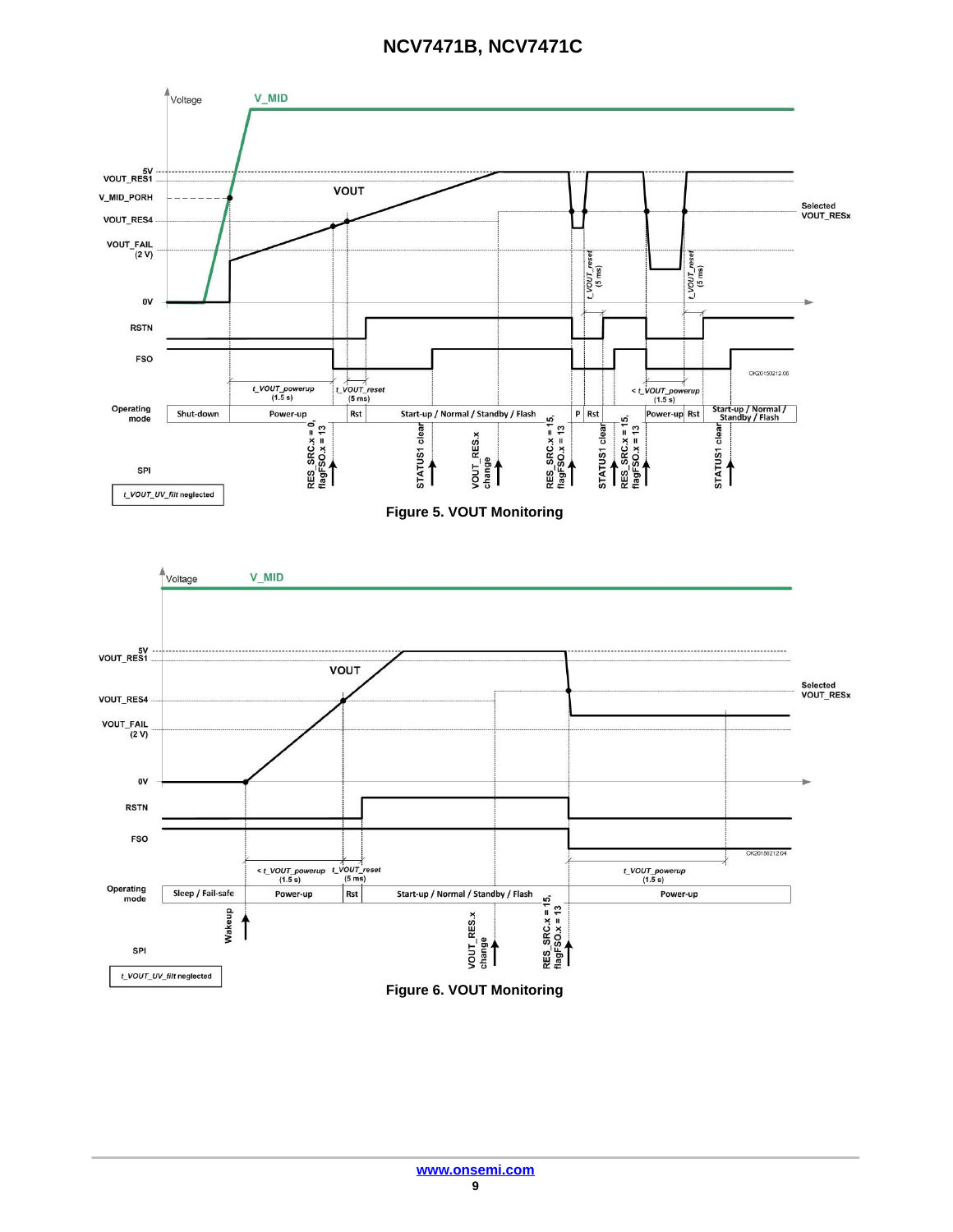#### <span id="page-9-0"></span>**VOUT2 Auxiliary Supply**

An integrated low−drop regulator provides a second 5 V supply VOUT2 to external loads, typically sensors. The regulator's input is taken from a dedicated pin VS\_VOUT2, which does not feature an explicit under−voltage monitoring. VS\_VOUT2 would be typically connected to the VS pin or, in function of the application needs, might be taken from other nodes like, e.g., the DC/DC converter's auxiliary node V\_MID.

After a power−up or a reset event, as well as in Sleep mode, VOUT2 regulator is switched off. In Start−up, Normal, Standby and Flash modes, it can be freely activated or deactivated via SPI control register.

VOUT2 is diagnosed for under−voltage and over−voltage via comparators with fixed thresholds *VOUT2\_UV* and *VOUT2\_OV*, respectively. Under−voltage detection is working only when VOUT2 regulator is on, while the over−voltage is monitored regardless the VOUT2 regulator activation. Output of both detectors can be polled via SPI status bits. Change of the detection status (in either direction) is recorded as an SPI flag bit and, if enabled, can lead to an interrupt.

#### **VCC\_CAN Transceiver Supply**

The integrated CAN transceiver uses a dedicated supply input VCC\_CAN. The transceiver is supplied by VCC\_CAN when configured for full−speed transmission or reception. When configured for wakeup detection, the transceiver is internally supplied from the V\_MID pin.

A 5 V supply must be externally connected to VCC\_CAN pin for the correct transceiver's functionality in full−speed mode ("CAN Normal" or "CAN Receive−only"). VCC\_CAN input has no dedicated monitoring and its correct level shall be ensured by the application  $-$  e.g. if VOUT is connected to VCC\_CAN, then VOUT under−voltage monitoring can also cover the correct VCC\_CAN level.

#### **Communication Transceivers**

#### **High−Speed CAN/CANFD Transceiver**

NCV7471B/C contains a high−speed CAN/CANFD transceiver compliant with ISO11898−2 standard, consisting of a transmitter, receiver and wakeup detector. The CAN transceiver can be connected to the bus line via a pair of pins CANH and CANL, and to the digital control through pins TxDC and RxDC. The functional mode of the CAN transceiver depends on the chip operating mode and on the status of the corresponding SPI bits – see Table 4, Table 5 and Figure [7](#page-10-0).

| <b>SPI Control Bits</b> |          | <b>CAN Transceiver Function in Operating Modes</b> |                          |                     |                   |                                         |
|-------------------------|----------|----------------------------------------------------|--------------------------|---------------------|-------------------|-----------------------------------------|
| modCAN.1                | modCAN.0 | Power-up<br>Reset                                  | Start-up<br>Normal Flash | <b>Standby</b>      | Sleep             | Fail-safe<br>(except thermal shut-down) |
| 0                       | 0        | CAN Off                                            | CAN Off                  | CAN Off             | CAN Off           | <b>CAN Wakeup</b>                       |
| 0                       |          | CAN Off                                            | <b>CAN Wakeup</b>        | <b>CAN Wakeup</b>   | <b>CAN Wakeup</b> | <b>CAN Wakeup</b>                       |
|                         | 0        | CAN Off                                            | CAN<br>Receive-only      | CAN<br>Receive-only | CAN Off           | <b>CAN Wakeup</b>                       |
|                         |          | CAN Off                                            | <b>CAN Normal</b>        | CAN Off             | CAN Off           | <b>CAN Wakeup</b>                       |

#### **Table 4. CAN TRANSCEIVER SPI CONTROL**

#### **Table 5. CAN TRANSCEIVER MODES**

| Mode              | Transceiver                        | <b>RxDC Pin</b>                                                  | <b>TxDC Pin</b>                           | <b>CANH/CANL Pins</b> | <b>Supply</b> |
|-------------------|------------------------------------|------------------------------------------------------------------|-------------------------------------------|-----------------------|---------------|
| CAN Off           | Fully off                          | High (if VOUT available)                                         | Ignored                                   | Biased to GND         | n.a.          |
| <b>CAN Wakeup</b> | Wakeup<br>detector active          | Low if wakeup detected;<br>High otherwise<br>(if VOUT available) | Ignored                                   | Biased to GND         | V MID         |
| CAN Receive-Only  | Receiver active                    | Received data                                                    | Ignored                                   | Biased to VCC CAN/2   | VCC CAN       |
| <b>CAN Normal</b> | Transmitter and<br>Receiver active | Received data                                                    | Data to transmit;<br>checked for time-out | Biased to VCC CAN/2   | VCC CAN       |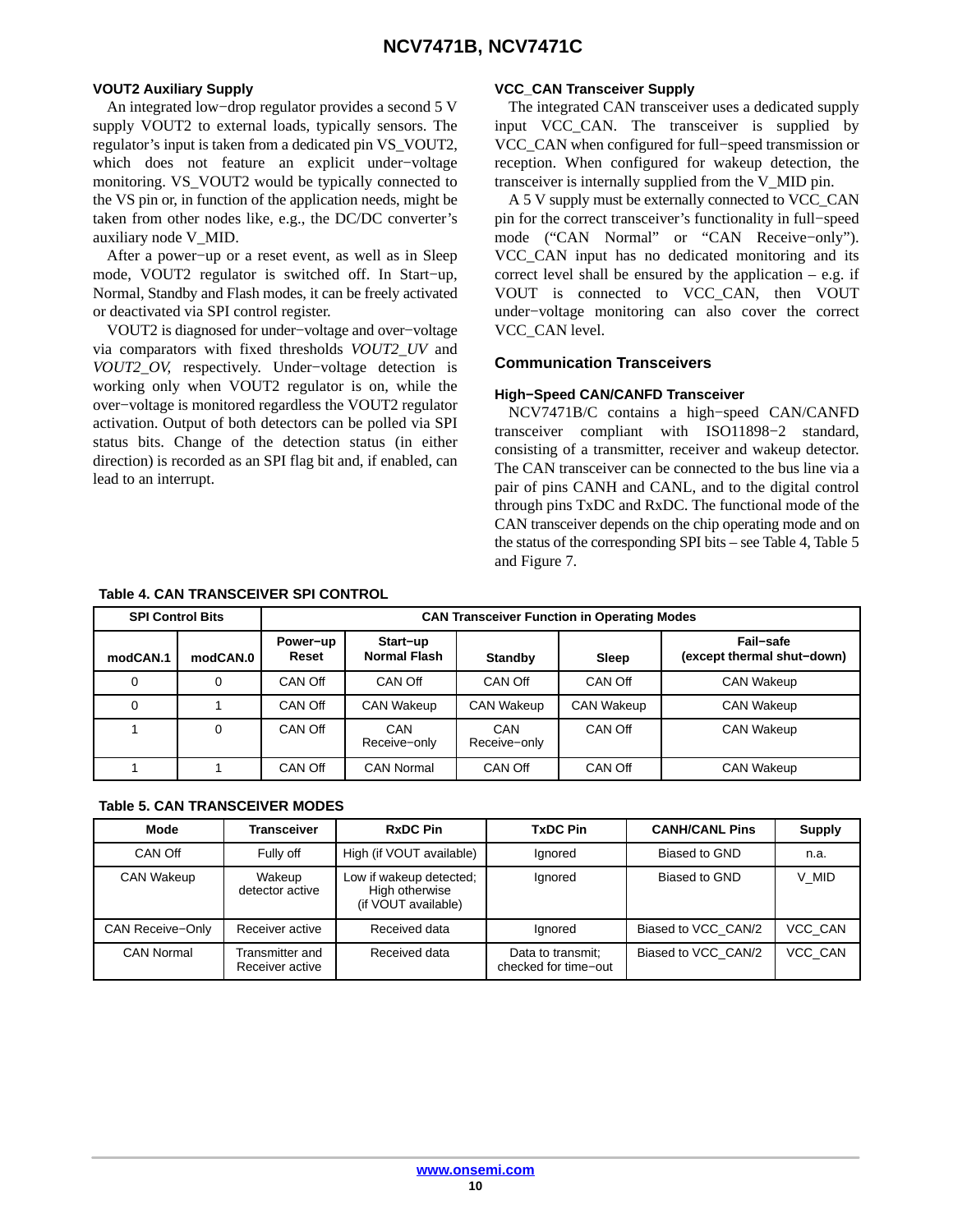<span id="page-10-0"></span>

In **CAN Off** mode, the CAN transceiver is fully deactivated. Pin RxDC stays High (as long as VOUT is provided) and logical level on TxDC is ignored. The bus pins are weakly biased to ground via the input impedance.

In **CAN Wakeup** mode, the CAN transceiver, being supplied purely from V\_MID pin, detects wakeups on the CAN lines. A valid wakeup on the CAN bus corresponds to a pattern of two dominants at least *t\_CAN\_wake\_dom* long, interleaved by a recessive at least *t\_CAN\_wake\_rec* long.

The total length of the pattern may not exceed *t\_CAN\_wake\_timeout.* The CAN wakeup handling is illustrated in Figure 8.

In function of the current operating mode, a CAN wakeup can lead either to an interrupt request or to a reset. A CAN wakeup is also indicated by a Low level on the RxDC pin (which otherwise stays High as long as VOUT is available). Logical level on TxDC pin is ignored. The bus pins remain weakly biased to ground in the wakeup CAN mode.



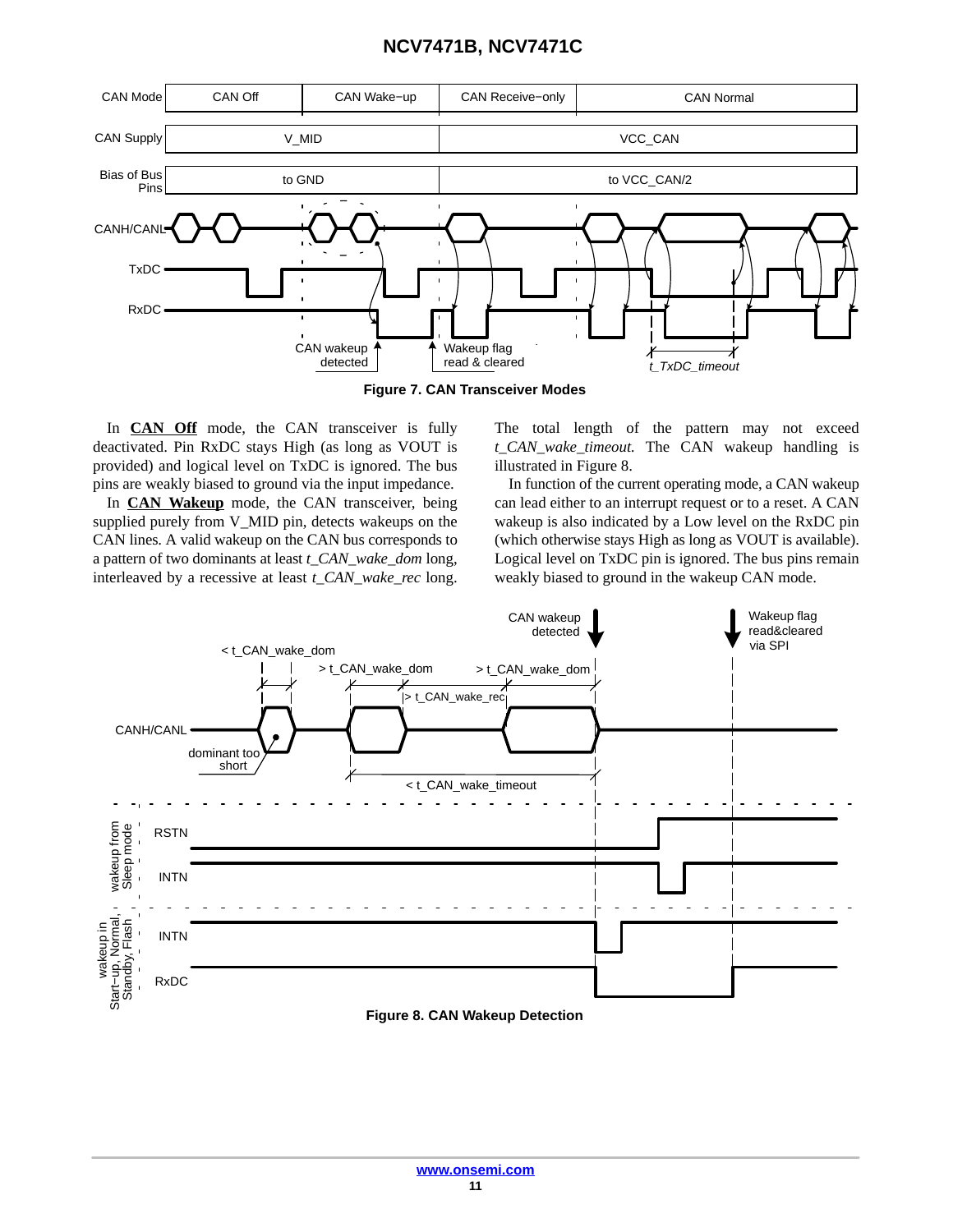In **CAN Receive−Only** mode, the receiver part of the CAN block detects data on the bus with the full speed and signals them on the RxDC pin. Logical level on TxDC pin is ignored. The receiver is supplied from the VCC\_CAN supply input. The bus pins are biased to VCC\_CAN/2 level through the input circuitry.

In **CAN Normal** mode, the full CAN transceiver functionality is available. Both reception and transmission at the full speed can be used. Received data are signaled via RxDC pin, while logical level on TxDC pin is translated into the corresponding bus level  $(TxDC = High or Low leading)$ to a recessive or dominant being transmitted, respectively). Both the receiving and the transmitting part are supplied from the VCC\_CAN supply input. The bus pins are biased to VCC\_CAN/2 level through the input circuitry. TxDC input signal is monitored with a time−out timer. If a dominant longer than *t\_TxDC\_timeout* is requested (i.e. TxDC is Low for longer than *t\_TxDC\_timeout*), the transmission is internally disabled. The reception from the CAN bus remains functional and the internally set CAN transceiver mode does not change. The transmission is again enabled when TxDC becomes High.

#### **LIN Transceivers**

NCV7471B/C integrates two on−chip LIN transceivers − interfaces between physical LIN buses and the LIN protocol controllers compatible to LIN2.X and J2602 specifications − consisting of a transmitter, receiver and wakeup detector. Each LIN transceiver can be connected to the bus line via LINx pin, and to the digital control through pins TxDLx and RxDLx. The functional mode of the LIN transceivers depends on the chip operating mode and on the status of the corresponding SPI bits – see Table 6, Table 7, and Figure [9.](#page-12-0) The LIN transceivers are supplied directly from the VS pin.

|           | SPI Control Bits $x = 1  2$<br><b>LINx Transceiver Function in Operating Modes</b> |                      |                                        |                                        |             |                                         |
|-----------|------------------------------------------------------------------------------------|----------------------|----------------------------------------|----------------------------------------|-------------|-----------------------------------------|
| modLINx.1 | modLINx.0                                                                          | Power-up<br>Reset    | Start-up<br><b>Normal Flash</b>        | <b>Standby</b>                         | Sleep       | Fail-safe<br>(except thermal shut-down) |
| 0         | $\Omega$                                                                           | LINx Off             | LINx Off                               | LINx Off                               | LINx Off    | LINx Wakeup                             |
| 0         |                                                                                    | LINx Off             | LINx Wakeup                            | LINx Wakeup                            | LINx Wakeup | LINx Wakeup                             |
|           | 0                                                                                  | LINx Off             | <b>LIN<sub>x</sub></b><br>Receive-only | <b>LIN<sub>x</sub></b><br>Receive-only | LINx Off    | LINx Wakeup                             |
|           |                                                                                    | LIN <sub>x</sub> Off | LINx Normal                            | LINx Normal                            | LINx Off    | LINx Wakeup                             |

#### **Table 6. LIN TRANSCEIVERS SPI CONTROL**

| <b>Mode</b>                                              | <b>Transceiver</b>        | <b>RxDLx Pin</b>                                                 | <b>TxDLx Pin</b>                                                                                  | <b>LINx Pin Bias</b>         |
|----------------------------------------------------------|---------------------------|------------------------------------------------------------------|---------------------------------------------------------------------------------------------------|------------------------------|
| LIN <sub>x</sub> Off                                     | Fully off                 | High (if VOUT available)                                         | Ignored                                                                                           | Pull-up current source to VS |
| LINx Wakeup                                              | Wakeup<br>detector active | Low if wakeup detected;<br>High otherwise<br>(if VOUT available) | Ignored                                                                                           | Pull-up current source to VS |
| LINx Receive-Only                                        | Receiver active           | Received data                                                    | lanored                                                                                           | Pull-up current source to VS |
| <b>LINx Normal</b><br>Transmitter and<br>Receiver active |                           | Received data                                                    | Data to transmit;<br>checked for time-out<br>(if enabled via SPI);<br>transmitted if<br>VS>VS MON | 30 k $\Omega$ pull-up        |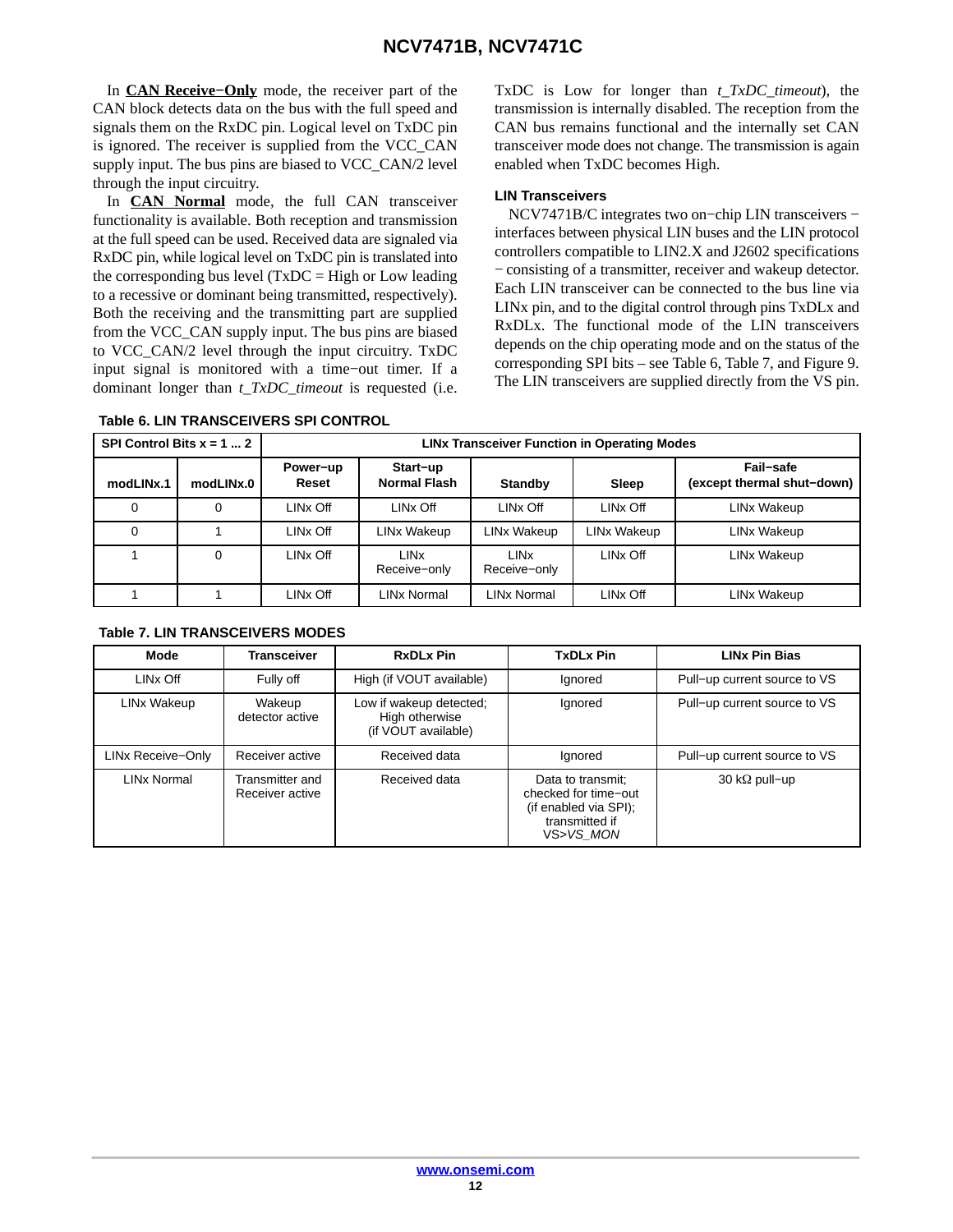<span id="page-12-0"></span>



In **LINx Off** mode, the respective LIN transceiver is fully deactivated. Pin RxDLx stays High (as long as VOUT is provided) and logical level on TxDLx is ignored. The bus pin is internally pulled to VS with a current source (thus limiting VS consumption in case of a permanent LINx short to GND).

In **LINx Wakeup** mode, the LIN transceiver detects wakeups on the LIN line. A valid wakeup on the LIN bus corresponds to a dominant at least *t\_LIN\_wake* long, followed by a recessive. Thus the wakeup will not be detected in case of a permanent LIN short to GND, because a rising edge on LIN is necessary for the wakeup detection – see Figure 10.

In function of the current operating mode, a LIN wakeup can lead to an interrupt request or to a reset. A LIN wakeup is also indicated by a Low level on the corresponding RxDLx pin (which otherwise stays High as long as VOUT is available). Logical level on TxDLx pin is ignored; bus pin is internally pulled to VS with a current source.

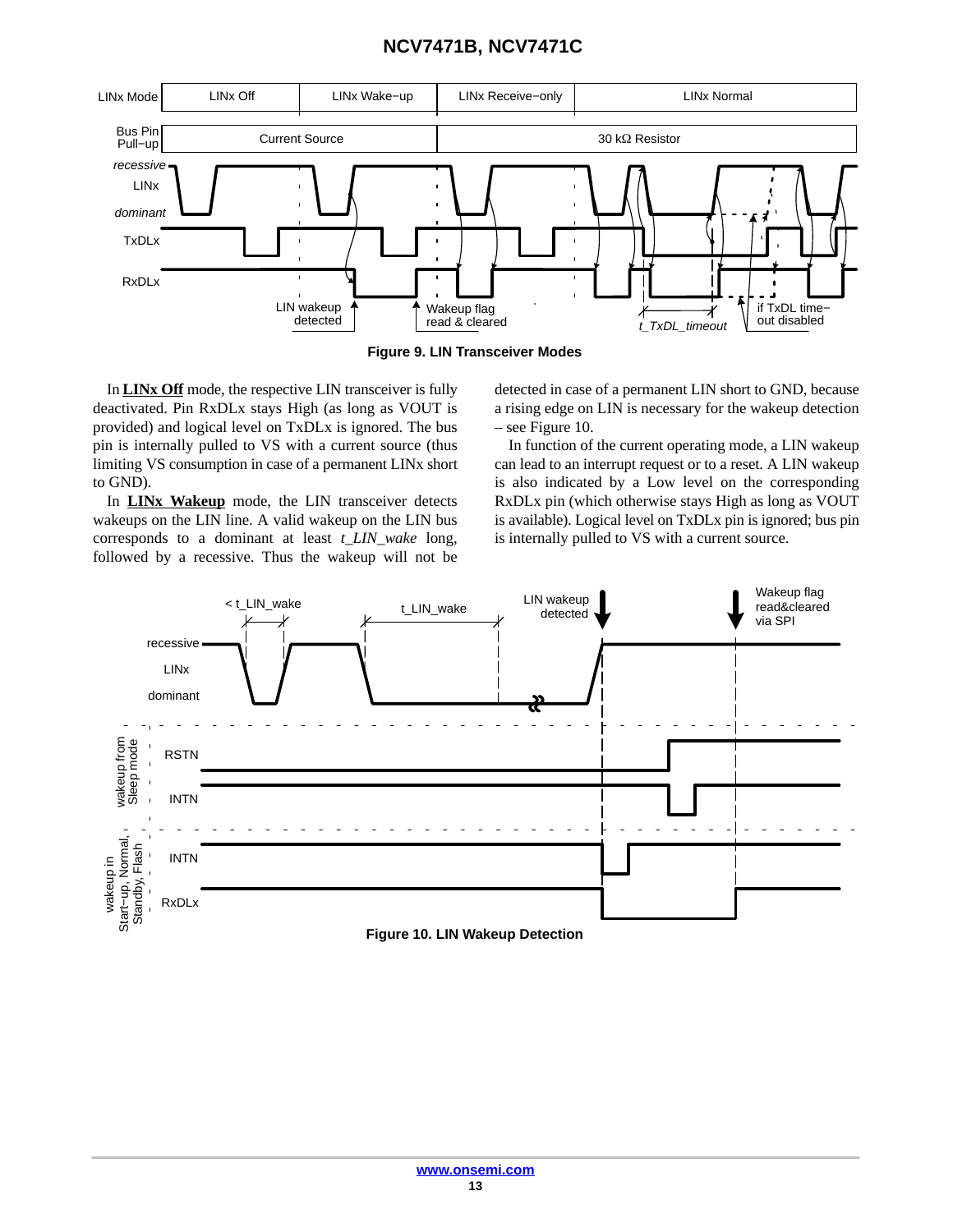<span id="page-13-0"></span>In **LINx Receive−Only** mode, the receiver part of the LINx block detects data on the bus with the normal speed and signals them on the RxDLx pin. Logical level on TxDLx pin is ignored; bus pin is internally pulled to VS with a current source.

In **LINx Normal** mode, the full LIN transceiver functionality is available. Both reception and transmission at the normal speed can be used. Received data are signaled via RxDLx pin, while logical level on TxDLx pin is translated into the corresponding bus level  $(TxDLx = High$ or Low leading to a recessive or dominant being transmitted, respectively). The LINx pin is internally pulled to VS via a  $30 \text{ k}\Omega$  resistive path. TxDLx input signal is monitored with a time−out timer. If a dominant longer than *t\_TxDL\_timeout* is requested (i.e. TxDLx is Low for longer than *t\_TxDL\_timeout*), the transmission is internally disabled. The reception from the LINx bus remains functional and the internally set LINx transceiver mode does not change. The transmission is again enabled when TxDLx becomes High. The TxDL dominant time−out feature can be disabled via SPI (a common setting for both LIN blocks).

Transmission onto the bus is blocked if VS supply falls below *VS\_MON* level. VS monitoring does not influence the LIN reception or the TxDLx time−out detection. Indication of the VS monitoring is accessible through SPI bit *statVS\_LOW*.

For applications with lower required bit rates, the transmitted LIN signal slope can be decreased by a dedicated SPI setting ("LIN low−slope mode").

#### **WU − Local Wakeup Input**

WU pin is a high−voltage input typically used to monitor an external contact or switch. A stable logical level of the WU signal is ensured even without an external connection:

- if the WU level is High for longer than *t\_WU\_filt*, an internal pull−up current source is connected to WU
- if the WU level stays Low for longer than *t\_WU\_filt*, an internal pull−down current source is connected to WU

The logical level on pin WU can be polled through SPI or used as a wakeup source:

- **WU Signal Polling:** in Start−up, Normal, Standby and Flash modes, the current WU logical level is directly reflected in SPI bit *statWU*, available for readout
- **WU Edge Detection / Wake−up:** by setting SPI bits *modWU.1* and *modWU.0*, edge detection is applied to WU signal. The device can be set to detect rising, falling or both edges on the WU signal. When the selected edge is detected, the event is latched in SPI bit *flagWakeWU*. In function of the current operating mode, edge on WU leads to an interrupt request (Start−up, Normal, Standby and Flash modes) or reset (Sleep mode). More details on the event handling, applicable also to WU edges, are given in the Event Flags and Interrupt Requests section.

Handling of the WU pin signal is illustrated in Figure 11.



**Figure 11. WU Pin Handling**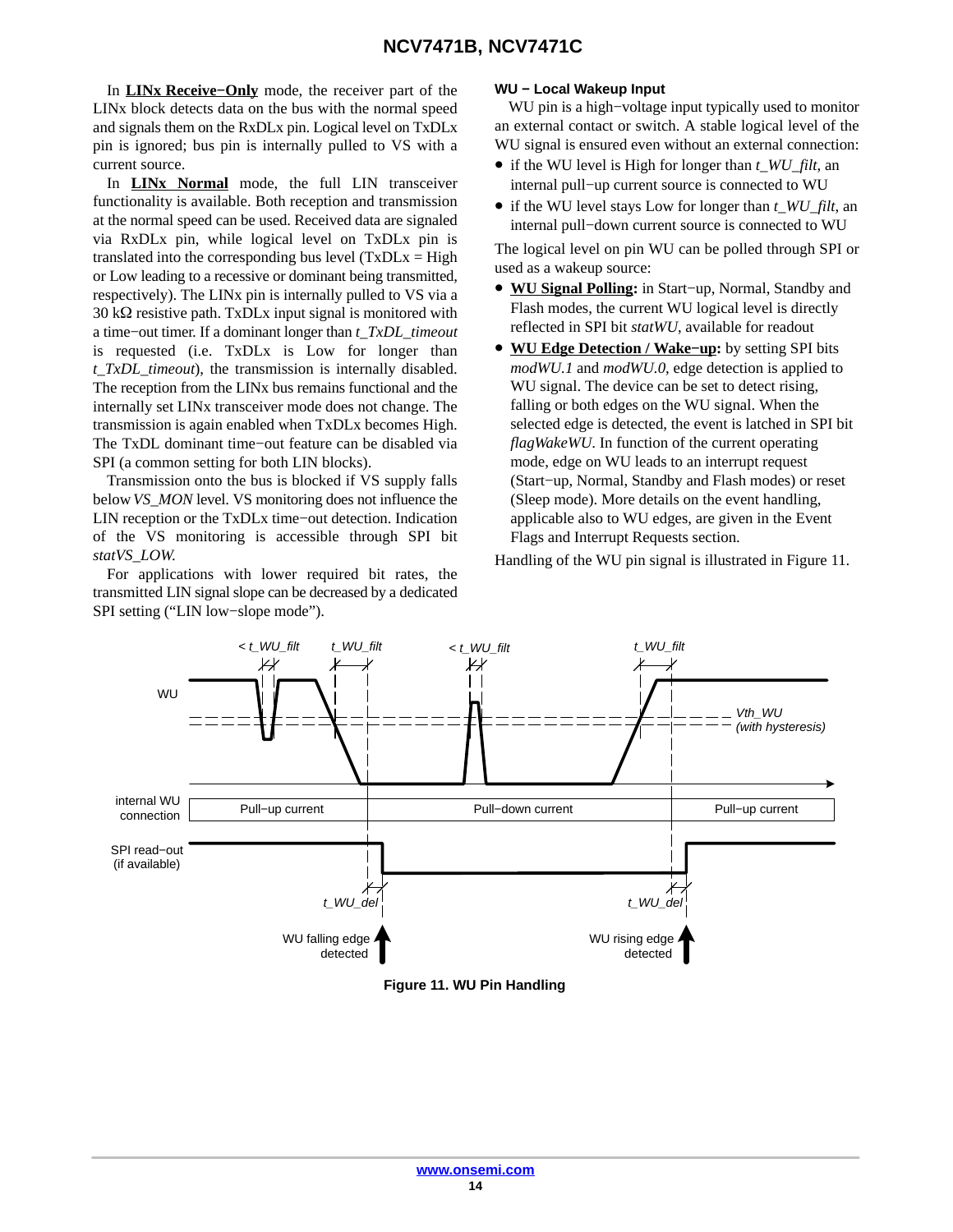#### <span id="page-14-0"></span>**Operating Modes**

The principal operating modes of NCV7471B are shown in Figure 12 and described in the following paragraphs.



**Figure 12. Operating Modes**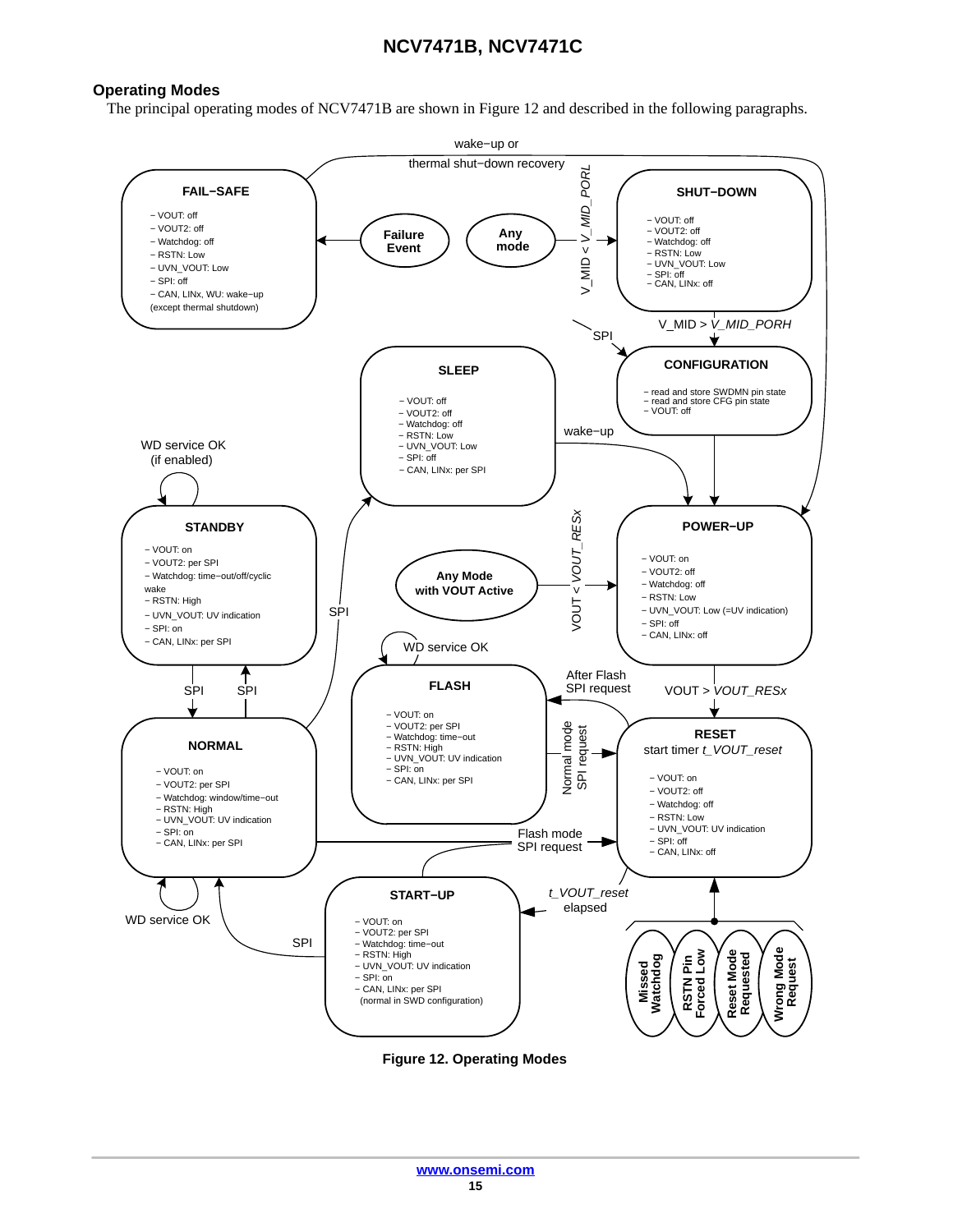#### **Shut−Down Mode**

The Shut−down mode is a passive state, in which all NCV7471B/C resources are inactive. The Shut−down mode provides a defined starting point for the circuit in case of supply under−voltage or the first supply connection.

Both on−chip power−supplies – VOUT and VOUT2 – are switched off and the CAN/LINx transceiver pins (CANH, CANL and LINx) remain passive so that they do not disturb the communication of other nodes connected to the buses. No wakeups can be detected. The SPI interface is disabled (SDO pin remains high−impedant). Pins RSTN and UVN\_VOUT are forced Low – RSTN/UVN\_VOUT Low level is guaranteed, when V\_MID supply is above *V\_MID\_DigOut\_Low* or VOUT pin is above *VOUT\_DigOut\_Low*. Pins RxDx are kept High (i.e. at VOUT level).

The Shut−down mode is entered asynchronously whenever the V\_MID level falls below the power−on−reset level *V\_MID\_PORL*.

The Shut−down mode is left only when the V\_MID supply exceeds the high power−on−reset level *V\_MID\_PORH*. When exiting the Shut−down mode, NCV7471B/C always enters the Configuration mode.

#### **Configuration Mode**

Configuration is a transient mode, in which NCV7471B/C reads logical input levels on pins SWDM and CFG. The SWDM and CFG values in Configuration mode define watchdog and fail−safe behavior of the chip, respectively.

After leaving the Configuration mode, the device configuration can be changed neither by the SPI communication nor by signal modifications on the SWDM and CFG pins and is kept until the next V\_MID under−voltage. The application software can also force Configuration mode by an SPI request from Start−up or Normal mode. Table 8 summarizes the available configurations and their characteristics. After reading both pins' levels, NCV7471B/C automatically transitions into the Power−up mode. Because the SMPS is off in Configuration mode, SPI−initiated transition from a functional mode to Configuration may result in a short dip on VOUT, which is not disturbing the device operation and which is recovered immediately after the Configuration mode is left.

CFG pin connection details can be found in the product's application note.

Two SPI bits are foreseen to reflect the state of SWDM and CFG pins:

- statSWDM bit latches the SWDM pin logical value read during Configuration mode. The bit remains unchanged until the Configuration mode is entered again.
- statCFG bit either latches the CFG value read in Configuration mode and remains unchanged afterwards (in Config 1,2,3,4), or keeps reflecting the current CFG signal throughout the IC operation (in SW Development).

| <b>Values Latched</b><br>in Configuration Mode<br><b>FastFSON</b> |             | <b>Resulting</b><br>Configuration | <b>Behavior</b>       |                                                                                                      |                                                                      |
|-------------------------------------------------------------------|-------------|-----------------------------------|-----------------------|------------------------------------------------------------------------------------------------------|----------------------------------------------------------------------|
| <b>SPI bit</b>                                                    | <b>SWDM</b> | <b>CFG</b>                        |                       | At Watchdog Failure                                                                                  | <b>At RSTN Clamped Low</b>                                           |
|                                                                   | 0           |                                   | Config 1              | 1 <sup>st</sup> failure activates FSOx;<br>Fail-safe mode not entered                                | FSOx activated:<br>external reset controls the<br>operating mode     |
|                                                                   | 0           | $\Omega$                          | Config 2              | 1 <sup>st</sup> failure puts the chip into<br>Fail-safe mode                                         | FSOx activated:<br>Fail-safe mode entered                            |
| 0                                                                 | 0           |                                   | Config 3              | 2 <sup>nd</sup> failure activates FSOx:<br>Fail-safe mode not entered                                | FSOx activated; external reset<br>controls the operating mode        |
| 0                                                                 | 0           | $\Omega$                          | Config 4              | 2 <sup>nd</sup> failure activates FSOx and<br>puts the chip into Fail-safe mode                      | FSOx activated:<br>Fail-safe mode entered                            |
| X                                                                 |             | X                                 | <b>SW Development</b> | No FSOx activation; no Fail-safe<br>mode entry; stored in SPI, can<br>lead to interrupt (if enabled) | External reset controls the<br>operating mode; no FSOx<br>activation |

#### **Table 8. POSSIBLE CONFIGURATIONS ("X" Means "Don't care")**

#### **Power−Up Mode**

The Power−up mode ensures correct activation of the on−chip VOUT DC/DC converter or recovery of VOUT after an under−voltage event.

In the Power−up mode, the VOUT DC/DC converter is switched on (or kept on) while VOUT2 regulator remains in the previous state (e.g. VOUT2 is off coming from the Shut−down and Configuration modes). The CAN/LINx transceiver pins (CANH, CANL and LINx) remain passive so that they do not disturb the communication of other nodes connected to the buses. No wakeups can be detected. The SPI interface is disabled (SDO pin remains high−impedant). Pins RSTN and UVN\_VOUT are forced Low. Pins RxDx are kept High (i.e. at VOUT level).

The Power−up mode is entered from the Configuration mode or after a wakeup from Sleep mode (in both cases, VOUT DC/DC converter needs to be activated). It will be also entered from any state with VOUT already active (Normal, Standby, Reset, Start−up, Flash) if the VOUT level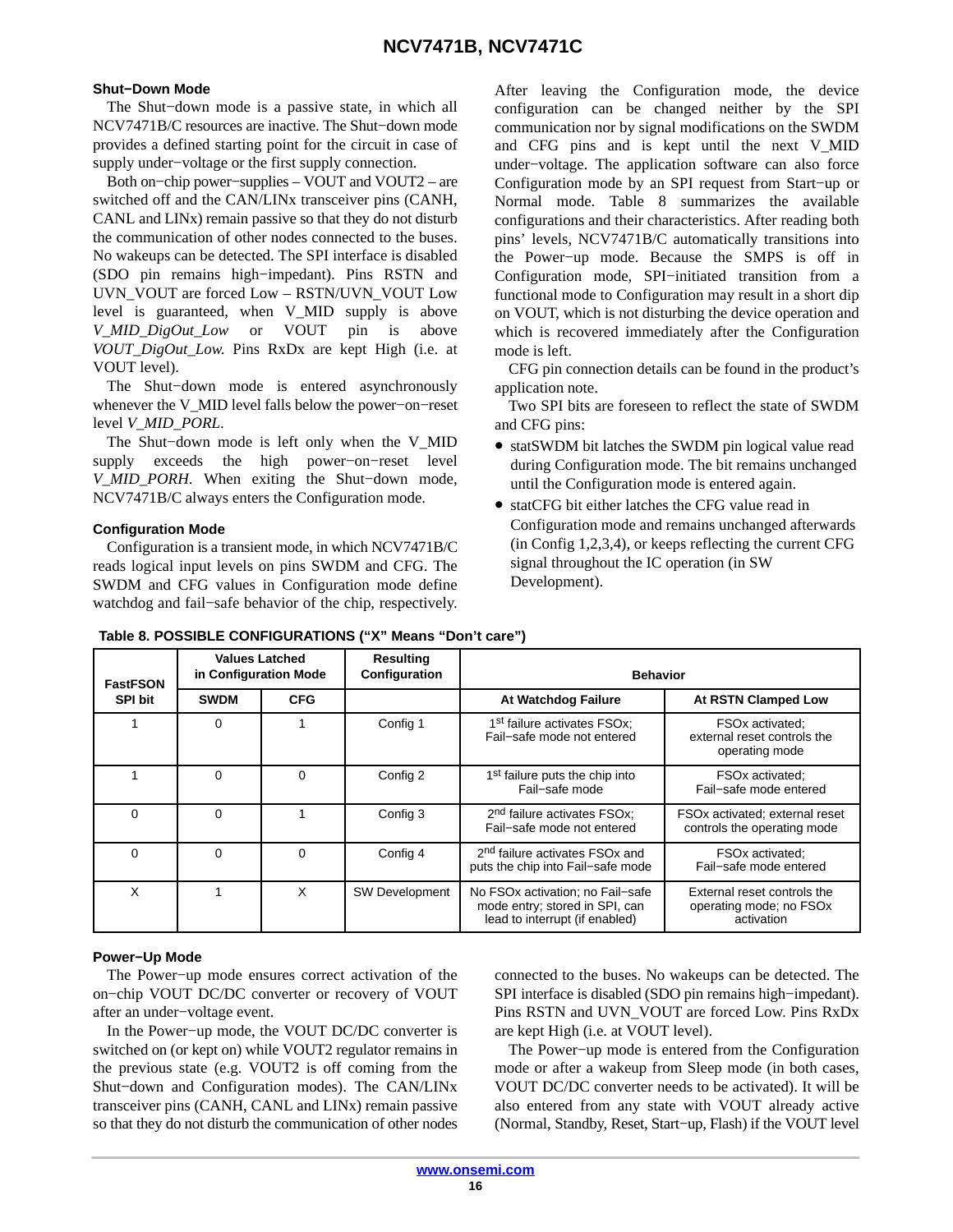falls below the *VOUT\_RESx* level (the valid *VOUT\_RESx* level is set via SPI).

The Power−up mode is correctly left when VOUT exceeds the SPI−selected *VOUT\_RESx* level. An overload/short−circuit failure is detected if VOUT does not reach the failure threshold *VOUT\_FAIL* within time *t\_VOUT\_powerup*. NCV7471B then goes to the Fail−safe mode. VOUT staying between *VOUT\_FAIL* and *VOUT\_RESx* levels will keep the device in the Power−up mode, unless the thermal shutdown temperature is reached (e.g. because of VOUT overload).

#### **Reset Mode**

The Reset mode is a transient mode providing a defined RSTN pulse for the application microcontroller.

VOUT supply is kept on, while VOUT2 regulator remains in its previous state. The CAN/LINx transceiver pins (CANH, CANL and LINx) are passive so that they do not disturb the communication of other nodes connected to the buses. No wakeups can be detected. The SPI interface is disabled (SDO pin remains high−impedant). Pin RSTN is forced Low while pin UVN\_VOUT indicates the VOUT under−voltage with respect to the highest reset level. Pins RxDx are kept High (i.e. at VOUT level).

Reset mode will be entered as a consequence of one of the following events:

- Power−up mode is exited
- RSTN pin is forced Low externally
- Flash mode has been requested via SPI
- Flash mode exit has been requested via SPI
- Reset mode has been requested via SPI
- An un−authorized operating mode has been requested via SPI
- Watchdog has been missed in Config 1 or Config 3

Normally, the Reset mode is left after a defined time *t\_VOUT\_reset* when the RSTN pin is internally released to High – the chip then goes to the Start−up mode. Overdriving the RSTN pin to Low externally will extend the Reset mode duration. If RSTN is still forced Low externally even after time *t\_VOUT\_Clamped\_Low* elapses, a "RSTN clamped Low" event is detected. The reaction depends on the chip configuration (SW Development or Config 1/2/3/4). "RSTN clamped Low" can lead to FSOx signal activation, Fail−safe mode entry or just to the Reset mode being kept as long as RSTN is driven Low – see Table [9.](#page-20-0)

If the Reset mode is entered due to external RSTN Low pulse during Start−up mode, FSOx outputs are activated (unless the device is in the SW Development configuration). This condition fosters that the external MCU sends at least one correct watchdog message before applying an external reset.

Information about the cause of a reset pulse is stored in the SPI registers and can be read by the application software. The "Reset source" information is kept unchanged until the next reset event.

#### **Start−Up Mode**

During the Start−up mode, the microcontroller supplied by VOUT is expected to initialize correctly and to perform successful communication via the SPI interface.

Start−up mode is the first mode in which SPI is enabled and the watchdog is started. The application software is able to read any SPI register. Write access to SPI depends on the FSO\_internal flag (i.e. whether a failure condition preceded the Start−up mode – see the FSO1/2/3 − Fail−safe Outputs section for details):

- In case  $FSO_$ internal = 0 (inactive), any SPI register can be written and all features can be configured in the Start−up mode (e.g. CAN/LIN transceivers can be activated, VOUT2 can be activated)
- In case FSO\_internal  $= 1$  (active), all SPI write frames will be ignored by the chip, with the exception of the watchdog service frame (write access to the MODE\_CONTROL register).

The watchdog is activated and works in the timeout mode. A correct watchdog service is expected from the MCU before the watchdog period elapses. The correct watchdog−serving SPI message should arrive in time and should contain either a request to enter Normal mode or a request to enter the Flash mode. The Start−up mode is then exited into the requested mode.

If the microcontroller software fails to serve the watchdog in time, the chip detects the "1st Watchdog Missed" event which is handled according the configuration (SW Development or Config 1/2/3/4) – see the FSO1/2/3 − Fail−safe Outputs section.

In the SW Development configuration, the following exceptions are applied for the Start−up mode:

- the device remains in the Start−up mode as long as the watchdog is not served correctly – thus also in case no microprocessor is connected.
- when entering the Start−up mode, CAN and both LIN transceivers are automatically put to their Normal mode

As a result, device in SW Development mode keeps on providing VOUT supply and full CAN and LIN functionality even if no application software is available or if no microprocessor is connected. In addition, no RSTN pulses are generated and FSOx pins remain inactive.

#### **Normal Mode**

The Normal mode allows using all NCV7471B/C resources (VOUT2, CAN transceiver, LINx transceivers) which can be monitored and configured by the microcontroller via the SPI interface. The watchdog is working in the window mode with selectable period which can be changed at each watchdog−service SPI message.

VOUT is kept on. INTN pin provides the Interrupt Requests (IRQ's) depending on the device status and the interrupt mask settings. The application software can poll all SPI status bits or enable the corresponding interrupt requests. Pin RSTN remains High while pin UVN\_VOUT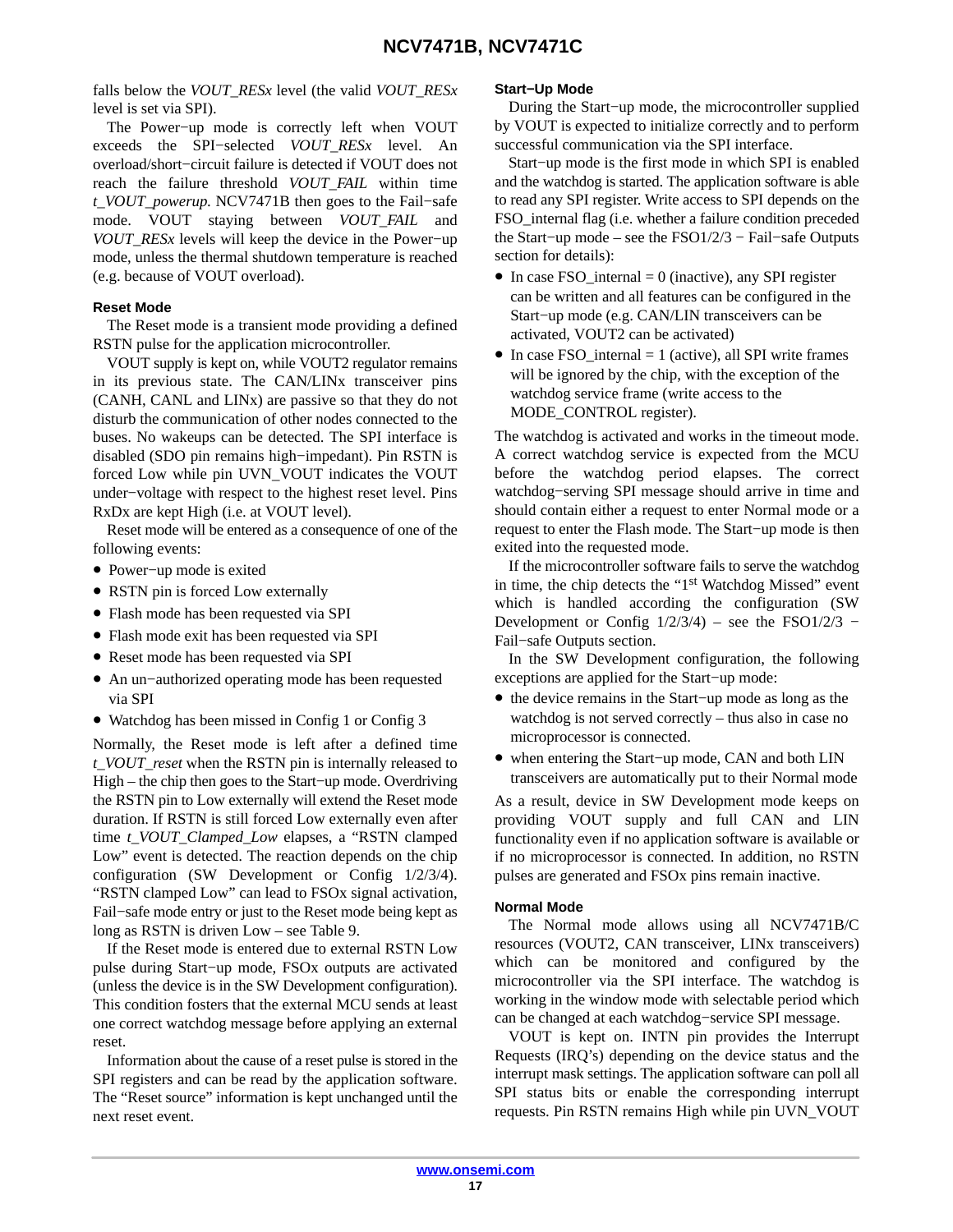indicates the VOUT under−voltage with respect to the highest reset level. WU pin and transceivers can be configured for wake−up recognition which is then signalled as an interrupt request.

In a software−controlled way, the microcontroller can either keep NCV7471B/C in the Normal mode or request a transition into another mode (including Reset and Configuration).

#### **Standby Mode**

Standby is the first low−power mode of NCV7471B/C. It is entered after the corresponding SPI request is made in the Normal mode. In the Standby mode, the application microcontroller remains supplied by VOUT DC/DC converter and can continue the SPI communication. VOUT remains monitored by the reset and failure comparators. The functionality of the LINx blocks remains fully available while the CAN transceiver is limited  $-$  it can be put to Receive−only, Wakeup or Off mode. Active CAN transmission is not available.

Three types of wakeup can be used during the Standby mode – a local wakeup through the WU pin change, a bus wakeup (via a CAN or LINx bus) and a cyclic wakeup generated by the watchdog timer. A detected wakeup will cause an interrupt request through INTN pin.

During Standby mode, at least one of the following conditions must be fulfilled:

- Watchdog is requested to be on
- Cyclic wakeup is enabled
- CAN wakeup is enabled
- LIN wakeup is enabled at least on one of the LINx channels

If none of the above conditions is respected, all CAN and LIN wakeups will be automatically enabled as well as WU wakeup on both edges. Note, that allowing only the local WU wakeup is not sufficient for successful Standby mode entry without watchdog. This SPI setting condition is monitored and fostered throughout the Standby mode duration.

Standby will be kept as long as the microcontroller can correctly serve the watchdog and the interrupts according the SPI settings. Standby is left either by an SPI request for a mode change or by a reset event.

#### **Sleep Mode**

Sleep mode is the second low−power mode of NCV7471B/C. The microcontroller is not supplied and most resources are inactive beside the blocks needed for wakeup detection.

Sleep mode can be entered from Normal mode by the corresponding SPI request. Immediately after the Sleep mode entry, RSTN and UVN\_VOUT pins are pulled Low in order to stop the microcontroller software. Both power supplies – VOUT and VOUT2 – are switched off; SPI and watchdog are de−activated. Depending on the SPI settings

prior to the Sleep mode entry, CAN and LINx transceivers can be either switched off or configured for bus wakeup detection.

Two types of wakeup can be used during the Sleep mode – a local wakeup through the WU pin change, and a bus wakeup (via a CAN or LINx bus). A detected wakeup will cause entry into Power−up mode.

When Sleep mode is requested, at least one of the following conditions must be fulfilled:

- CAN wakeup is enabled
- LIN wakeup is enabled at least on one of the LINx channels

If none of the above conditions is respected, all CAN and LIN wakeups will be automatically enabled as well as WU wakeup on both edges. Note, that allowing only the local WU wakeup is not sufficient. Sleep mode can be only left through a wakeup or V\_MID under−voltage.

#### **Fail−Safe Mode**

Fail−safe mode ensures a defined reaction of NCV7471B/C to a failure event. Both power supplies – VOUT and VOUT2 – are switched off, and the Fail−safe outputs are activated. RSTN and UVN\_VOUT pins are pulled Low in order to ensure that the microcontroller software execution stops immediately.

Fail−safe mode will be entered as a consequence of one of the following events:

- Watchdog has been missed in Config 2 or Config 4
- "RSTN clamped Low" has been detected in Config 2 or Config 4
- "RSTN clamped High" has been detected
- VOUT power supply has not reached the failure level VOUT\_FAIL after *t\_VOUT\_powerup* – this situation can be encountered during failed chip start−up or during too long and deep under−voltage
- Fail−safe mode has been requested via SPI (in SW Development only)
- Thermal shut−down has been encountered

All CAN and LINx transceivers are automatically configured to wakeup detection; wakeup from WU pin is also enabled on both edges. A detected bus or WU wakeup will bring NCV7471B/C into Power−up mode. Only in case of a thermal shut−down, no wakeups are detected and the Fail−safe mode is exited as soon as the junction temperature decreases below the warning level.

Throughout the Fail−safe mode, some SPI settings and status bits are preserved, and become effective after Fail−safe mode recovery. Namely CONTROL2 register (with SMPS mode settings and VOUT reset level settings), STATUS1 register (with wake−up flags and FSO flags) and GENERAL PURPOSE register are not reset when Fail−safe is entered, and keep their previous content. Fail−safe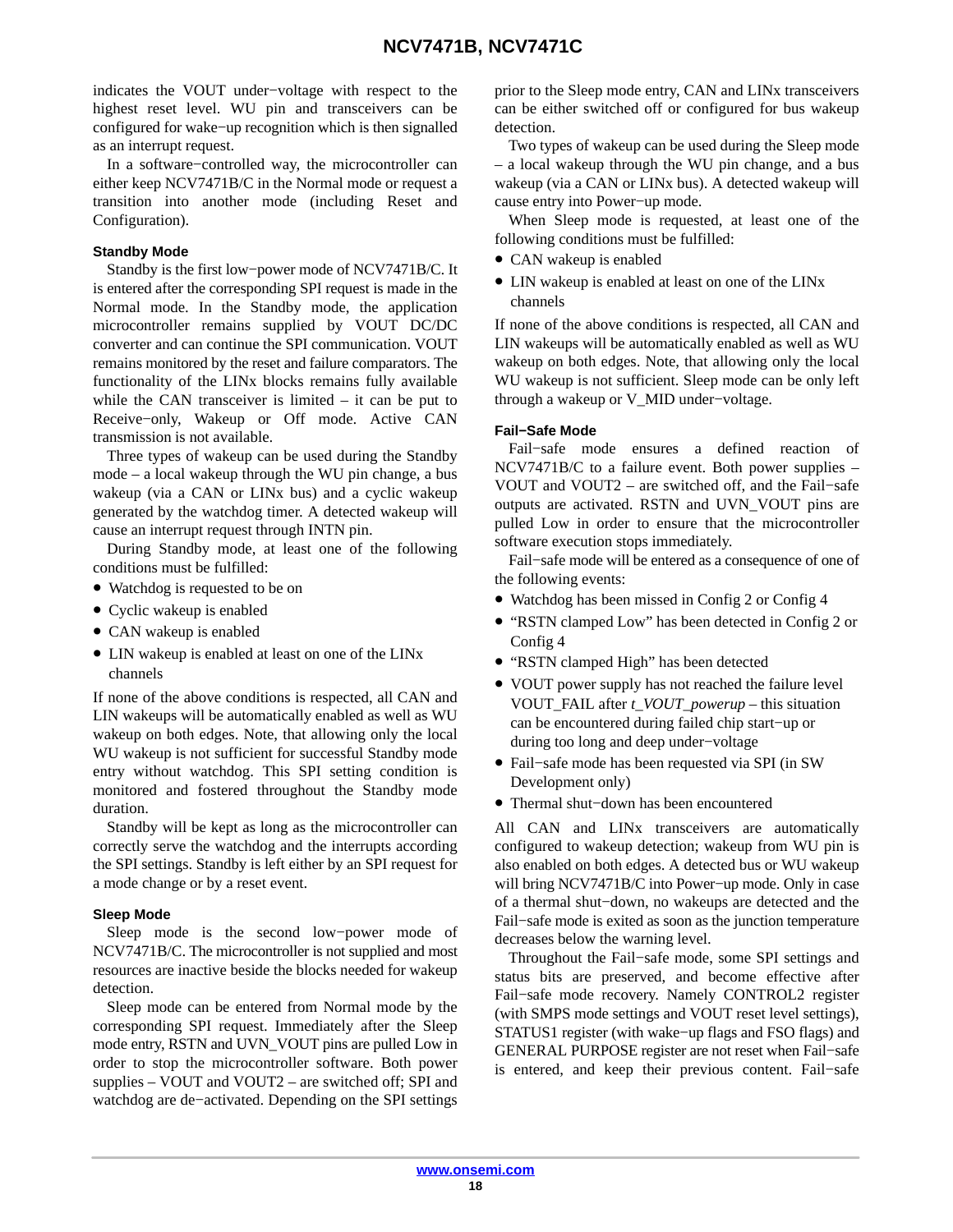<span id="page-18-0"></span>recovery is therefore different compared to wakeup from Sleep mode, after which CONTROL2 is reset.

#### **Flash Mode**

Flash mode offers a relaxed watchdog timing enabling transfer of bigger amounts of data between the microcontroller software and, e.g., an external programmer connected to a CAN or LIN bus. The watchdog is running in time−out mode and its period can be selected from the full range of available values including longer times compared to Normal mode. The control of other resources – power supplies, transceivers, WU pin, interrupt requests, etc. – remains identical to Normal mode.

Flash mode can be entered by a specific SPI request in Start−up or Normal mode. The entry into Flash is accompanied by a reset pulse with "Flash requested" flag. Similarly, Flash mode can be left by an SPI request which will result in a reset pulse with "Flash exit requested" flag. Reset−source information in the SPI flags then allows the application to branch in function of the Flash mode. The handling of Flash mode requests is shown in Figure 13.

In SW Development configuration, CAN and both LIN transceivers are automatically put to their Normal mode when the device enters Flash operating mode.



#### **Watchdog**

The NCV7471B/C watchdog timer monitors the correct function of the application software – the microcontroller is required to send correct and timely watchdog−service (or "WD trigger") SPI messages. A failure in the watchdog service is handled in function of the chip's configuration (see the Configuration Mode section): it leads to a reset, to the Fail−safe mode entry or – in the SW Development configuration – generates an interrupt event (maskable).

The available modes of the watchdog timer are shown in Figure [14](#page-19-0), with the watchdog period specified in Figure [15](#page-20-0):

- **Time−out mode watchdog:** the microcontroller is expected to send the watchdog−service SPI message any time before the watchdog period elapses. The time−out watchdog mode is automatically used during Start−up and Flash modes. It can be used in Standby and Normal modes. In Standby and Flash modes, the watchdog period can be selected from a broader range of values compared to the Normal mode.
- **Window mode watchdog:** the microcontroller must send the required SPI message during an "open window" – this window is situated between 50% and 100% of the watchdog period. A watchdog−service SPI message sent before or after the open window is treated as a watchdog failure. The window watchdog can be used during the Normal mode.
- **Off:** the watchdog will be inactive by default in Shut−down, Configuration, Power−up, Reset, and Fail−safe modes. It can be requested to be off in the Standby mode.
- **Timer Wakeup:** in the Standby mode, the watchdog timer can be configured to generate wakeup events. In the Standby mode an interrupt request will be generated with a period defined by the watchdog setting.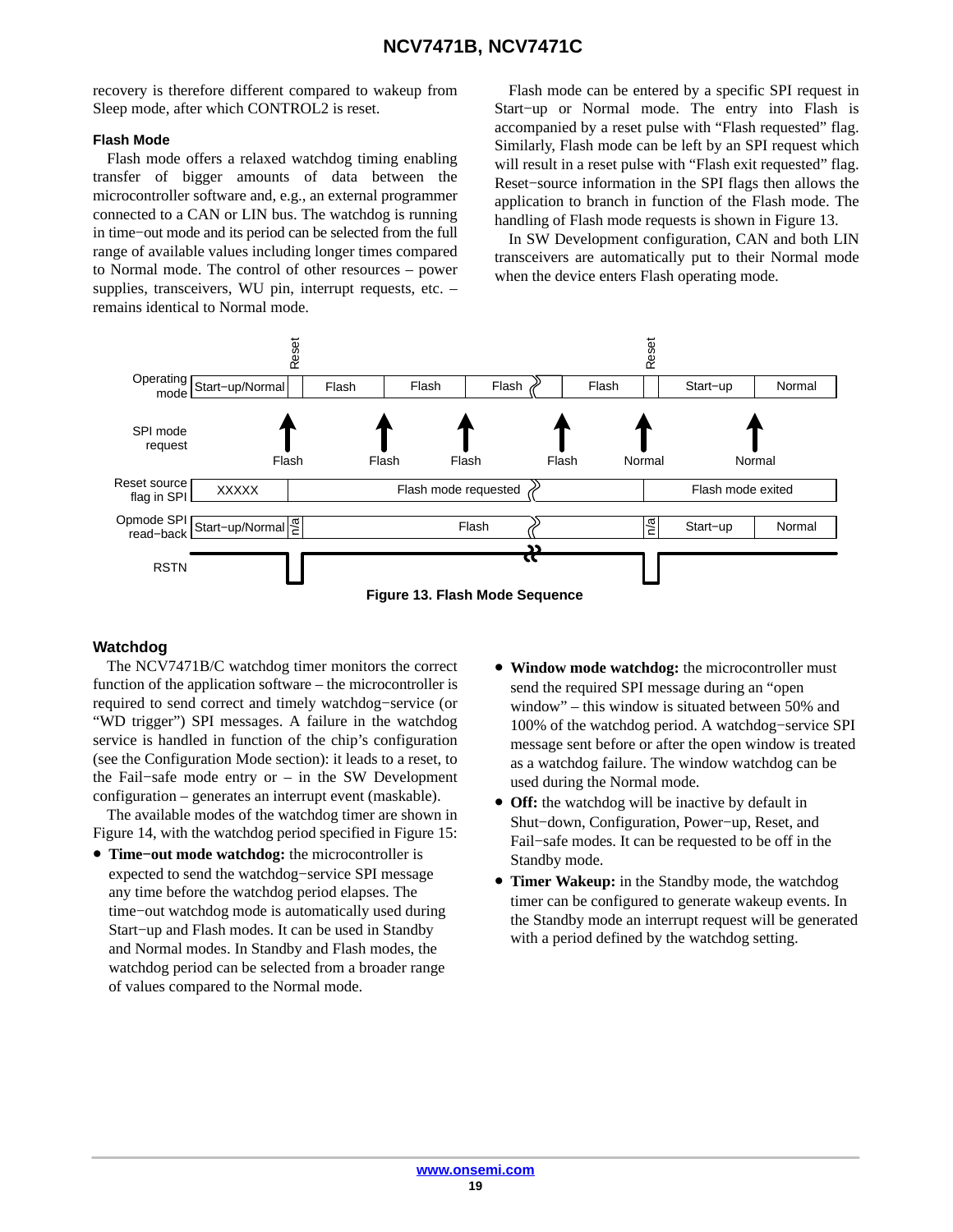<span id="page-19-0"></span>

**Figure 14. Watchdog Modes**

A watchdog−service corresponds to a write access to SPI CONTROL0 register, containing watchdog mode, watchdog period and operating mode settings. The CSN rising edge of the CONTROL0 SPI write access is considered as the watchdog trigger moment. The watchdog service is evaluated as successful if all below conditions are fulfilled:

- The write SPI frame is valid
- The watchdog trigger moment falls into the correct watchdog trigger interval (see Figure  $15$ ) – in the case of the time−out watchdog, it arrives before the watchdog period expires; in the case of the window watchdog, it arrives during the second half of the window interval. In both cases, tolerance of the watchdog timing parameters shall be taken into account.
- The requested watchdog mode and the requested operating mode form an allowed combination

The watchdog period value written during a successful watchdog service is immediately used during the subsequent operation.

In the SW Development configuration, a failed watchdog service does not lead either to Reset or to Fail−safe mode:

- A failed WD service event is stored into the corresponding SPI register
- If the event is not masked, an interrupt request is generated.
- If a time−out watchdog is missed in the Start−up operating mode, Start−up mode is kept, and the watchdog is restarted with the default time−out period.
- If a too early window WD service is encountered in the Normal mode, a new watchdog period will be immediately started with the newly written settings; Normal mode is preserved
- If a window−watchdog is missed in the Normal mode (no service arrives), a new watchdog period will be immediately started with the current settings; Normal mode is preserved
- If a time−out watchdog is missed in the Standby mode, a new time−out watchdog period is immediately started with the same period; Standby mode is preserved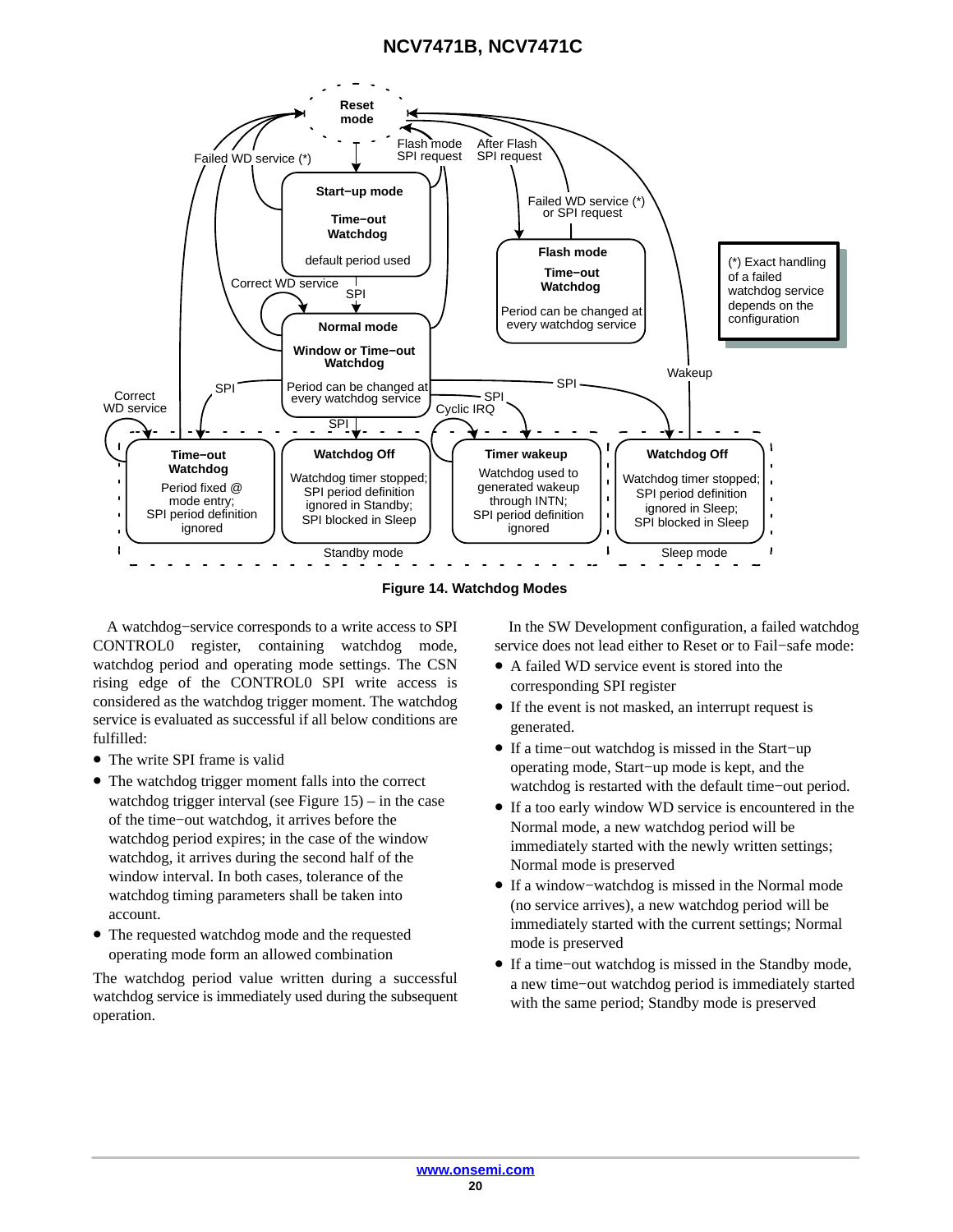<span id="page-20-0"></span>

**Figure 15. Structure of the Time−out and Window Watchdog Period**

#### **System Reset**

A reset to the application microcontroller is signaled by Low level on the RSTN pin. RSTN pin is a bidirectional digital pin using an open−drain output structure with an internal pull−up resistor. An external reset source can overrule the High level generated by NCV7471B on RSTN pin. The RSTN logical level is then a superposition of the internally and externally driven reset request.

The RSTN pin level is compared with the internally driven RSTN signal – the comparison is used to control the operating mode of the circuit and to monitor a clamped condition of the RSTN pin – see Table 9.

With the exception of the SW Development configuration, applying an external reset during the Start−up mode will result in the FSO outputs activation. This condition fosters that the external MCU sends at least one correct watchdog message before applying an external reset.

|                              | <b>RSTN</b>          |                      |                   |                                             |                                                                                      |
|------------------------------|----------------------|----------------------|-------------------|---------------------------------------------|--------------------------------------------------------------------------------------|
|                              | internally<br>driven | sensed<br>at the pin | Configuration     | <b>Mode</b>                                 | <b>Action</b>                                                                        |
| RSTN pin<br>follows internal | Low                  | Low                  | X                 | X                                           | Follow normal state diagram                                                          |
| drive                        | High                 | High                 | X                 | X                                           | Follow normal state diagram                                                          |
| RSTN pin<br>clamped High     | Low                  | High                 | X                 | Configuration,<br>Power-up,<br>Reset, Sleep | Go to Fail-safe after t_RSTN_ClampedHigh                                             |
| RSTN pin<br>clamped Low      | High                 | Low                  | X                 | Normal,<br>Standby, Flash                   | Go to Reset mode after t RSTN filt                                                   |
|                              |                      |                      | Config 1, 2, 3, 4 | Start-up                                    | Go to Reset mode after t_RSTN_filt;<br>activate FSO                                  |
|                              |                      |                      | SW<br>Development | Start-up                                    | Go to Reset mode after t RSTN filt;<br>do <b>NOT</b> activate FSOx                   |
|                              |                      |                      | Config 1 and 3    | Trying to exit<br>Reset mode                | Keep Reset mode;<br>activate FSOx after t_RSTN_ClampedLow                            |
|                              |                      |                      | Config 2 and 4    | Trying to exit<br>Reset mode                | Keep Reset mode<br>Go to Fail-safe after t_RSTN_ClampedLow                           |
|                              |                      |                      | SW<br>Development | Trying to exit<br>Reset mode                | Keep Reset mode<br>do NOT go to Fail-safe<br>do <b>NOT</b> activate FSO <sub>x</sub> |

**Table 9. RSTN PIN FUNCTION ("X" Means "Don't Care")**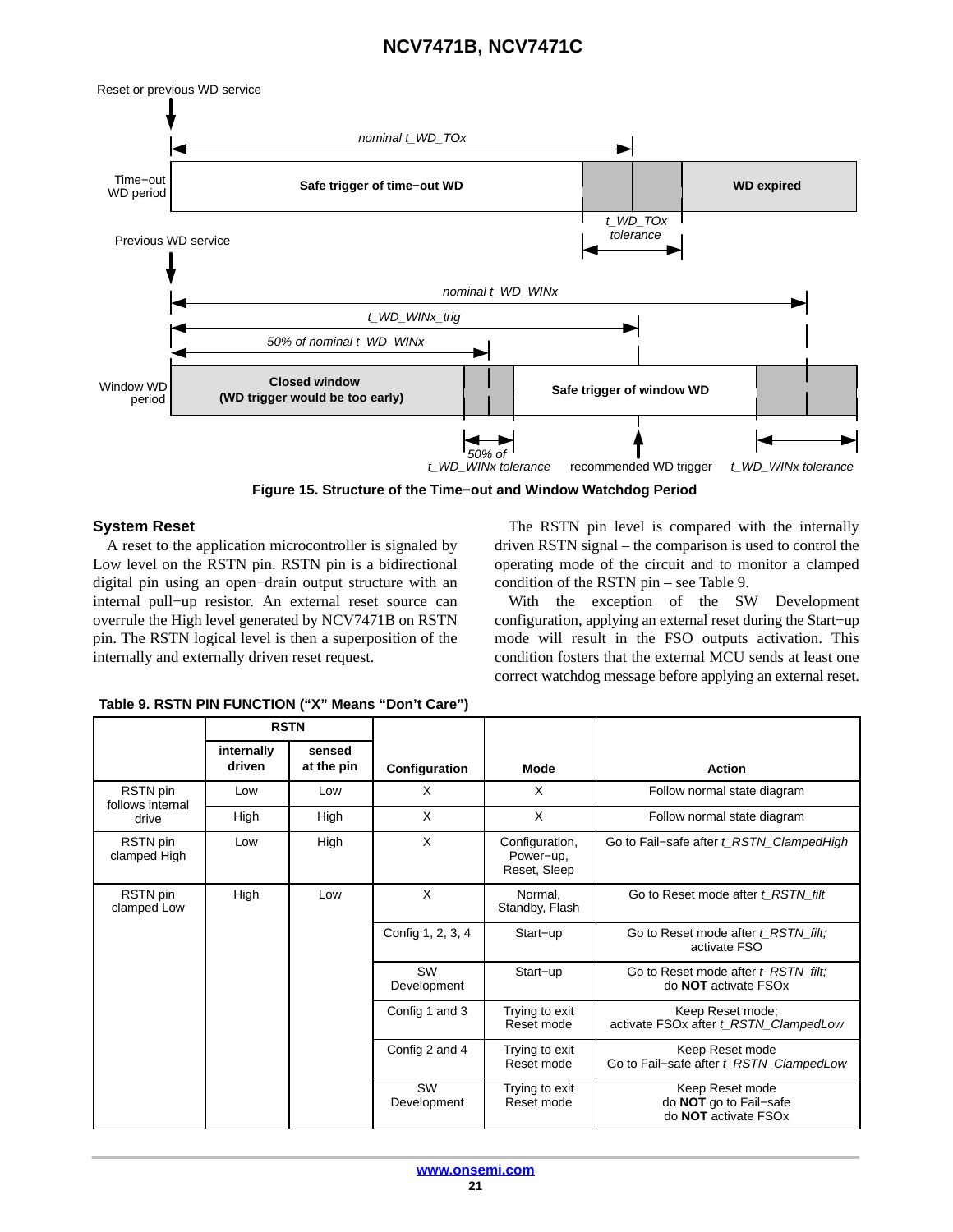#### <span id="page-21-0"></span>**Event Flags and Interrupt Requests**

An interrupt request can be signaled by the NCV7471B/C to the attached microcontroller via the open−drain output pin INTN. The active level of the INTN pin is logical Low. Pin INTN is provided with an internal pull−up resistor. An additional external pull−up is recommended − see Figure [2.](#page-4-0) The interrupt request generation is available during the Start−up, Normal, Standby and Flash modes.

The following events are handled by the interrupt sub−system:

- CAN, LIN and WU wakeups (cannot be masked)
- Timer wakeup in Standby mode (cannot be masked)
- VOUT2 supply crossing the under−voltage level in either direction if VOUT2 is on
- VOUT2 supply crossing the over−voltage level in either direction
- TxD dominant time−out for CAN or LINx (valid only if the respective transceiver is configured in its normal mode)
- The junction temperature crosses the thermal warning level in either direction
- Internal DC/DC converter signals changing their status – these events indicate entering or leaving limit conditions for both stages of the converter (run−state of the boost, overload of the boost or buck, out−of−regulation state of buck)

• Watchdog missed in SW Development configuration

If an event is encountered, it always causes the corresponding SPI flag go High. If the event is masked by the SPI interrupt mask setting (the corresponding mask bit is Low), pin INTN will not be forced Low and no interrupt request will be issued. The interrupt flag remains available for later readout until the next read−and−clear access through the SPI interface. TxD dominant time−out flags will remain set even after a read&clear access if the excessively long dominant signal is still present on the corresponding TxD pin. Note, that wakeup events cannot be masked. An overview of event flags is given in Table [10.](#page-22-0)

In case an un−masked interrupt event takes place, not only the corresponding event flag is set High, but also INTN pin is driven Low for *t\_INTN\_active*, indicating an interrupt request to the microcontroller. The microcontroller software is expected to read and clear the interrupt status register, otherwise the interrupt request remains pending (with the exception of flagRES\_SWD). Pending or new interrupt requests will lead to a new INTN Low pulse no sooner than *t\_INTN\_inactive* after the previous pulse. In this way, it is ensured that multiple new or pending interrupts will not slow−down the execution of the application software. Control of the INTN pin in conjunction with the internal flags is illustrated in Figure 16.



In order to prevent that a pending interrupt request gets ignored by the application software, NCV7471B/C offers the following mechanisms:

- All event flags are preserved when transitioning from Start−up to Normal mode – see Figure [17](#page-23-0).
- All event flags are preserved when transitioning from Standby to Normal mode – see Figure [17](#page-23-0).
- All event flags are preserved when transitioning from Normal to Standby mode. If Standby mode is requested while an un−masked interrupt is pending, a new

interrupt request is issued according the *t\_INTN\_inactive* timing – see Figure [18.](#page-23-0)

• If Sleep mode is requested while a wakeup flag is pending, the chip immediately performs a "wakeup from Sleep" mode sequence – see Figure [19.](#page-23-0) In this way, the information on the pending wakeup is not missed by the application.

Any transition through the Reset mode erases all SPI event flags, except the wakeup flags, and sets all maskable events to masked (i.e. not causing an interrupt request).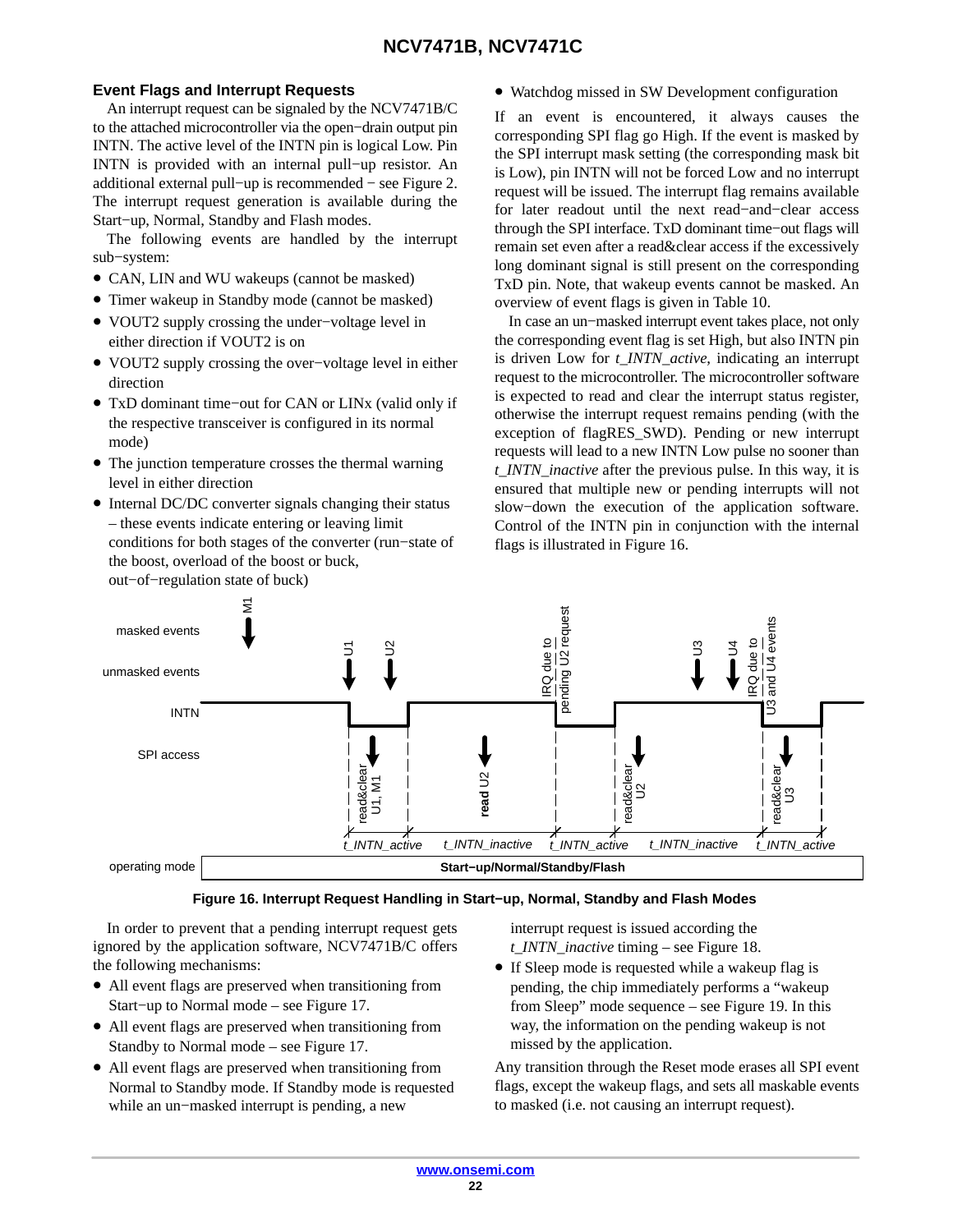#### <span id="page-22-0"></span>**Table 10. EVENT FLAGS SUMMARY**

|                   | <b>Event Flag Bit</b>   | <b>Related</b><br><b>Status Bit (Note 1)</b> | <b>Related</b><br><b>Interrupt Mask Bit</b> | <b>Set Condition</b>                                                                                                                                     | <b>Reset Condition</b>                                       |  |  |
|-------------------|-------------------------|----------------------------------------------|---------------------------------------------|----------------------------------------------------------------------------------------------------------------------------------------------------------|--------------------------------------------------------------|--|--|
|                   | flagTO_TxDC             |                                              | intenTO_TxDC                                | TxDx (Note 2) pin is kept Low for                                                                                                                        | read&clear access to<br>register STATUS0<br>and              |  |  |
| TxDx Time-out     | flagTO_TxDL1            | none                                         | intenTO TxDL1                               | longer than the time-out period<br>and<br>corresponding transceiver                                                                                      | {TxDx (Note 2)<br>dominant time-out<br>condition disappeared |  |  |
|                   | flagTO_TxDL2            |                                              | intenTO_TxDL2                               | in normal mode                                                                                                                                           | or<br>transceiver mode other<br>then "normal"}               |  |  |
|                   | flagBUCK_NOREG          | statBUCK NOREG                               | intenBUCK_NOREG                             | <b>BUCK SMPS stage enters or leaves</b><br>range of no regulation (i.e. extreme<br>switching duty cycle); indicates<br>(in)ability to reach nominal VOUT |                                                              |  |  |
| <b>SMPS</b>       | flagBUCK_OL             | statBUCK_OL                                  | intenBUCK_OL                                | BUCK SMPS stage enters or leaves<br>over-load condition (i.e. current<br>limitation encountered or disappeared)                                          |                                                              |  |  |
|                   | flagBOOST_RUN           | statBOOST RUN                                | intenBOOST_RUN                              | BOOST SMPS stage changes activity<br>- it starts or stops                                                                                                |                                                              |  |  |
|                   | flagBOOST_OL            | statBOOST_OL                                 | intenBOOST OL                               | BOOST SMPS stage enters or<br>leaves over-load condition (i.e.<br>current limitation encountered or<br>disappeared)                                      |                                                              |  |  |
|                   | flagTWAR                | statTWAR                                     | intenTWAR                                   | junction temperature crosses the<br>warning level in either direction                                                                                    | read&clear access to                                         |  |  |
|                   | flagRES_SWD<br>(Note 4) | none                                         | intenRES_SWD                                | incorrect watchdog service<br>encountered<br>and<br>device in SW Development<br>configuration                                                            | register STATUS0                                             |  |  |
| VOUT <sub>2</sub> | flagVOUT2_UV            | statVOUT2_UV                                 | intenVOUT2_UV                               | VOUT2 under-voltage detector<br>changes state in either direction<br>and<br>VOUT2 is switched on                                                         |                                                              |  |  |
|                   | flagVOUT2_OV            | statVOUT2 OV                                 | intenVOUT2_OV                               | VOUT2 over-voltage detector<br>changes state in either direction                                                                                         |                                                              |  |  |
|                   | flagSPIFail<br>(Note 5) | none                                         | intenSPIFail                                | SPI frame failure occurs:<br>- number of SPI clocks different<br>from 0 or 16, or<br>- SCK High when CSN changes<br>state                                |                                                              |  |  |
|                   | flagWakeWU              |                                              |                                             | WU wakeup detected (Note 3)                                                                                                                              |                                                              |  |  |
|                   | flagWakeCAN             |                                              |                                             | CAN wakeup detected (Note 3)                                                                                                                             |                                                              |  |  |
| Wakeups           | flagWakeLIN1            | none                                         | none                                        | LIN1 wakeup detected (Note 3)                                                                                                                            | Read&clear access to<br>register STATUS1                     |  |  |
|                   | flagWakeLIN2            |                                              |                                             | LIN2 wakeup detected (Note 3)                                                                                                                            |                                                              |  |  |
|                   | flagWakeTimer           |                                              |                                             | Timer wakeup detected (Note 3)                                                                                                                           |                                                              |  |  |

1. When a related status bit exists, the event is linked to a change (in either direction) of the status bit. Even if the event flag is cleared, the corresponding status bit still indicates the current status of the observed feature and can be polled by SPI at any time.

2. "x" = "C", "L1 or "L2". In case of LIN transceivers, the time−out feature can be enabled/disabled by SPI.

3. The respective wakeup source must be enabled through the corresponding control SPI register – timer wakeup in CONTROL0; CAN, LIN1/2 and WU wakeups in CONTROL1

4. For a missed WD in SW Development, INTN pulse is generated only once per event – it is not repeated even if the corresponding flag is still set. New INTN pulse occurs only if WD is missed again in SW Development.

5. During VOUT power−up (e.g. when going from Shut−down mode, or when waking−up from Sleep or Fail−safe mode), flagSPIFail can be set because of transient toggling of internal CSN and SCK signals. It is therefore recommended to ignore flagSPIFail immediately after VOUT power−up, until the STATUS0 register is reset. Except flagSPIFail, the remaining SPI register content is not influenced by the possible internal toggling of CSN and SCK signals during power−up.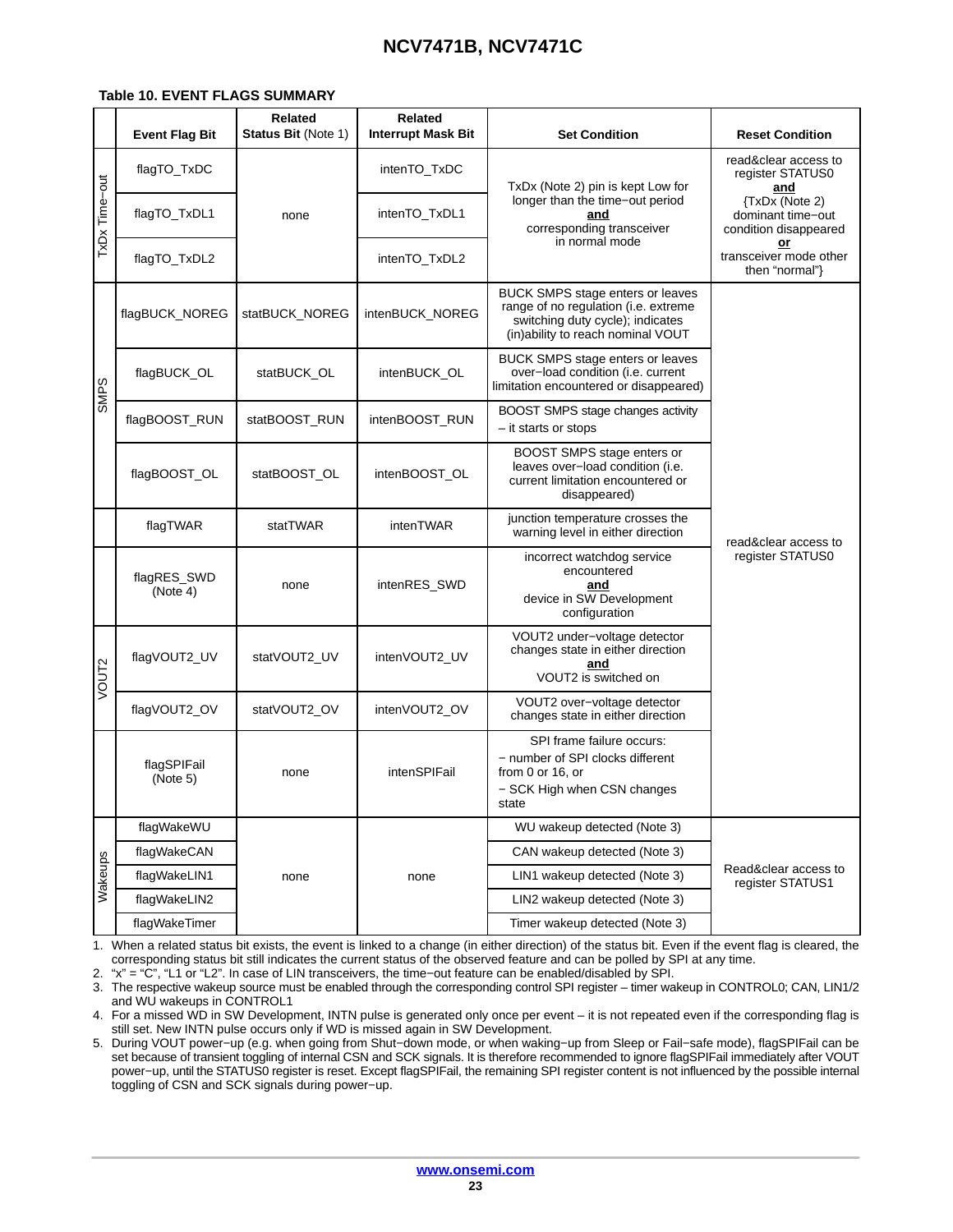<span id="page-23-0"></span>

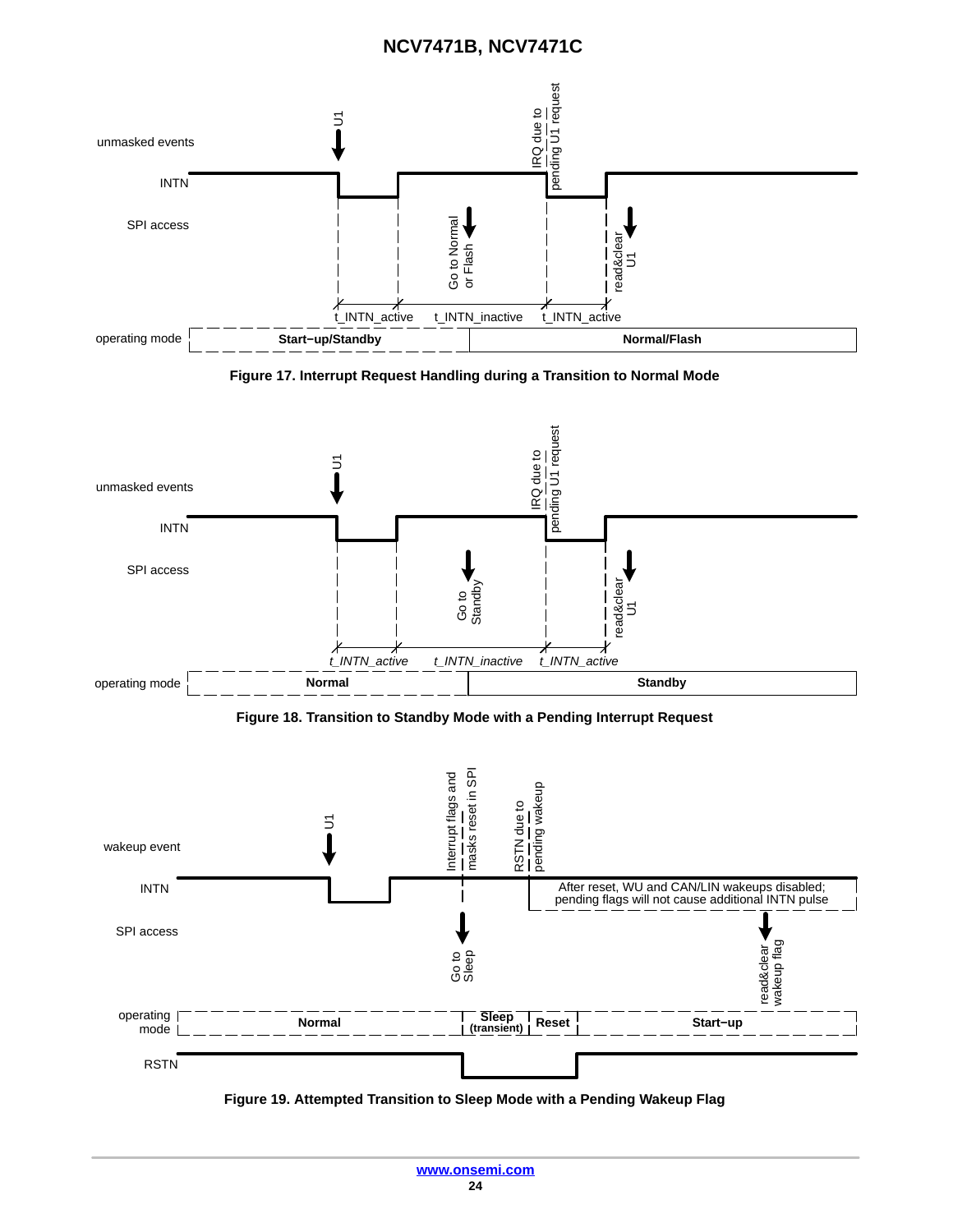#### <span id="page-24-0"></span>**Junction Temperature Monitoring**

The device junction temperature is monitored in order to avoid permanent degradation or damage of the chip. Two distinct junction temperature thresholds are used:

- Thermal warning level *Tj\_WAR*. The status of the current junction temperature compared with the Tj\_WAR threshold is available in the corresponding SPI status register. A change of the junction temperature across the warning threshold in either direction sets the SPI bit flagTWAR. If not masked, an interrupt request can be generated in order to signal to the application that the junction temperature exceeded or cooled below the warning level.
- Thermal shut−down level *Tj\_SD*. Junction temperature exceeding the shut−down level puts the chip into Fail−safe mode. In this specific case, no wakeups are detected in the Fail−safe mode; the mode is auto− matically left only when the junction cools down below the warning level, thus providing a thermal margin for the application software to cope with the event.

The junction temperature monitoring circuit is active in all operating modes with VOUT supply switched on (Power−up, Reset, Start−up, Standby, Flash) and also in the Fail−safe, provided that it has been entered as the consequence of a thermal shut−down. The function of the junction temperature monitoring of NCV7471B is shown in Figure 20.



**Figure 20. Junction Temperature Monitoring**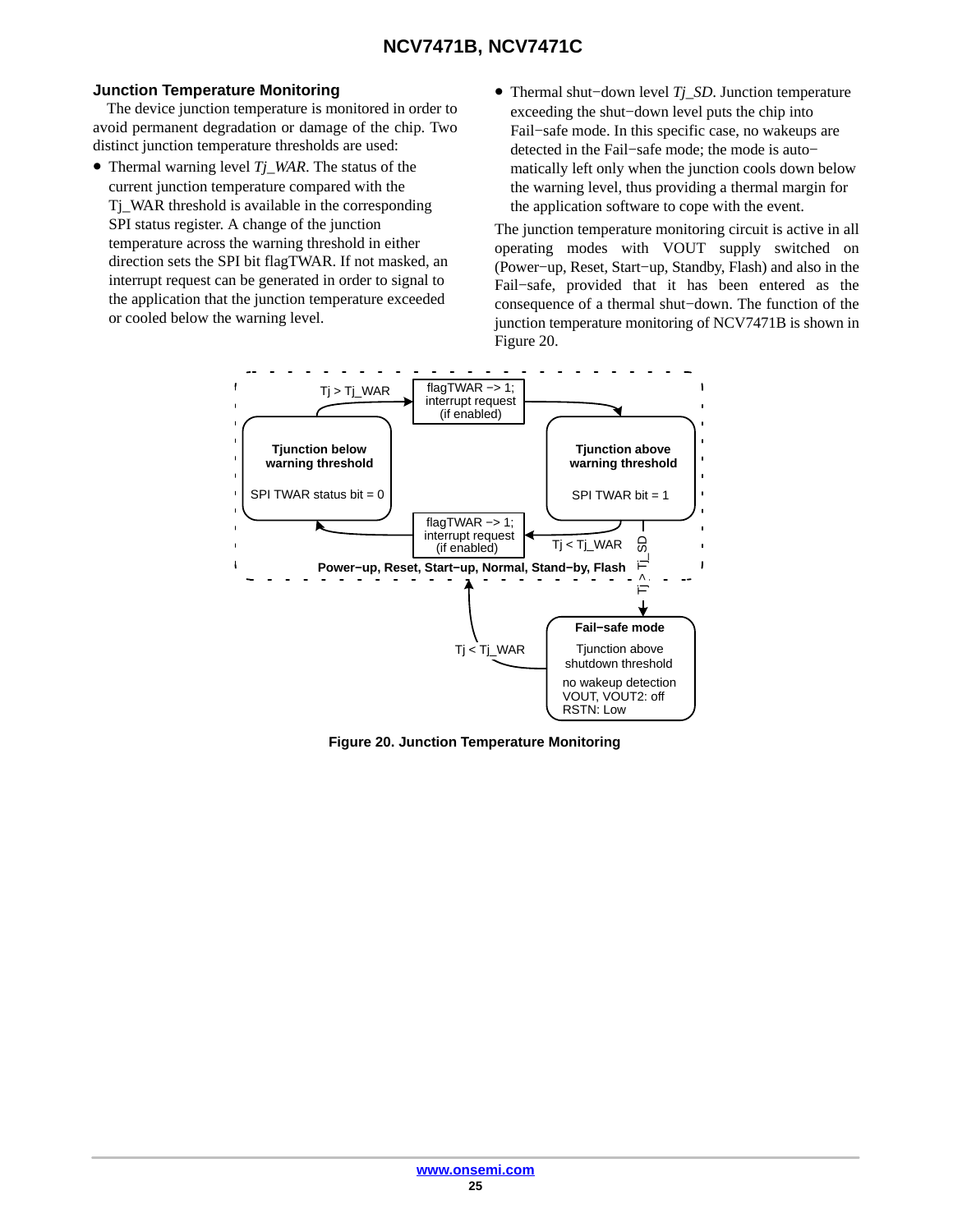#### **FSO1/2/3 – Fail−Safe Outputs**

NCV7471B/C offers three digital outputs dedicated to control a fail−safe circuitry in the application under specific failure conditions. All three outputs are high−voltage low−side open drain drivers simultaneously activated by a common internal signal FSO\_internal and providing different behavior:

- FSO1 is constantly pulled Low if FSO\_internal is active
- FSO2 provides 50% rectangular signal with 1.25 Hz frequency
- FSO3 provides 20% rectangular signal with 100 Hz frequency

Figure 21 illustrates the FSOx pins function with respect to the internal FSO\_internal signal.



**Figure 21. Operation of FSOx Pins**

FSO\_internal is set to High as soon as a failure condition is recognized or as soon as an SPI command is given to activate FSO. Overview of situations leading to FSO\_internal activation is given in Table [11](#page-26-0). The handling of the different failure conditions depends on the chip configuration (see the Configuration Mode section) – specifically in the SW development configuration, the watchdog−related failures and "RSTN clamped Low" failure do not lead either to the FSO\_internal activation or to the Fail−safe mode entry.

FSO internal signal will be reset (and the FSO<sub>x</sub> outputs are subsequently de−activated) under the following conditions:

- If FSO\_internal was set by setting the FSO\_ON SPI bit, it will be reset by writing "0" to FSO\_ON SPI bit
- If FSO\_internal was set because of a failure condition, a read−and−clear access to the flagFSO SPI status bits will reset it.

In Start−up mode, FSO\_internal High level limits SPI functionality – no register can be written or read&cleared with the exception of CONTROL0 register. Attempts to perform a write or read&clear access to other registers will be ignored – including attempts to reset bit FSO\_ON or the flagFSO.x bits. This condition ensures that the application software performs at least one successful watchdog service after a failure occurs.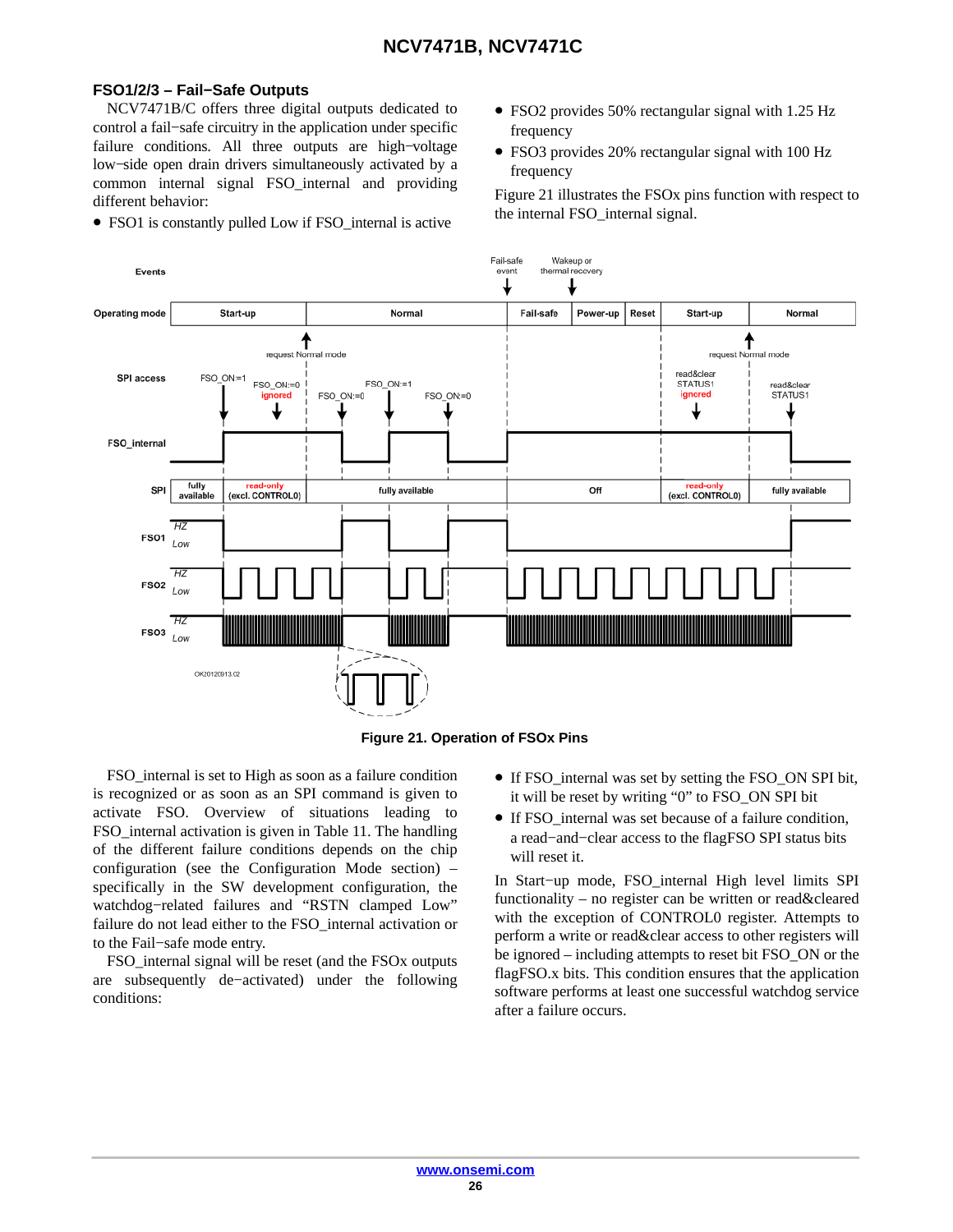<span id="page-26-0"></span>

| <b>FSO Activation Event</b>                                                | <b>Detected in Modes</b>                                      | <b>Detected in Configurations</b> | <b>Fail-safe Mode Entered</b> |
|----------------------------------------------------------------------------|---------------------------------------------------------------|-----------------------------------|-------------------------------|
| <b>Thermal Shutdown</b><br>(T <sub>i</sub> > T <sub>i</sub> sd)            | Power-up<br>Reset<br>Start-up<br>Normal<br>Standby<br>Flash   | all                               | yes                           |
| Fatal VOUT failure<br>(VOUT < VOUT_FAIL for longer than<br>t_VOUT_powerup) | Power-up entered from<br>all the modes                        | all                               | yes                           |
| VOUT undervoltage<br>(VOUT < VOUT_RESx for longer than<br>t_VOUT_powerup)  | Power-up entered from<br>Configuration, Sleep or<br>Fail-safe | all                               | no                            |
| VOUT undervoltage<br>(VOUT < VOUT_RESx for longer than<br>t_VOUT_UV_filt)  | Power-up entered from<br>Start-up, Normal, Standby,<br>Flash  | all                               | no                            |
| RSTN Clamped High                                                          | Reset                                                         | all                               | yes                           |
| <b>External RSTN without</b><br>previous WD service                        | Start-up                                                      | Config 1,2,3,4                    | no                            |
| <b>RSTN Clamped Low</b>                                                    | when trying to leave Reset                                    | Config 1,3                        | no                            |
|                                                                            |                                                               | Config 2,4                        | yes                           |
| 1st Watchdog Missed                                                        | Start-up<br>Normal                                            | Config 1                          | no                            |
|                                                                            | Flash<br>Standby (if WD on)                                   | Config 2                          | yes                           |
| 2 <sup>nd</sup> Watchdog Missed                                            | Start-up<br>Normal                                            | Config 3                          | no                            |
|                                                                            | Flash<br>Standby (if WD on)                                   | Config 4                          | yes                           |
| SPI control bit FSO set                                                    | Start-up<br>Normal<br>Standby<br>Flash                        | all                               | no                            |

#### **SWDM and CFG Digital Inputs**

SWDM and CFG pins are high−voltage compliant digital inputs enabling NCV7471B/C flexibility with respect to the fail−safe behavior. Their logical value (compared to a low−voltage digital threshold) is sensed and latched exclusively in the Configuration operating mode – i.e. when the chip leaves the Shut−down mode. Subsequently, the latched values are not changed by any signal on SWDM or CFG pin or by any SPI communication.

Latched active level on SWDM pin (i.e. High input level in the Configuration mode) causes the chip to enter the SW development configuration regardless the state of CFG pin. When the latched SWDM value is inactive (i.e. Low in the Configuration mode), the latched CFG value then controls whether a failure condition (missed watchdog or RSTN clamped Low) results in the Fail−safe entry or only in a reset pulse generation. More details are given in the Configuration Mode and FSO1/2/3 – Fail−Safe Outputs sections.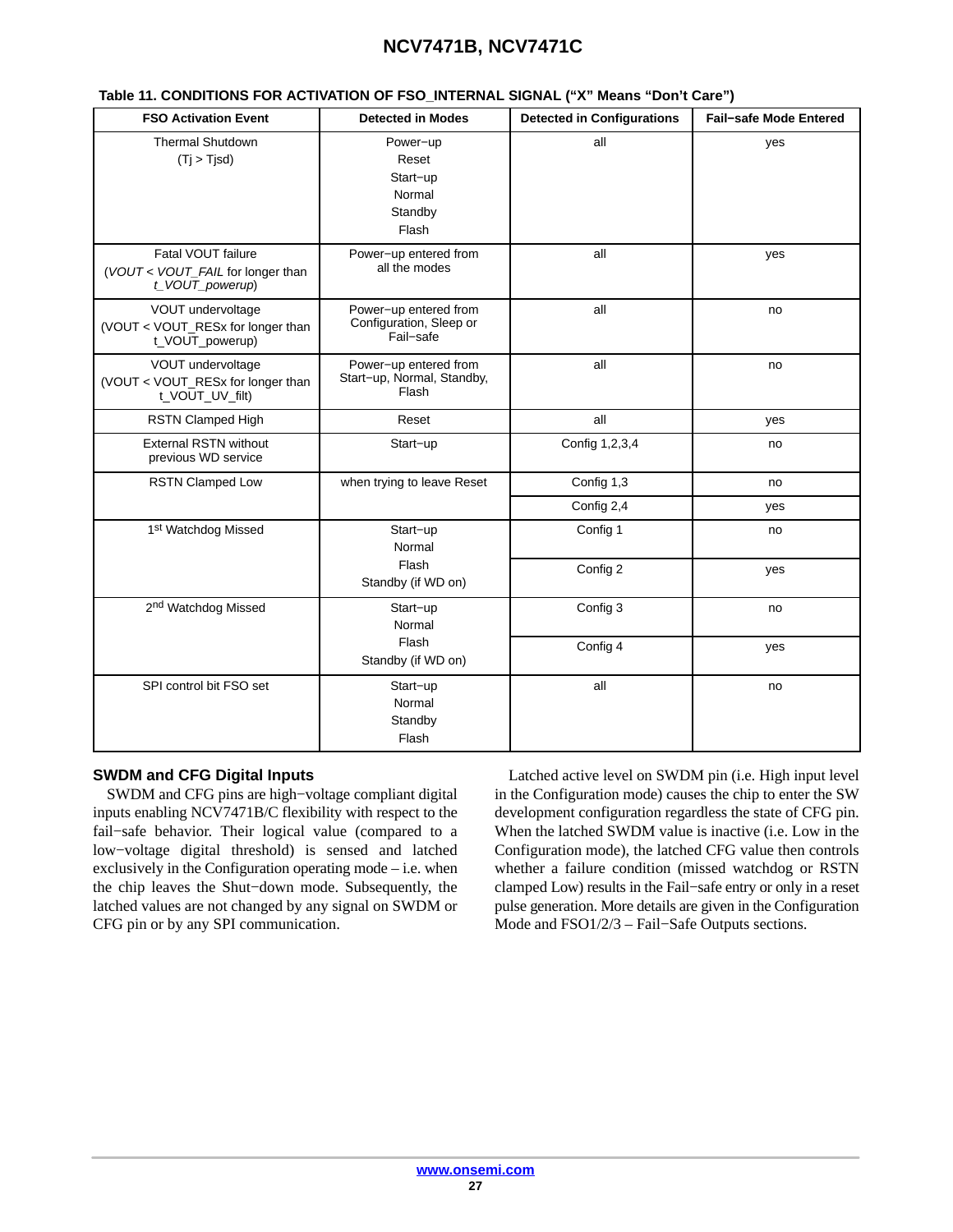#### <span id="page-27-0"></span>**SPI – Serial Peripheral Interface**

#### **SPI Frame Format**

The Serial Peripheral Interface ensures control of NCV7471B operating modes, configuration of its functions and read−out of internal status and system information. The serial communication is achieved via SPI frames shown in Figure 22.

As long as the CSN chip select is High, the SCK and SDI inputs are not relevant and the SDO output is kept high−impedant. The signals on the SDI and SCK inputs are taken into account only when CSN chip select input is set to Low. Data incoming on pin SDI are then sampled at the falling edge of SCK clock signal; output data are shifted to pin SDO at the rising edge of SCK clock signal. Bits are transmitted MSB (most significant bit) first.





One frame consists of exactly sixteen bits transferred from the microcontroller to NCV7471B/C through input pin SDI. The input bits are interpreted as follows:

- Immediately after CSN falling edge, SDO pin shows an internal "SPI ready" flag. Under normal conditions, when the inter−frame space is respected, the "SPI ready" flag is set to High and the device is available for SPI communication. If the SPI inter−frame space is violated, the previous SPI data might not be processed at the moment of the next CSN Low level; this situation is signaled by Low "SPI ready" flag. If the application software still attempts to perform SPI communication, incoming data will be completely ignored and the SDO signals "Low" throughout the SPI frame. The status of the flag is latched at the CSN falling edge – the application software might use short Low pulses on CSN (without SCK) in order to poll the flag.
- Four most significant bits form the header of the SPI frame. During the reception of the header bits, the SDI signal is looped back to the SDO pin starting with the first rising edge of SCK – except for the internal delay, signals SDO and SDI are equal during the header transmission. The header bits have the following function:
	- ♦ Bits A2, A1, and A0 form a 3−bit address of an internal SPI register. NCV7471B contains eight twelve−bit registers addressable by these three header bits.
- ♦ Bit "ReadOnly" contains the "read−only" flag. If ReadOnly=High, the current SPI frame represents a read−only access to the SPI register. If ReadOnly=Low, then the current SPI frame represents either a write or read−and−clear access to an SPI register – the distinction between "write" and "read−and−clear" access depends on the specific register.
- Bits DI11−DI0 are the SPI data. In case of a read−only or read−and−clear access, these bits are ignored. In case of a write−frame, these bits are taken as the new SPI register content at the moment of the CSN rising edge (when the frame is considered finished). Regardless the access type, the output data DO11−DO0 represent the SPI register content as valid at the beginning of the SPI frame. The output bits are shifted−out at the rising edge of the SCK clock so that they can be sampled by the microcontroller at the SCK falling edge.
- The following checks are performed on every SPI frame: • The SCK clock input must be Low at both edges of the
- CSN chip select signal
- There must be exactly sixteen SCK clock cycles when CSN=Low (or no SCK edge if only the "SPI ready" flag is polled).

If any of the above conditions is not fulfilled, the SPI frame is considered incorrect and the "SPI Fail" event is internally generated.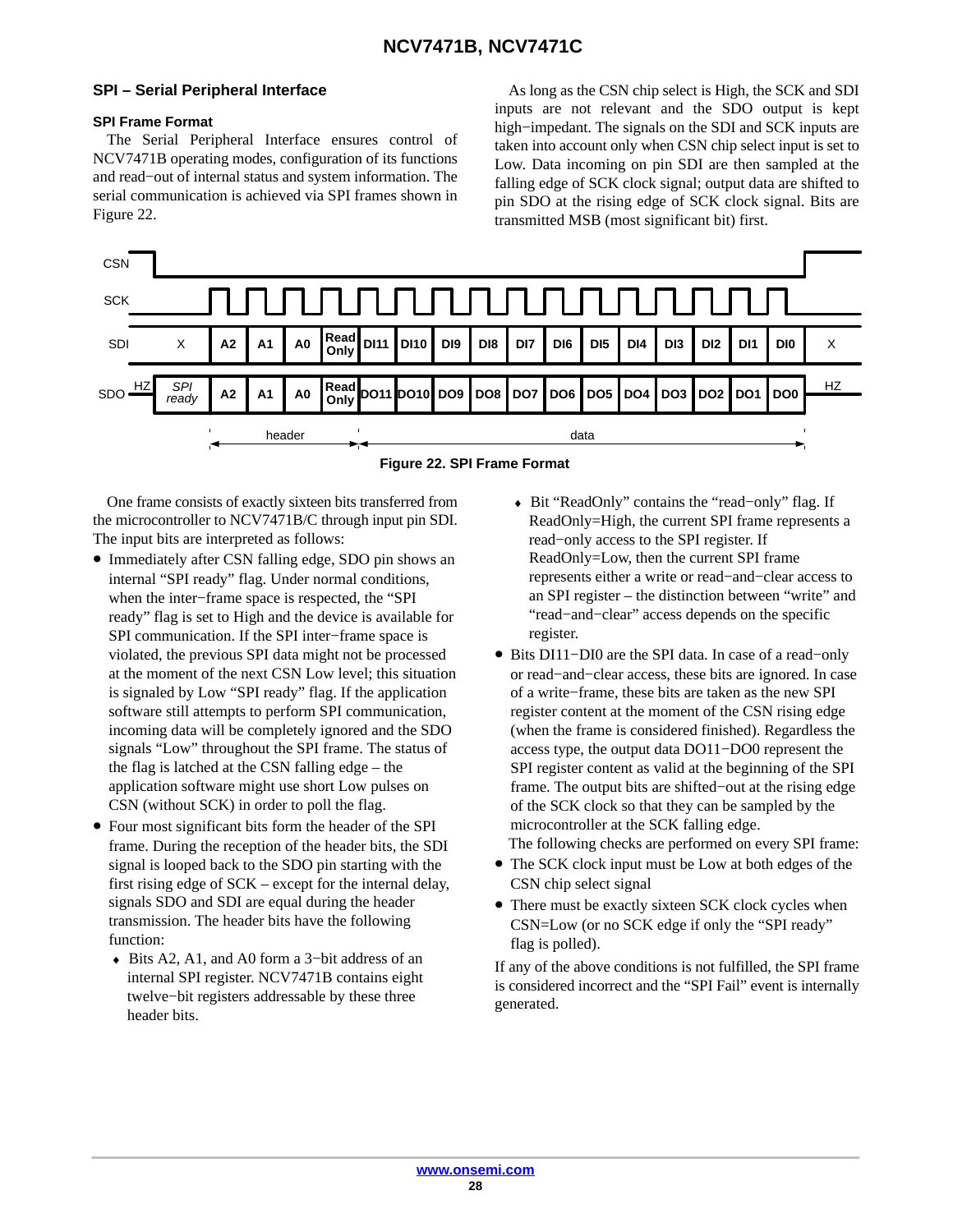### **SPI Register Mapping**

### **Table 12. SPI REGISTERS MAPPING**

|    | <b>Address</b> |                |                        | <b>Register Content</b> |               |                |                 |               |                |                  |                  |                |                |                |                |           |        |
|----|----------------|----------------|------------------------|-------------------------|---------------|----------------|-----------------|---------------|----------------|------------------|------------------|----------------|----------------|----------------|----------------|-----------|--------|
| A2 | A1             | A <sub>0</sub> | <b>Register Name</b>   | D11                     | D10           | D <sub>9</sub> | D <sub>8</sub>  | D7            | D <sub>6</sub> | D <sub>5</sub>   | D4               | D <sub>3</sub> | D <sub>2</sub> | D <sub>1</sub> | D <sub>0</sub> |           |        |
| 0  | 0              | 0              | <b>CONTROL0</b>        | OPMODE.2                | OPMODE.1      | OPMODE.0       | WD_MOD.1        | VD_MOD.0      | WD_PER.2       | WD_PER.1         | WD_PER.0         | CHECKSUM       | reserved       | reserved       | reserved       | input     |        |
|    |                |                |                        |                         |               |                |                 |               |                |                  |                  |                | RES_SRC.3      | RES_SRC.2      | RES_SRC.1      | RES_SRC.0 | output |
| 0  | 0              | $\mathbf{1}$   | CONTROL1               | reserved                | enVOUT2       | modWU.1        | modWU.0         | modCAN.1      | modCAN.0       | enLIN_LSLP       | disTO_TxDL       | modLIN2.1      | modLIN2.0      | modLIN1.1      | modLIN1.0      |           |        |
| 0  | 1              | 0              | CONTROL2               | reserved                | reserved      | reserved       | reserved        | reserved      | FSO_ON         | FAST_FSO         | VOUT_RES.1       | VOUT_RES.0     | modDCDC.1      | modDCDC.0      | enBOOST        |           |        |
| 0  | 1              | $\mathbf{1}$   | CONTROL3               | intenTO_TxDC            | intenTO_TxDL1 | intenTO_TxDL2  | intenBUCK_NOREG | intenBUCK_OL  | intenBOOST_RUN | intenBOOST_OL    | intenTWAR        | intenRES_SWD   | ntenVOUT2_UV   | ntenVOUT2_OV   | intenSPIFail   |           |        |
| 1  | 0              | $\mathbf 0$    | STATUS0                | flagTO_TxDC             | flagTO_TxDL1  | flagTO_TxDL2   | flagBUCK_NOREG  | flagBUCK_OL   | flagBOOST_RUN  | flagBOOST_OL     | flagTWAR         | flagRES_SWD    | flagVOUT2_UV   | flagVOUT2_OV   | flagSPIFail    |           |        |
| 1  | 0              | 1              | STATUS1                | reserved                | reserved      | reserved       | flagFSO.3       | flagFSO.2     | flagFSO.1      | flagFSO.0        | flagWakeWU       | flagWakeCAN    | flagWakeLIN1   | flagWakeLIN2   | flagWakeTimer  |           |        |
| 1  | 1              | 0              | STATUS2                | reserved                | statVS_LOW    | statBUCK_NOREG | statBUCK_OL     | statBOOST_RUN | statBOOST_OL   | statSWDM         | statCFG          | statWU         | statTWAR       | statVOUT2_UV   | statVOUT2_OV   |           |        |
| 1  | 1              | 1              | <b>GENERAL PURPOSE</b> | GPD.11                  | GPD.10        | တ<br>GPD.      | GPD.8           | GPD.7         | GPD.6          | GPD <sub>5</sub> | GPD <sub>4</sub> | GPD.3          | GPD.2          | GPD.1          | GPD.0          |           |        |

NOTE: "reserved" bits in input data are ignored; they are set to Low in output data.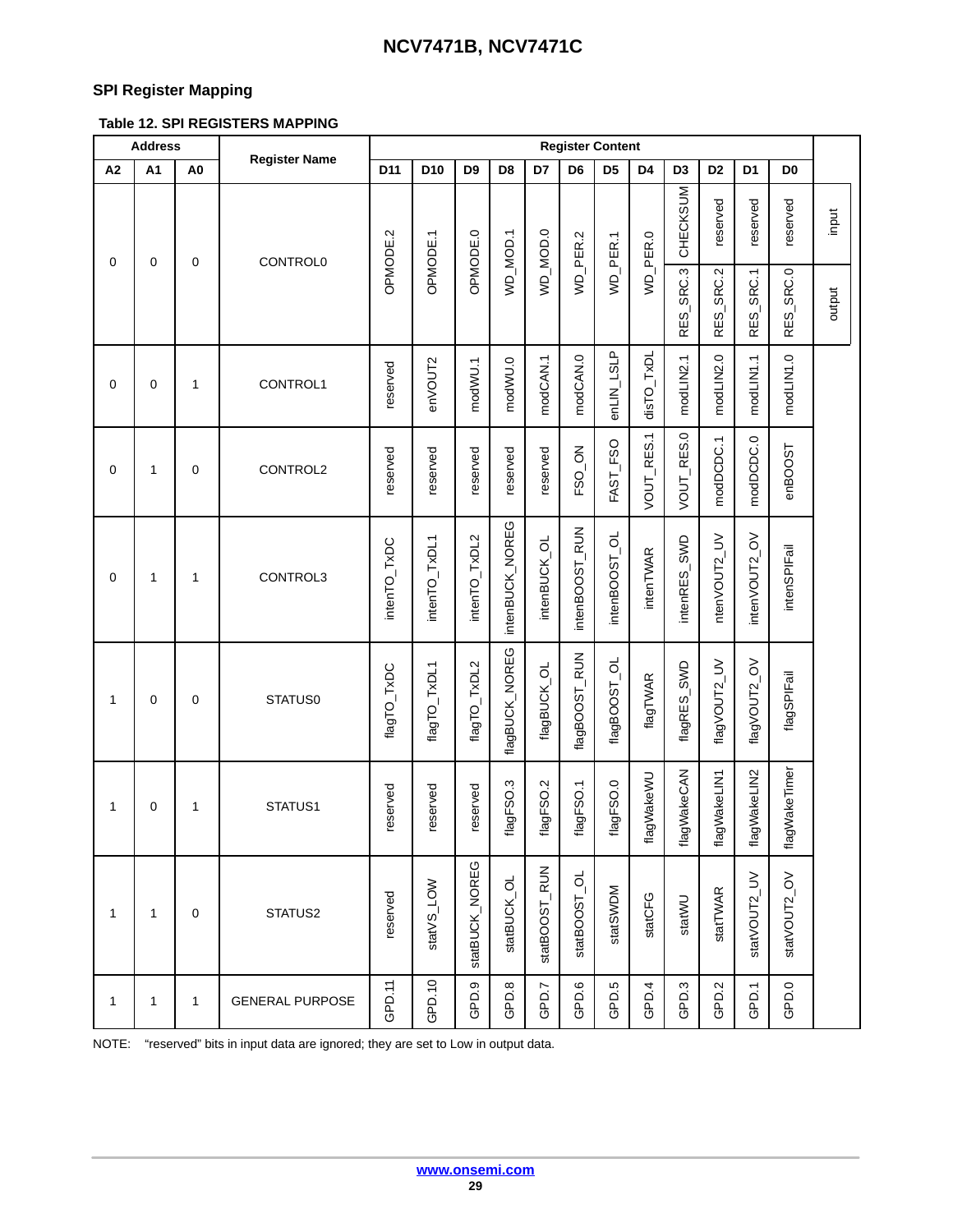|              | <b>Address</b> |                | <b>Register</b>                  | <b>Initialization</b>                      |                                                   | <b>ReadOnly bit</b>                                                                                                                       |                                     |  |
|--------------|----------------|----------------|----------------------------------|--------------------------------------------|---------------------------------------------------|-------------------------------------------------------------------------------------------------------------------------------------------|-------------------------------------|--|
| A2           | A <sub>1</sub> | A <sub>0</sub> | <b>Name</b>                      | Initialized in (Note 6)                    | <b>Initial content</b>                            | Low (Note 7)                                                                                                                              | High                                |  |
| $\Omega$     | $\Omega$       | $\Omega$       | <b>CONTROL0</b>                  | Reset mode<br>(except Flash<br>mode entry) | Watchdog set to<br>time-out $@$<br>256 ms nominal | Mode and Watchdog<br>settings (bits DI11-DI4)<br>written into the register if<br>checksum (bit DI3) is OK.<br>Input bits DI2-DI0 ignored. |                                     |  |
| $\Omega$     | $\Omega$       | 1              | CONTROL1                         | Power-up mode                              | all bits Low<br>(Note 9)                          | Bits DI11-DI0 written into<br>the register                                                                                                |                                     |  |
|              |                |                |                                  | Reset mode                                 | all bits Low<br>(Note 9)                          |                                                                                                                                           |                                     |  |
| $\Omega$     | 1              | $\Omega$       | CONTROL2                         | Configuration                              | all bits Low                                      | Bits DI11-DI0 written into                                                                                                                | Input data                          |  |
|              |                |                |                                  | Sleep                                      | all bits Low                                      | the register                                                                                                                              | ignored;                            |  |
| $\Omega$     | 1              | 1              | CONTROL3                         | Reset mode                                 | all bits Low                                      | Bits DI11-DI0 written into<br>the register                                                                                                | current<br>register<br>content sent |  |
| $\mathbf{1}$ | $\Omega$       | $\Omega$       | STATUS0                          | Reset mode                                 | all bits Low                                      | read&clear access;<br>all bits reset to Low (Note 8);<br>input data ignored                                                               | to SPI output                       |  |
| $\mathbf{1}$ | $\Omega$       | 1              | STATUS1                          | Configuration mode                         | all bits Low                                      | read&clear access;<br>all bits reset to Low; input<br>data ignored                                                                        |                                     |  |
| 1            | 1              | $\Omega$       | STATUS2                          | n.a.                                       | Reflects status of<br>internal blocks             | input data ignored                                                                                                                        |                                     |  |
| 1            | 1              | 1              | <b>GENERAL</b><br><b>PURPOSE</b> | Configuration<br>mode                      | register filled with<br>device ID data            | Bits DI11-DI0 written into<br>the register                                                                                                |                                     |  |

#### **Table 13. SPI REGISTERS INITIALIZATION**

6. In modes not explicitly listed in "Initialized in" column, the register content is preserved

7. Regardless the access type (the "ReadOnly" bit), the current register content is always sent to the SPI output

8. Bits containing TxD dominant timeout flags will remain set if the excessively long dominant signal persists on the respective TxDx pin

9. Exception: in SW Development configuration, CONTROL1 bits modCAN.x, modLIN1.x and modLIN2.x are all set to "High", corresponding to the default "Normal" mode of all transceivers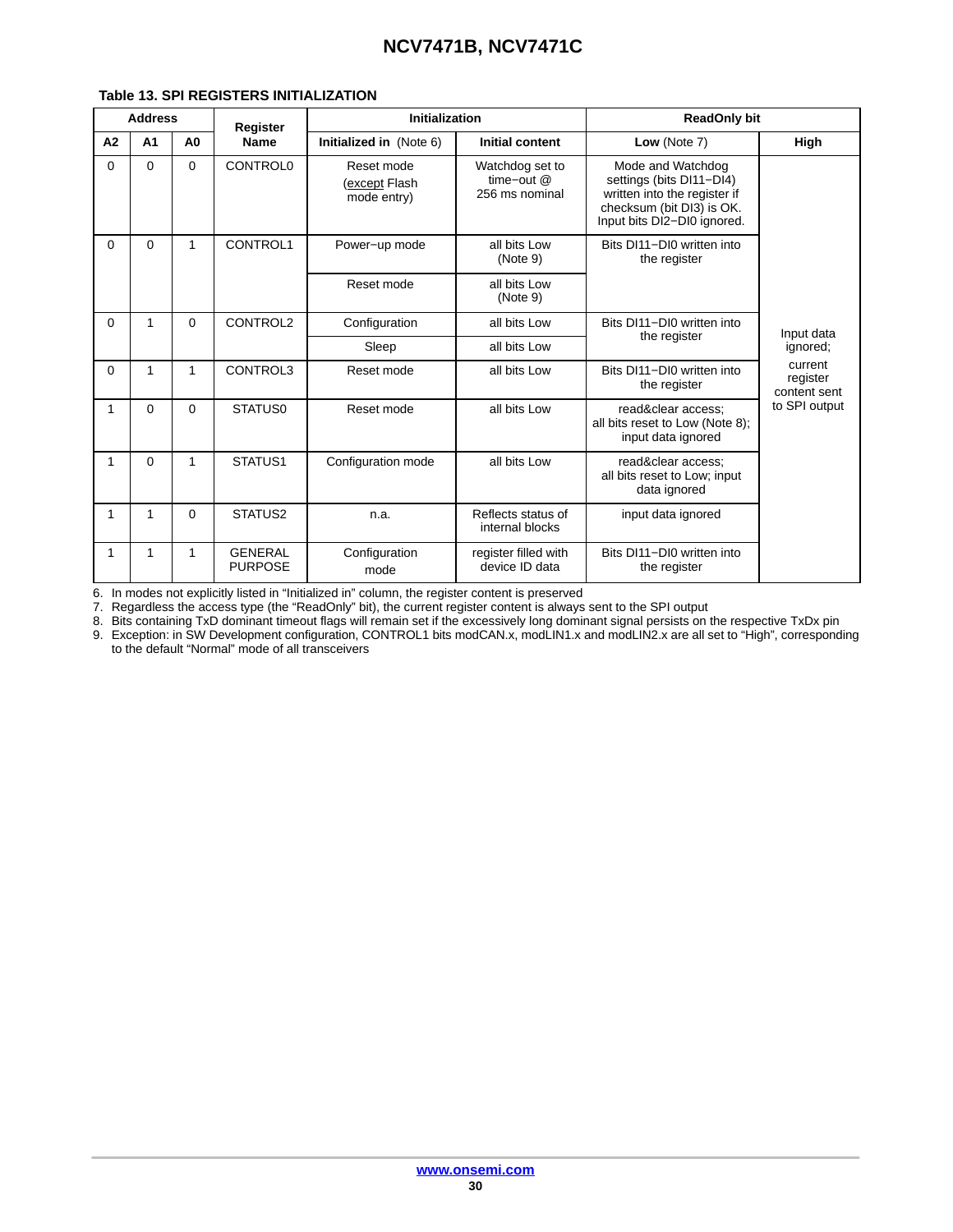#### **CONTROL0 Register (Address 000)**

By a write access to the CONTROL0 register ("ReadOnly" = Low), the application software can control the operating mode of NCV7471B/C and the watchdog settings. A write access represents a watchdog service. An operating mode change is therefore always synchronized with the watchdog trigger message. In order to provide more safety to the mode control, the input data are protected with a check−sum (input bit DI3). The checksum must correspond to the following formula (symbol "⊕" denoting the exclusive−or operation):

In case of incorrect checksum in written data, the device reacts identically to a wrong opmode situation. During a read−only access to the CONTROL0 register ("ReadOnly" = High), the input data are completely ignored and no check is performed on them.

The output data of the CONTROL0 register – regardless the access type − indicate the current operating mode, the current watchdog settings and the cause of the last reset.

The initialization of the CONTROL0 register content is performed after every reset, when the watchdog type is fixed to time−out, and the watchdog period to nominally 256 ms.

DI3 = DI11 ⊕ DI10 ⊕ DI9 ⊕ DI8 ⊕ DI7 ⊕ DI6 ⊕ DI5 ⊕ DI4

| OPMODE.2 | <b>OPMODE.1</b> | OPMODE.0 |                   |                                                   | <b>OPMODE.x in Input Data</b> |                                       |                                                   | <b>OPMODE.x</b><br>in Output<br>Data |
|----------|-----------------|----------|-------------------|---------------------------------------------------|-------------------------------|---------------------------------------|---------------------------------------------------|--------------------------------------|
|          |                 |          | Requested<br>Mode | <b>Reaction</b><br>in Start-up                    | <b>Reaction</b><br>in Normal  | <b>Reaction</b><br>in Standby         | <b>Reaction</b><br>in Flash                       | <b>Current</b><br>Mode               |
| 0        | 0               | 0        | forbidden         |                                                   | "Wrong Opmode" Reset          |                                       |                                                   | Start-up                             |
| 0        | $\Omega$        | 1        | Normal            | go to Normal                                      | keep Normal                   | go to Normal                          | return from<br>Flash via<br>Reset and<br>Start-up | Normal                               |
| 0        |                 | $\Omega$ | Standby           | "Wrong Opmode"<br>Reset                           | go to Standby                 | keep Standby                          | "Wrong<br>Opmode"<br>Reset                        | Standby                              |
| 0        |                 |          | Sleep             | "Wrong Opmode"<br>Reset                           | go to Sleep                   | "Wrong Opmode" Reset                  |                                                   | not used                             |
|          | $\Omega$        | $\Omega$ | Flash             | go to Flash via<br>Reset                          | go to Flash via<br>Reset      | "Wrong<br>keep Flash<br>Opmode" Reset |                                                   | Flash                                |
| 1        | 0               |          | Fail-safe         | in SW development configuration, go to Fail-safe; | not used                      |                                       |                                                   |                                      |
|          |                 | $\Omega$ | Reset             |                                                   | go to Reset                   |                                       |                                                   | not used                             |
| 1        | 1               | 1        | Configuration     | go to<br>Configuration                            | go to Configuration           | "Wrong Opmode" Reset                  |                                                   | not used                             |

#### **Table 14. CONTROL0 REGISTER: OPMODE.x Encoding**

#### **Table 15. CONTROL0 REGISTER: WD\_MOD.x Encoding**

| MOD.<br>g | ۵<br>ğ<br>ŝ | <b>Watchdog Timer Mode</b> | Limitations<br>(if not respected, the write access is considered as a missed watchdog)                                        |
|-----------|-------------|----------------------------|-------------------------------------------------------------------------------------------------------------------------------|
| 0         |             | Watchdog off               | Can be used only with a Standby or a Sleep mode request                                                                       |
| $\Omega$  |             | Window Watchdog            | Can be used only for Normal mode request                                                                                      |
|           |             | Time-out Watchdog          | Must be used with every Flash mode request;<br>can be used with a Standby or Normal mode request;<br>default in Start-up mode |
|           |             | Timer Wakeup               | Can be used only with a Standby mode request                                                                                  |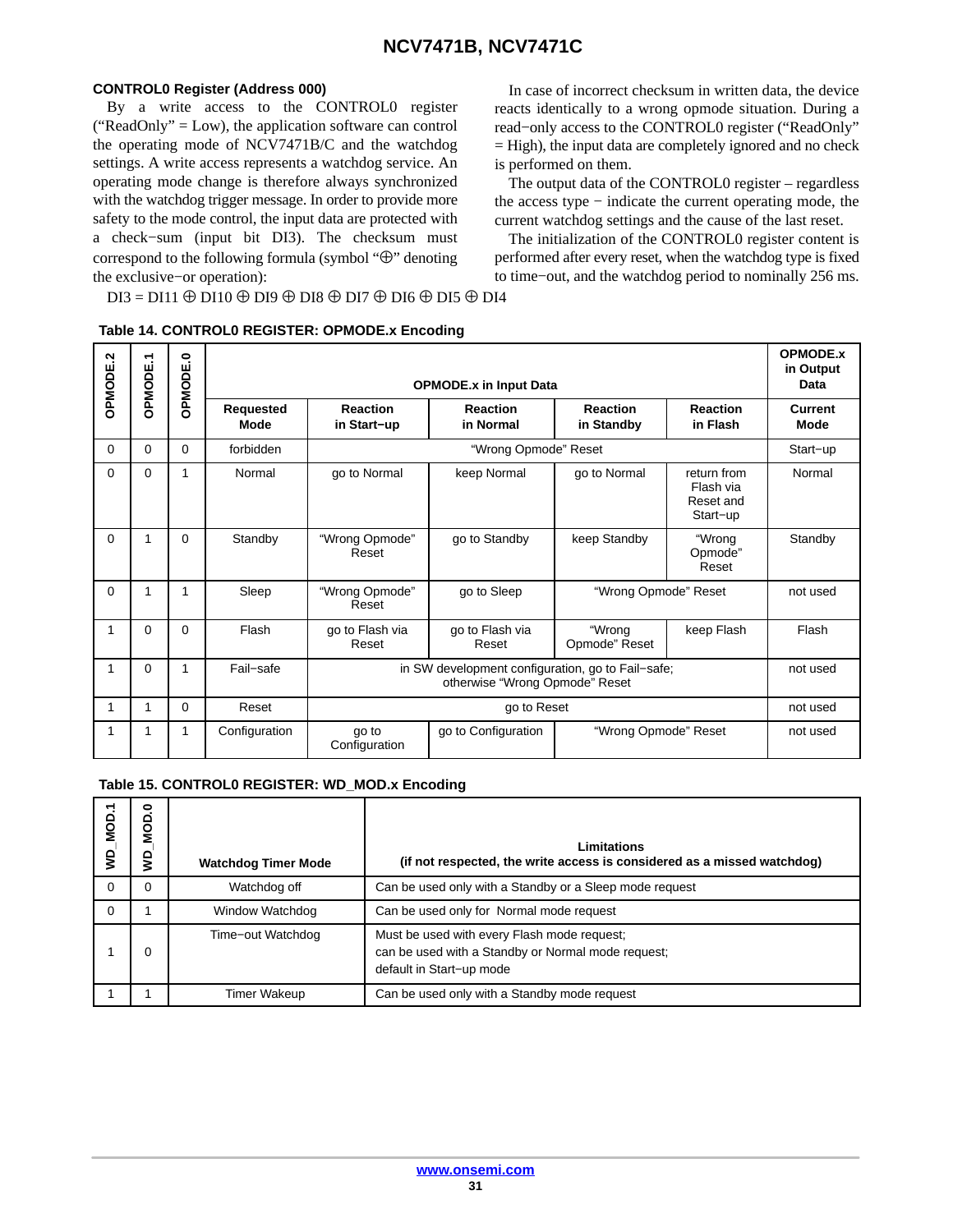#### **Table 16. CONTROL0 REGISTER: WD\_PER.x Encoding**

| PER.2<br>g | ᠆<br>PER.<br>g | ę<br>PER.<br>g | <b>Watchdog Peri-</b><br>od | <b>Nominal Duration</b> | <b>Note</b>                                            |
|------------|----------------|----------------|-----------------------------|-------------------------|--------------------------------------------------------|
| $\Omega$   | 0              | 0              | WD PER 0                    | 8 ms                    |                                                        |
| $\Omega$   | $\Omega$       |                | WD PER 1                    | 16 <sub>ms</sub>        |                                                        |
| $\Omega$   |                | 0              | WD PER 2                    | 32 ms                   |                                                        |
| $\Omega$   |                |                | WD PER 3                    | 64 ms                   |                                                        |
|            | $\Omega$       | 0              | WD PER 4                    | 128 ms                  |                                                        |
|            | $\Omega$       |                | WD PER 5                    | 256 ms                  | WD_PER_5 is automatically used in Start-up mode        |
|            |                | 0              | WD_PER_6                    | 512 ms                  | Can be used only for Standby and Flash modes           |
|            |                |                | WD PER 7                    | 1024 ms                 | (otherwise the watchdog SPI frame is considered wrong) |

#### **Table 17. CONTROL0 REGISTER: RES\_SRC.x Encoding**

| SRC.3<br><u>ញ</u><br>ᇎ | SRC.2<br><u>ຜ່</u><br>ᇎ | SRC.1<br><u>ណ្ដ</u><br>ᇎ | း<br><b>GR</b><br>ທ່<br>Ш<br>$\overline{\alpha}$ | <b>Cause of the Last RSTN Pulse</b>                                                                                            | <b>Reset Event</b><br>Priority<br>(Note 10) |
|------------------------|-------------------------|--------------------------|--------------------------------------------------|--------------------------------------------------------------------------------------------------------------------------------|---------------------------------------------|
| $\Omega$               | $\Omega$                | $\Omega$                 | $\Omega$                                         | V_MID under-voltage recovery (V_IN connection)                                                                                 | 12                                          |
| $\Omega$               | $\Omega$                | 0                        | 1.                                               | External reset outside Start-up mode (not accompanied by FSO activation)                                                       | 10                                          |
| $\Omega$               | $\Omega$                | 1                        | 0                                                | Recovery from Fail-safe (through wakeup or thermal shutdown recovery)                                                          | 8                                           |
| $\Omega$               | $\Omega$                | 1                        | 1                                                | Wakeup from Sleep                                                                                                              | $\overline{7}$                              |
| $\Omega$               | 1                       | $\Omega$                 | $\Omega$                                         | Flash mode requested                                                                                                           | 6                                           |
| $\Omega$               | 1                       | $\Omega$                 | 1                                                | Flash mode exited                                                                                                              | 5                                           |
| $\Omega$               | 1                       | 1                        | $\Omega$                                         | Reset mode requested                                                                                                           | 4                                           |
| $\Omega$               | 1                       | 1                        | 1                                                | Configuration requested                                                                                                        | 3                                           |
| 1                      | $\Omega$                | $\Omega$                 | $\Omega$                                         | Failed Watchdog (WD missed, wrong WD mode or period requested) - will not be used in<br>SW Development configuration (Note 11) | 2                                           |
| 1                      | $\Omega$                | $\Omega$                 | 1                                                | Wrong operating mode requested; wrong checksum during write access to the Mode Con-<br>trol register                           | 1                                           |
| 1                      | $\Omega$                | 1                        | $\Omega$                                         | External reset in Start-up mode (accompanied by FSO activation if not in SW Develop-<br>ment configuration)                    | 9                                           |
| 1                      | $\Omega$                | 1                        | 1                                                | reserved                                                                                                                       |                                             |
| 1                      | 1                       | $\Omega$                 | $\Omega$                                         | reserved                                                                                                                       |                                             |
| $\mathbf{1}$           | 1                       | $\Omega$                 | 1                                                | reserved                                                                                                                       |                                             |
| 1                      | 1                       | 1                        | $\Omega$                                         | reserved                                                                                                                       |                                             |
| 1                      | 1                       | 1                        | 1                                                | VOUT under-voltage recovery                                                                                                    | 11                                          |

10.The "Reset Event Priority" reflects the order, in which the reset events are processed by the on−chip digital. In case more events occur simultaneously, the one with the lower priority number would be stored in CONTROL0 register.

11. WD period and WD mode settings are not checked in the following situations: Configuration mode request, Reset mode request, Flash exit (i.e. Normal mode request in the course of Flash mode)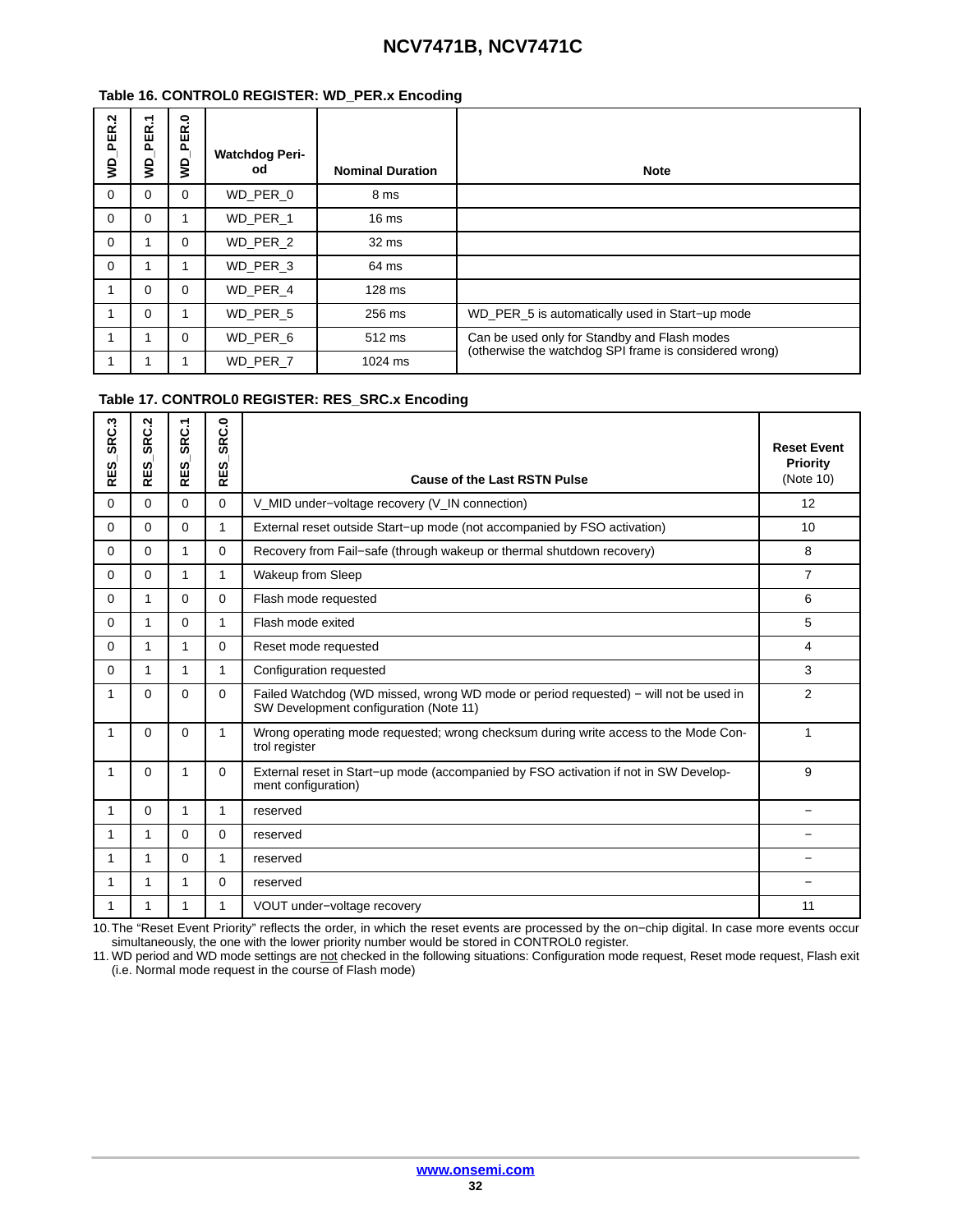#### **CONTROL1 Register (Address 001)**

CONTROL1 register defines the mode of individual CAN and LINx transceivers, of the VOUT2 regulator and the WU pin. The encoding of the CONTROL1 bits is defined in Table 18.

| enVOUT2                |              | <b>VOUT2 control</b>                                                                       |  |  |  |  |
|------------------------|--------------|--------------------------------------------------------------------------------------------|--|--|--|--|
| 0                      |              | VOUT2 regulator is OFF                                                                     |  |  |  |  |
| 1                      |              | VOUT2 regulator is ON                                                                      |  |  |  |  |
| modWU.1                | modWU.0      | <b>WU mode control</b>                                                                     |  |  |  |  |
| 0                      | $\mathbf 0$  | WU wakeup detection disabled                                                               |  |  |  |  |
| $\Omega$               | $\mathbf{1}$ | WU monitored for falling edge                                                              |  |  |  |  |
| 1                      | $\Omega$     | WU monitored for rising edge                                                               |  |  |  |  |
| 1                      | $\mathbf{1}$ | WU monitored for both edges                                                                |  |  |  |  |
| modCAN.1               | modCAN.0     | <b>CAN transceiver mode</b>                                                                |  |  |  |  |
| 0                      | 0            | CAN transceiver in Off mode                                                                |  |  |  |  |
| $\Omega$               | $\mathbf{1}$ | CAN transceiver in Wakeup mode                                                             |  |  |  |  |
| 1                      | $\mathbf 0$  | CAN transceiver in Receive-only mode                                                       |  |  |  |  |
| $\mathbf{1}$           | 1            | CAN transceiver in Normal mode                                                             |  |  |  |  |
| enLIN_LSLP             |              | LIN slope control - common for both LIN channels                                           |  |  |  |  |
|                        | 0            | LIN transmission with normal bus signal slopes (according LIN2.1 specification)            |  |  |  |  |
| 1                      |              | LIN transmission with slow bus signal slopes (for limited bit-rate)                        |  |  |  |  |
| disTO_TxDL             |              | LIN dominant time-out control - common for both LIN channels                               |  |  |  |  |
|                        | 0            | Dominant time-out applied on TxDL pins                                                     |  |  |  |  |
| 1                      |              | Dominant time-out not-applied on TxDL pins - unlimited dominant symbols can be transmitted |  |  |  |  |
| modLINx.1<br>modLINx.0 |              | LINx transceiver mode (x=1,2)                                                              |  |  |  |  |
| $\mathbf 0$            | $\mathbf 0$  | LINx transceiver in Off mode                                                               |  |  |  |  |
| $\Omega$               | $\mathbf{1}$ | LINx transceiver in Wakeup mode                                                            |  |  |  |  |
| 1                      | $\mathbf 0$  | LINx transceiver in Receive-only mode                                                      |  |  |  |  |
| 1<br>1                 |              | LINx transceiver in Normal mode                                                            |  |  |  |  |

#### **Table 18. CONTROL1 REGISTER ENCODING**

CONTROL1 register is initialized at every reset event with all−zeros content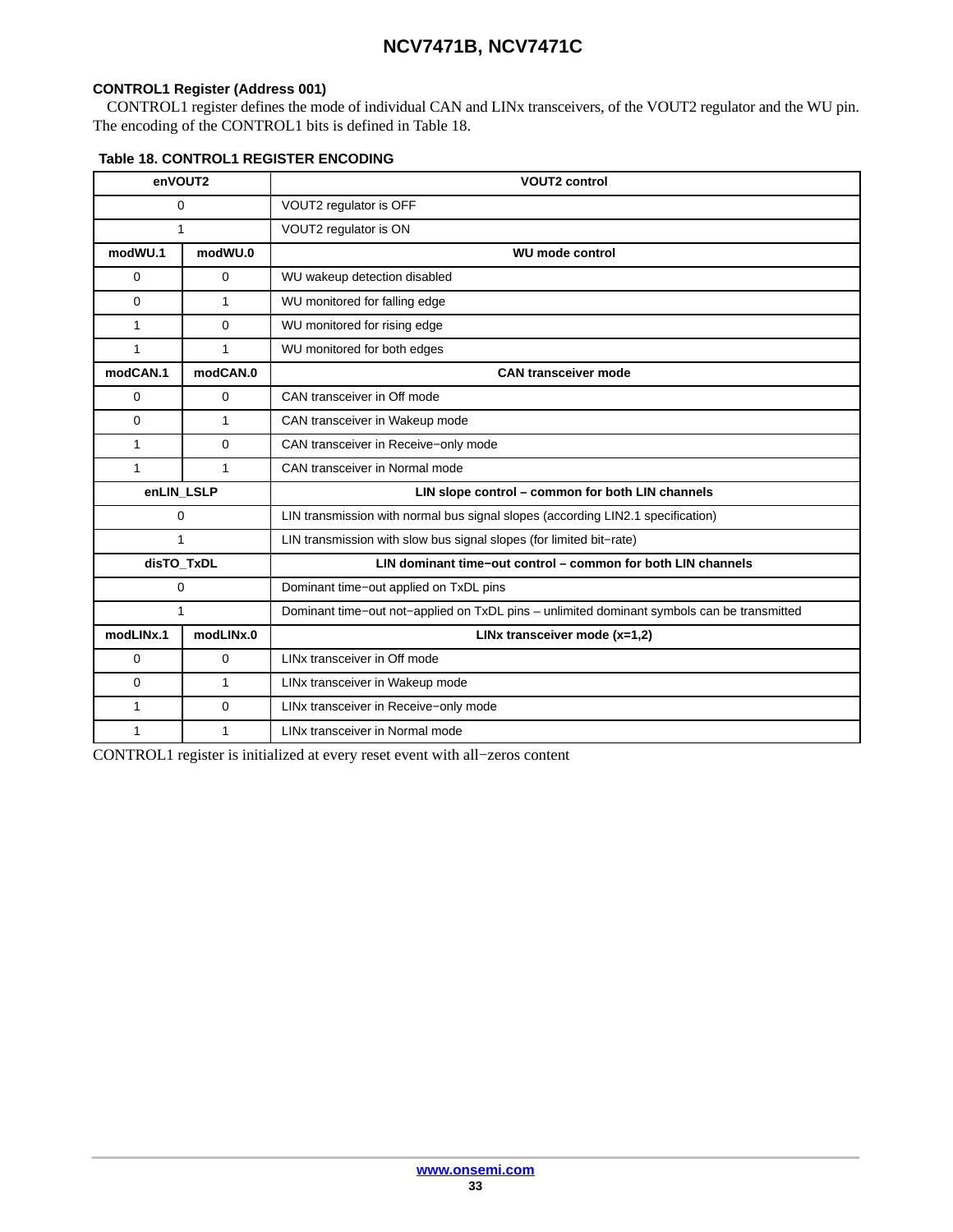#### **CONTROL2 Register (Address 010)**

Content of CONTROL2 register is defined in Table 19. The CONTROL2 register content is initialized to all−zeros content in the Configuration and Sleep modes.

|                                        | Bit       | <b>Definition</b>                                                                                                                     |  |  |  |  |
|----------------------------------------|-----------|---------------------------------------------------------------------------------------------------------------------------------------|--|--|--|--|
|                                        | FSO_ON    | If High, FSOx outputs are forced active                                                                                               |  |  |  |  |
|                                        | FAST_FSO  | If High, already the 1 <sup>st</sup> missed watchdog will be treated as a failure;<br>the exact reaction depends on the configuration |  |  |  |  |
| <b>VOUT RES.1</b><br><b>VOUT RES.0</b> |           | Selection of VOUT under-voltage threshold for RSTN Pin                                                                                |  |  |  |  |
| $\Omega$                               | 0         | VOUT_RES4 threshold selected (the lowest threshold) for RSTN indication                                                               |  |  |  |  |
| $\Omega$                               |           | VOUT RES3 threshold selected for RSTN indication                                                                                      |  |  |  |  |
|                                        | 0         | VOUT_RES2 threshold selected for RSTN indication                                                                                      |  |  |  |  |
|                                        |           | VOUT_RES1 threshold selected for RSTN indication                                                                                      |  |  |  |  |
| modDCDC.1                              | modDCDC.0 | <b>DCDC Converter mode selection</b>                                                                                                  |  |  |  |  |
| 0                                      | 0         | DCDC Converter switching with fixed frequency                                                                                         |  |  |  |  |
| $\Omega$                               |           | Converter switching frequency modulated with modulation depth dmod_DCDC_1                                                             |  |  |  |  |
|                                        | 0         | Converter switching frequency modulated with modulation depth dmod_DCDC_2                                                             |  |  |  |  |
|                                        |           | Converter switching frequency modulated with modulation depth dmod_DCDC_3                                                             |  |  |  |  |
| enBOOST                                |           | If High, BOOST (step-up) stage of the DCDC converter is enabled                                                                       |  |  |  |  |

#### **CONTROL3 Register (Address 011)**

The individual bits in the CONTROL3 register determine whether the corresponding interrupt event leads to an interrupt request via INTN pin or if it is only stored as a flag for later SPI retrieval. If the bit is High, the interrupt request

is enabled. All bits of the CONTROL3 register are reset to Low at every reset event (i.e. all interrupt sources are disabled).

#### **Table 20. CONTROL3 REGISTER ENCODING**

| <b>Bit</b>      | <b>Definition</b>                                                                                                                                                                    |
|-----------------|--------------------------------------------------------------------------------------------------------------------------------------------------------------------------------------|
| intenTO TxDC    | Enables interrupt after dominant time-out on TxDC                                                                                                                                    |
| intenTO TxDL1   | Enables interrupt after dominant time-out on TxDL1                                                                                                                                   |
| intenTO TxDL2   | Enables interrupt after dominant time-out on TxDL2                                                                                                                                   |
| intenBUCK NOREG | Enables interrupt after a change of the internal converter signal indicating, that the buck stage cannot reach the<br>output nominal voltage (typically due to too low line voltage) |
| intenBUCK OL    | Enables interrupt after a change of the internal converter signal indicating, that the buck stage is overloaded                                                                      |
| intenBOOST RUN  | Enables interrupt when the boost stage is activated or de–activated – indicating a change in supply line conditions                                                                  |
| intenBOOST OL   | Enables interrupt after a change of the internal converter signal indicating, that the boost stage is overloaded                                                                     |
| intenTWAR       | Enables interrupt when the junction temperature crosses the thermal warning level (in either direction)                                                                              |
| intenRES SWD    | In SW Development configuration only – incorrect watchdog service will lead to an interrupt request<br>(outside SW Development configuration, this event would lead to reset).       |
| intenVOUT2 UV   | Enables interrupt when VOUT2 crosses its under-voltage level (in either direction).<br>Event registered only if VOUT2 is on.                                                         |
| intenVOUT2 OV   | Enables interrupt when VOUT2 crosses its over-voltage level (in either direction).                                                                                                   |
| intenSPIFail    | Enables interrupt when an SPI frame failure is encountered                                                                                                                           |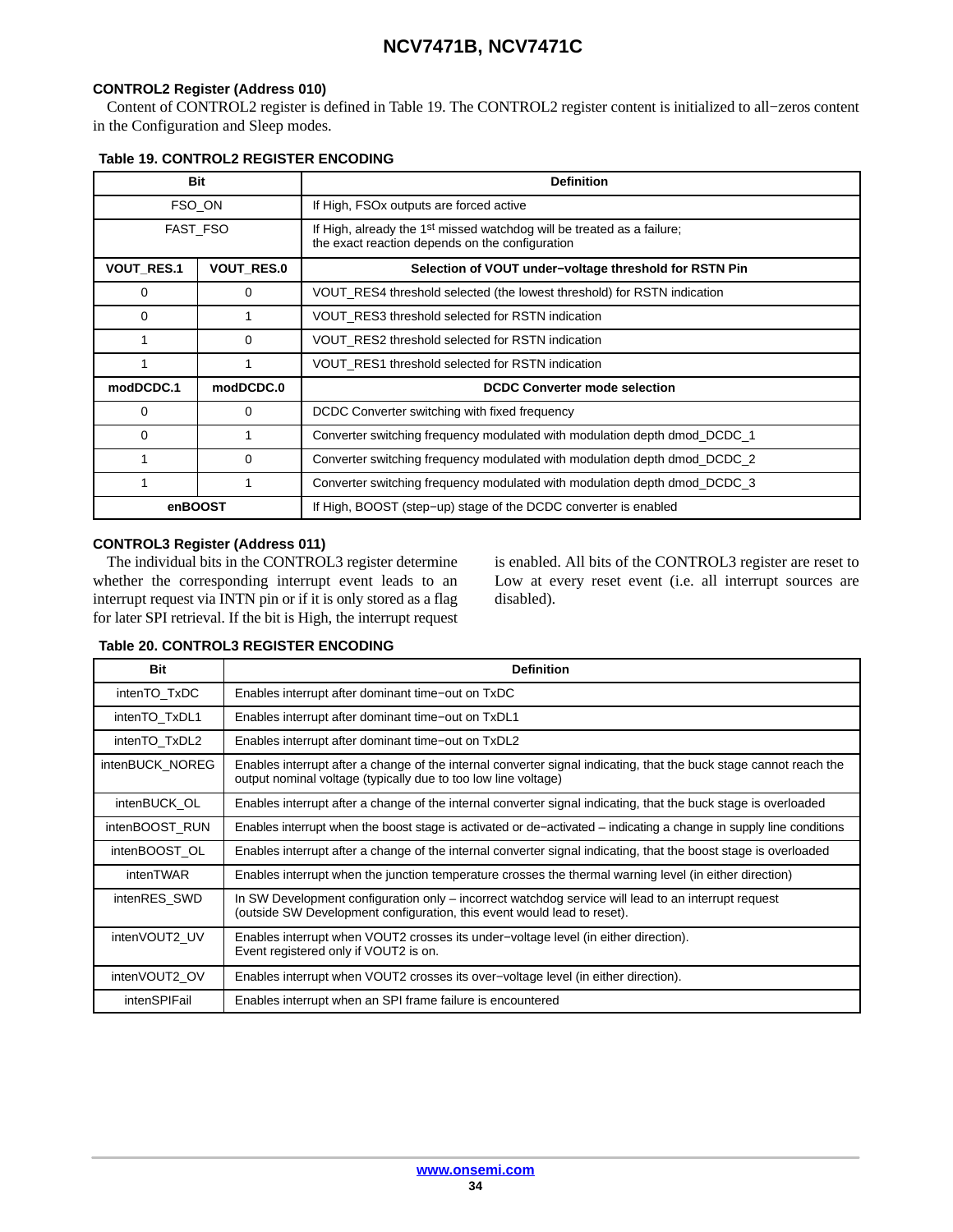#### **STATUS0 Register (Address 100)**

STATUS0 bits latch information on individual events which can potentially lead to interrupt requests. All bits have their position corresponding to the CONTROL3 register bits. The details of the STATUS0 bits are given in Table 21.

A read−and−clear access to STATUS0 register is considered "interrupt service" for all pending interrupt requests. A read−only access does not change the flags and the active interrupt requests remain pending.

Specifically, flags corresponding to dominant time−outs can be cleared only when the respective time−out disappeared; otherwise, they will remain set even after read&clear access and, if enabled, the interrupt linked to them will remain pending.

STATUS0 register is reset to all−zeros content at every reset event.

| <b>Bit</b>     | <b>Definition</b>                                                                                                                                                                    |
|----------------|--------------------------------------------------------------------------------------------------------------------------------------------------------------------------------------|
| flagTO_TxDC    | TxDC dominant time-out occurred. The bit can be cleared only when the time-out condition disappeared<br>(or when the CAN transceiver mode was changed to other than "CAN Normal").   |
| flagTO_TxDL1   | TxDL1 dominant time–out occurred. The bit can be cleared only when the time–out condition disappeared (or<br>when the LIN1 transceiver mode was changed to other than "LIN Normal"). |
| flagTO_TxDL2   | TxDL2 dominant time–out occurred. The bit can be cleared only when the time–out condition disappeared (or<br>when the LIN2 transceiver mode was changed to other than "LIN Normal"). |
| flagBUCK_NOREG | Flags a change of the internal converter signal indicating, that the buck stage cannot reach the output nominal<br>voltage (typically due to too low line voltage)                   |
| flagBUCK_OL    | Flags a change of the internal converter signal indicating, that the buck stage is overloaded                                                                                        |
| flagBOOST_RUN  | Boost stage toggled its state (was activated or de–activated) – indicating a change in supply line conditions                                                                        |
| flagBOOST_OL   | Flags a change of the internal converter signal indicating, that the boost stage is overloaded                                                                                       |
| flagTWAR       | Junction temperature crossed the thermal warning level (in either direction)                                                                                                         |
| flagRES_SWD    | In SW Development configuration only – incorrect watchdog service occurred                                                                                                           |
| flagVOUT2_UV   | VOUT2 crossed its under-voltage level (in either direction). Event registered only if VOUT2 is on.                                                                                   |
| flagVOUT2 OV   | VOUT2 crossed its over-voltage level (in either direction).                                                                                                                          |
| flagSPIFail    | SPI frame failure was encountered (Note 12)                                                                                                                                          |

#### **Table 21. STATUS0 REGISTER ENCODING**

12.During VOUT power−up (e.g. when going from Shut−down mode, or when waking−up from Sleep or Fail−safe mode), flagSPIFail can be set because of transient toggling of internal CSN and SCK signals. It is therefore recommended to ignore flagSPIFail immediately after VOUT power−up, until the STATUS0 register is reset. Except flagSPIFail, the remaining SPI register content is not influenced by the possible internal toggling of CSN and SCK signals during power−up.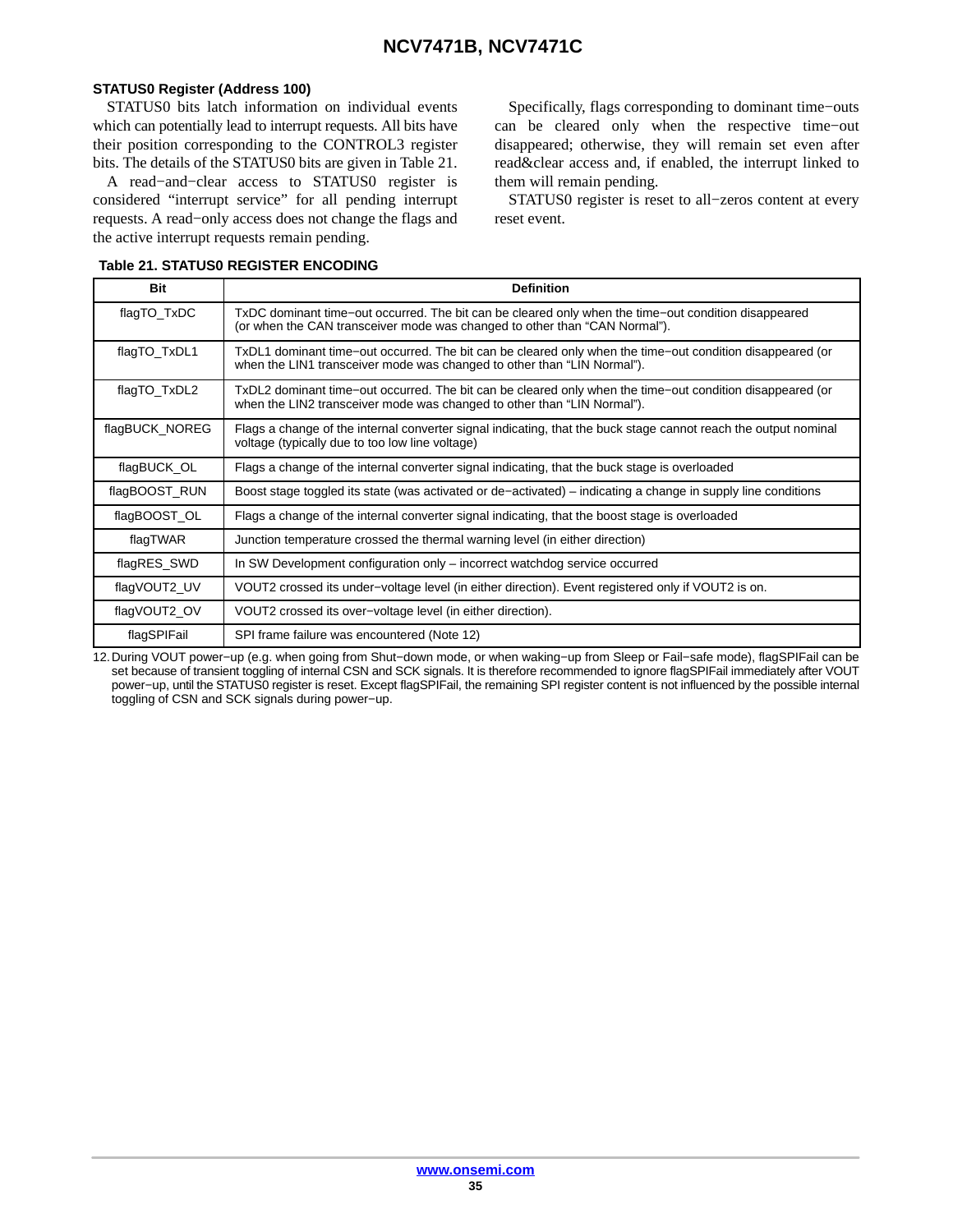#### **STATUS1 Register (Address 101)**

STATUS1 register contains flags for fail−safe events and wakeups. A specific bit (flag) is set High when the corresponding event was recognized and is set to Low only when the STATUS1 register is read and cleared. The

**Table 22. STATUS1 REGISTER: flagFSO.x Encoding**

STATUS1 register is initialized in Configuration mode to all−zeros content. It is not reset in Reset or Start−up mode in order to preserve the wakeup and failure flags coming from Sleep or Fail−safe mode. Encoding of the FSO−related flag bits is defined in Table 22.

| flagFSO.3 | flagFSO.2 | flagFSO.1 | flagFSO.0 | Failure event leading to FSOx activation                                                                                                         |
|-----------|-----------|-----------|-----------|--------------------------------------------------------------------------------------------------------------------------------------------------|
| 0         | 0         | $\Omega$  | $\Omega$  | no failure, FSOx inactive (unless over-ruled by FSO_ON bit)                                                                                      |
| 0         | 0         | $\Omega$  | 1         | FSOx active due to missed watchdog; without entry into Fail-safe mode                                                                            |
| 0         | 0         | 1         | 0         | FSOx active due to "RSTN clamped Low"; without entry into Fail-safe mode                                                                         |
| 0         | 0         | 1         | 1         | FSOx active due to external reset in Start-up mode; without entry into Fail-<br>safe mode (not detected in SW Development configuration)         |
| 0         |           | $\Omega$  | $\Omega$  | reserved                                                                                                                                         |
| 0         |           | $\Omega$  | 1         | reserved                                                                                                                                         |
| 0         |           |           | 0         | reserved                                                                                                                                         |
| 0         |           | 1         | 1         | reserved                                                                                                                                         |
| 1         | 0         | $\Omega$  | 0         | FSOx active; coming from Fail-safe mode requested by SPI                                                                                         |
| 1         | 0         | $\Omega$  | 1         | FSOx active; coming from Fail-safe mode caused by missed watchdog                                                                                |
| 1         | $\Omega$  | 1         | $\Omega$  | FSOx active; coming from Fail-safe mode caused by "RSTN clamped Low"                                                                             |
| 1         | $\Omega$  | 1         | 1         | FSOx active; coming from Fail–safe mode caused by "RSTN clamped High"                                                                            |
| 1         | 1         | $\Omega$  | $\Omega$  | FSOx active; coming from Fail-safe mode caused by thermal shutdown                                                                               |
| 1         |           | $\Omega$  | 1         | FSOx active; coming from Fail-safe mode caused by VOUT undervoltage<br>time-out (short-circuit detected) or FSOx active due to VOUT undervoltage |
| 1         | 1         | 1         | $\Omega$  | reserved                                                                                                                                         |
|           |           |           | 1         | reserved                                                                                                                                         |

Wakeup flag bits are summarized in Table 23. Detection of individual wakeup events is controlled by transceiver mode settings (for LIN and CAN wakeup), WU pin mode settings (for WU wakeup) and watchdog settings (for timer wakeup). A wakeup event is indicated either by an interrupt

request (in Normal or Standby mode) or by a reset pulse (wakeups from Sleep mode). In Normal and Standby mode, a wakeup causes pending interrupt request until a read−and−clear access to STATUS1 register.

|  |  | Table 23. STATUS1 REGISTER: Wakeup Flags |  |  |
|--|--|------------------------------------------|--|--|
|--|--|------------------------------------------|--|--|

| <b>Bit</b>    | <b>Definition</b>                                                        |
|---------------|--------------------------------------------------------------------------|
| flaqWakeWU    | Wakeup on WU pin was detected (for non-zero setting of modWU.x SPI bits) |
| flaqWakeCAN   | Wakeup on CAN bus was detected (CAN transceiver in "CAN Wakeup" mode)    |
| flagWakeLIN1  | Wakeup on LIN1 bus was detected (LIN1 transceiver in "LIN Wakeup" mode)  |
| flagWakeLIN2  | Wakeup on LIN2 bus was detected (LIN2 transceiver in "LIN Wakeup" mode)  |
| flagWakeTimer | Wakeup by timer ("Timer wakeup" selected through CONTROL0 register)      |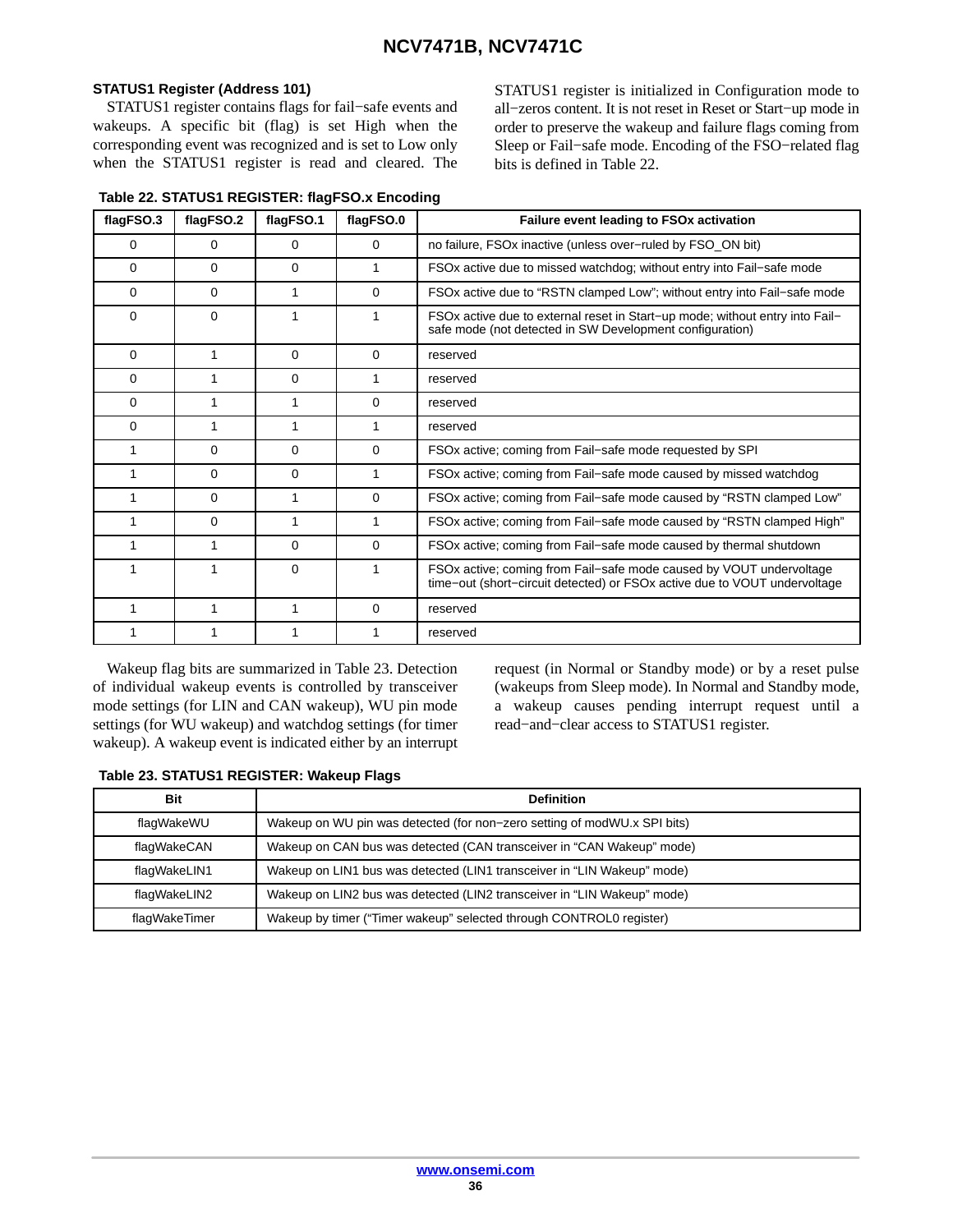#### **STATUS2 Register (Address 110)**

STATUS2 register bits reflect the state of several internal blocks of the device. Read−and−clear or write access does not change the register content. The STATUS2 bits are defined in Table 24.

| Bit            | <b>Definition</b>                                                                                                                           |
|----------------|---------------------------------------------------------------------------------------------------------------------------------------------|
| statVS LOW     | Indication of the VS monitoring output. If $VS < VS$ MON, then stat VS LOW = 1                                                              |
| statBUCK NOREG | Indication of the buck DCDC stage not being able to reach the nominal VOUT voltage                                                          |
| statBUCK OL    | Indication of the buck DCDC stage overload                                                                                                  |
| statBOOST RUN  | Indication that the boost DCDC stage is running<br>(boost stage must be enabled and the input voltage requires step–up operation)           |
| statBOOST OL   | Indication of the boost DCDC stage overload                                                                                                 |
| statSWDM       | Logical level of the SWDM pin latched during Configuration mode                                                                             |
| statCFG        | Logical level on the CFG pin latched during Configuration mode (in Config 1,2,3,4)<br>or                                                    |
|                | Current logical level on CFG pin (in SW Development)                                                                                        |
| statWU         | Logical level on the WU pin                                                                                                                 |
| statTWAR       | Output of the thermal warning comparator (if High, junction temperature is above the warning level)                                         |
| statVOUT2 UV   | Output of the VOUT2 under–voltage comparator (if High, VOUT2 is below the under–voltage level).<br>Available only if VOUT2 regulator is on. |
| statVOUT2 OV   | Output of the VOUT2 over-voltage comparator (if High, VOUT2 is above the over-voltage level)                                                |

#### **Table 24. STATUS2 REGISTER ENCODING**

#### **GENERAL PURPOSE Register (Address 111)**

General Purpose register allows storing general 12−bit information in the NCV7471B/C memory. The register is initialized only in Configuration mode, when a device version ID is loaded. Any data written to the register overwrite the initial content and are kept throughout the

operation of the device until device enters Shut−down mode or until Configuration is requested. The device ID is:

- 0x384 for NCV7471B
- 0x3C4 for NCV7471C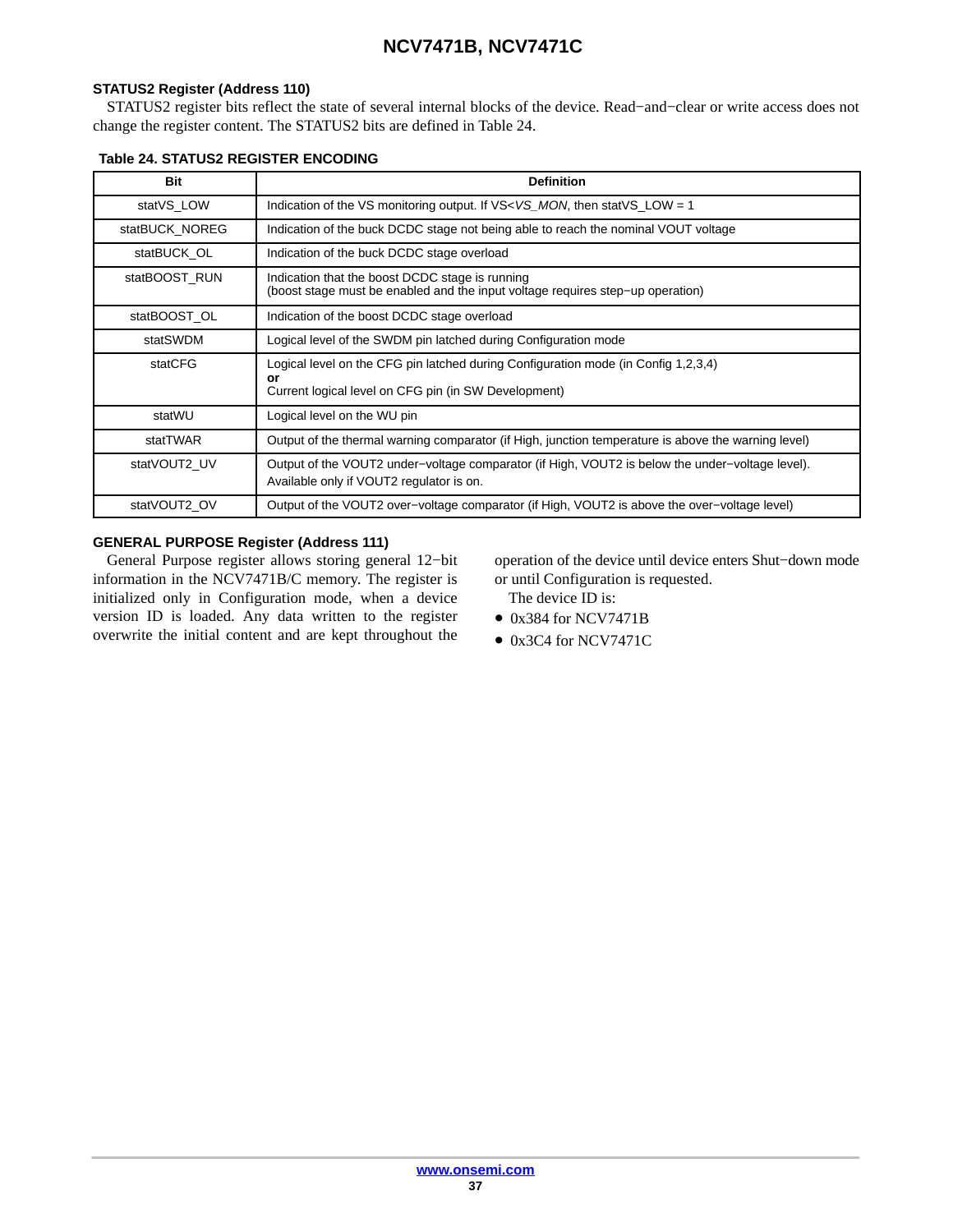#### <span id="page-37-0"></span>**Table 25. ABSOLUTE MAXIMUM RATINGS**

| Symbol                  | <b>Parameter</b>                                                                                           | Min          | Max            | <b>Units</b> |  |
|-------------------------|------------------------------------------------------------------------------------------------------------|--------------|----------------|--------------|--|
| Vmax_VS                 | Maximum voltage at VS pin                                                                                  | $-0.3$       | 40             | $\vee$       |  |
| Vmax_VS_VOUT2           | Maximum voltage at VS_VOUT2 pin                                                                            | $-0.3$       | 40             |              |  |
| Vmax_BOOST              | Maximum voltage at BOOST pin                                                                               | $-0.3$       | $V$ MID+2      | $\vee$       |  |
| Vmax_V_MID              | Maximum voltage at V_MID pin<br>$-0.3$<br>40                                                               |              |                | V            |  |
| Vmax_BUCK               | Maximum DC voltage at BUCK pin<br>Maximum transient voltage on BUCK pin (Note 13)                          | $V$ _MID+0.3 | $\vee$         |              |  |
| Vmax_VOUT               | Maximum voltage at VOUT pin                                                                                | $-0.3$       | 6              | V            |  |
| Vmax_VOUT2              | Maximum voltage at VOUT2 pin                                                                               | $-1$         | 40             | $\vee$       |  |
| Vmax VCC CAN            | Maximum voltage at VCC CAN pin                                                                             | $-0.3$       | 6              | $\vee$       |  |
| Vmax CANH,<br>Vmax_CANL | Maximum voltage at CAN bus pins<br>$(0 < VCC$ CAN $<$ 5.25 V; no time limit)                               | -50          | 50             | $\vee$       |  |
| Vmax_CANH-CANL          | Maximum voltage between CAN bus pins                                                                       | -50          | 50             | V            |  |
| Vmax_LINx               | Maximum voltage at LIN bus pins                                                                            | -45          | 45             | V            |  |
| Vmax_FSOx               | Maximum voltage at FSOx pins                                                                               | $-0.3$       | 40             | V            |  |
| Vmax_WU                 | Maximum voltage at WU pin                                                                                  | -40          | 40             | V            |  |
| Vmax_CFG; Vmax_SWDM     | Maximum voltage at CFG and SWDM pins                                                                       | $-0.3$       | 40             | V            |  |
| Vmax_digIn              | Maximum voltage at digital input and open-drain pins<br>(TxDLx, TxDC, SCK, SDI, INTN, RSTN, UVN_VOUT)      | $-0.3$       | 6              | $\vee$       |  |
| Vmax_digOut             | Maximum voltage at digital push-pull output pins<br>(RxDLx, RxDC, SDO)                                     | $-0.3$       | $VOUT+0.3$     | V            |  |
| Vmax CSN                | Maximum voltage at CSN pin                                                                                 | $-0.3$       | 40             | $\vee$       |  |
| Tjunc_max               | Junction temperature                                                                                       | $-40$        | $+170$         | $^{\circ}C$  |  |
| V_ESD                   | System ESD on pins CANH, CANL, LIN1, LIN2, VOUT2, VS,<br>VS VOUT2, WU as per IEC 61000-4-2: 330 Ω / 150 pF |              | $\geq \pm 6$   | kV           |  |
|                         | Human body model on pins CANH, CANL, LIN1, LIN2<br>stressed towards GND with 1500 $\Omega$ / 100 pF        |              | $\geq \pm 6$   | kV           |  |
|                         | Human body model on pins VS, VS VOUT2, WU<br>stressed towards GND with 1500 $\Omega$ / 100 pF              |              | $\geq \pm 4$   | kV           |  |
|                         | Human body model on all pins<br>as per JESD22-A114 / AEC-Q100-002                                          |              | $\geq \pm 2$   | kV           |  |
|                         | Charge device model on all pins<br>as per JESD22-C101 / AEC-Q100-011                                       |              | $\geq \pm 500$ | $\vee$       |  |

Stresses exceeding those listed in the Maximum Ratings table may damage the device. If any of these limits are exceeded, device functionality should not be assumed, damage may occur and reliability may be affected.

13.BUCK pin tolerates transient voltage excursions below −1 V, caused by the buck−converter switching and the non−ideal characteristics of diode D2 (see Figure [2\)](#page-4-0). It is not implied that a hard voltage source of less than −1 V can be connected to the pin externally.

#### **Table 26. THERMAL CHARACTERISTICS**

| Svmbol | Parameter                             | Value | <b>Units</b> |
|--------|---------------------------------------|-------|--------------|
| RθJC   | resistance junction–to–case<br>hermal | -3.9  | °C∕W         |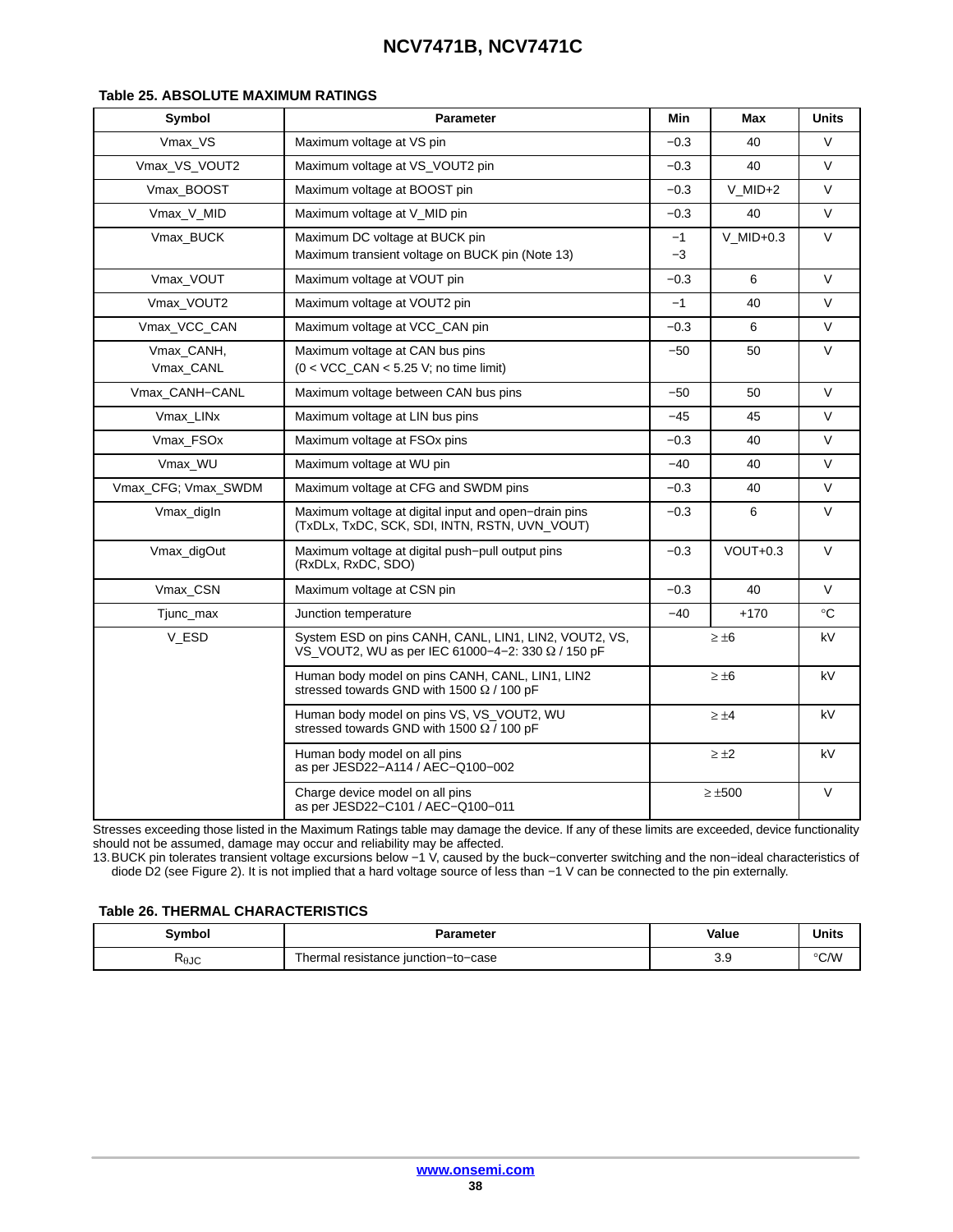#### <span id="page-38-0"></span>**Table 27. OPERATING RANGES**

| Symbol                | <b>Parameter</b>                                                                                                              | Min                 | Max            | <b>Units</b> |
|-----------------------|-------------------------------------------------------------------------------------------------------------------------------|---------------------|----------------|--------------|
| Vop V IN boostbuck    | V IN operating voltage for boost/buck operation                                                                               | 2.5                 | 28             | $\vee$       |
| Vop V IN buck         | V IN operating voltage for buck-only operation                                                                                | 6                   | 28             | $\vee$       |
| Vop_VS                | Operating voltage at VS pin                                                                                                   | 6                   | 28             | $\vee$       |
| Vop_VS_VOUT2          | Operating DC voltage at VS VOUT2 pin                                                                                          | 6                   | 28             | $\vee$       |
| Vop BOOST             | Operating voltage at BOOST pin                                                                                                | 0                   | V MID+V D1     | $\vee$       |
| Vop_V_MID             | Operating voltage at V_MID pin                                                                                                | 5.5                 | 28             | $\vee$       |
| Vop_BUCK              | Operating voltage at BUCK pin                                                                                                 | $-V$ D <sub>2</sub> | V_MID          | $\vee$       |
| Vop_VOUT              | Regulated voltage at VOUT2 supply output                                                                                      | 4.9                 | 5.1            | $\vee$       |
| Vop_VOUT2             | Regulated voltage at VOUT2 supply output                                                                                      | 4.9                 | 5.1            | $\vee$       |
| Vop VCC CAN normal    | Operating voltage at VCC_CAN pin for normal and<br>receive only CAN modes                                                     | 4.75                | 5.25           | $\vee$       |
| Vop_VCC_CAN_lowpower  | Operating voltage at VCC_CAN pin for wakeup and off<br>CAN modes                                                              | $\mathbf 0$         | 5.25           | $\vee$       |
| Vop_CANH,<br>Vop_CANL | Operating voltage at CAN bus pins                                                                                             | $\mathbf 0$         | <b>VCC CAN</b> | $\vee$       |
| Vop_LINx              | Operating voltage at LIN bus pins                                                                                             | $\mathbf 0$         | <b>VS</b>      | $\vee$       |
| Vop FSOx              | Operating voltage at FSO <sub>x</sub> pins                                                                                    | $\mathbf 0$         | <b>VS</b>      | $\vee$       |
| Vop_WU                | Operating voltage at WU pin                                                                                                   | $\Omega$            | <b>VS</b>      | $\vee$       |
| Vop CFG;<br>Vop_SWDM  | Operating voltage at CFG and SWDM pins                                                                                        | 0                   | VS             | $\vee$       |
| Vop_digIO             | Operating voltage at digital input and output pins<br>(TxDLx, RxDLx, TxDC, RxDC, SCK, CSN, SDI, SDO,<br>INTN, RSTN, UVN VOUT) | $\Omega$            | <b>VOUT</b>    | $\vee$       |
| Tjunc_op              | Junction temperature                                                                                                          | $-40$               | $+150$         | $^{\circ}C$  |

Functional operation above the stresses listed in the Recommended Operating Ranges is not implied. Extended exposure to stresses beyond the Recommended Operating Ranges limits may affect device reliability.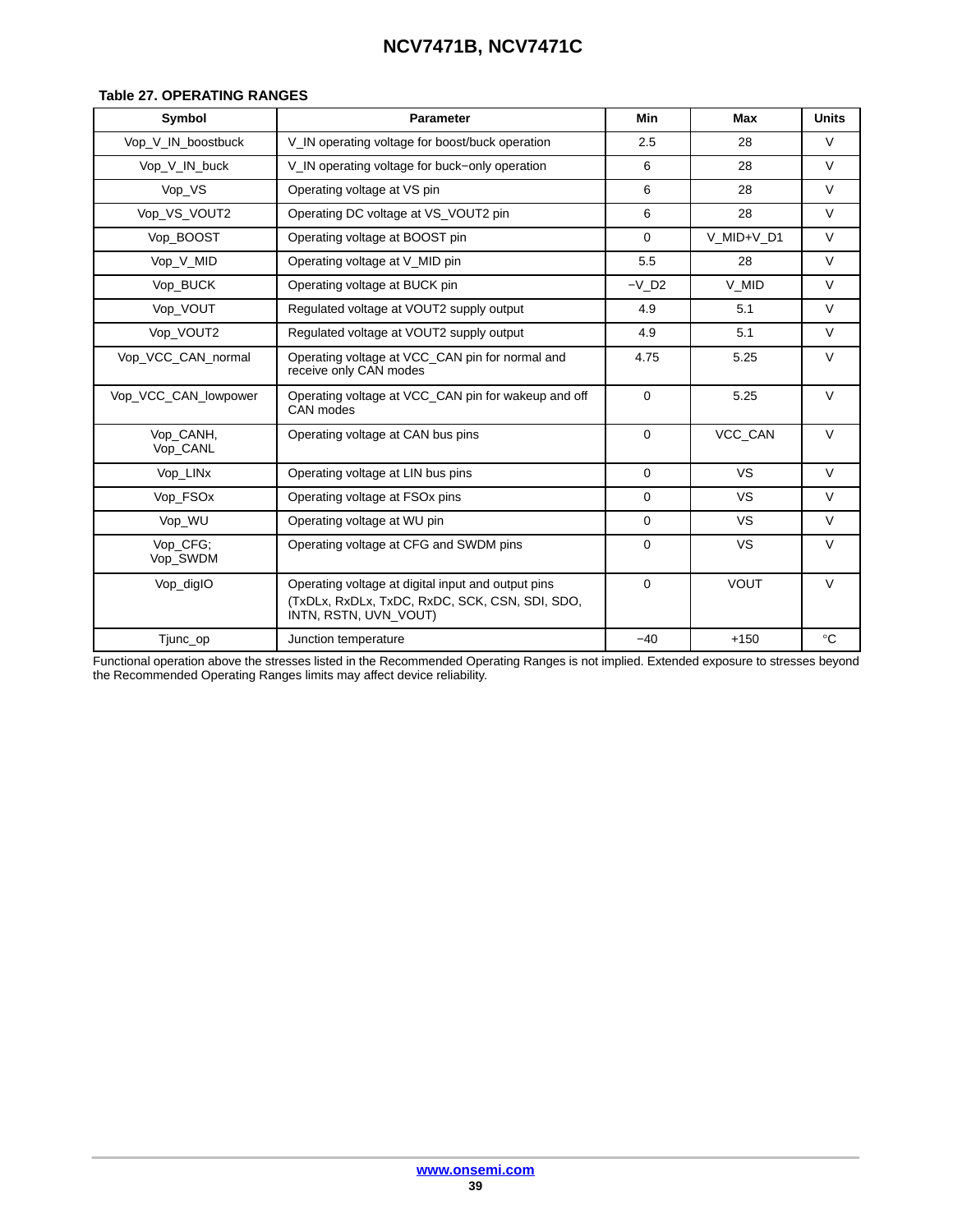### **ELECTRICAL CHARACTERISTICS**

<span id="page-39-0"></span>The characteristics defined in this section are guaranteed within the operating ranges listed in Table [27](#page-38-0), unless stated otherwise. Positive currents flow into the respective pin.

#### **Power Supply**

#### **Table 28. SUPPLY MONITORING ELECTRICAL CHARACTERISTICS**

| Symbol           | <b>Parameter</b>                                                                         | <b>Conditions</b>   | Min  | <b>Typ</b>     | Max  | Unit   |
|------------------|------------------------------------------------------------------------------------------|---------------------|------|----------------|------|--------|
| V_MID_PORH       | V_MID threshold for the power-up of the circuit                                          | V MID rising        | 3.3  | 3.7            | 4    | $\vee$ |
| V_MID_PORL       | V MID threshold for the shut-down of the circuit                                         | V_MID falling       | 2.2  | 2.65           | 3    | V      |
| VS MON           | Monitoring level on VS pin defining the operation<br>of the LIN transceivers             | VS falling          | 3    |                | 5.2  | $\vee$ |
| VS MON hys       | Hysteresis of the VS monitor                                                             |                     |      | 0.12           |      | $\vee$ |
| t_VS_MON_filt    | VS monitoring filter time                                                                |                     |      | 16             | 25   | μs     |
| VOUT_RES1        | VOUT monitoring threshold 1                                                              | <b>VOUT falling</b> | 4.55 | 4.65           | 4.75 | $\vee$ |
| <b>VOUT RES2</b> | VOUT monitoring threshold 2                                                              | <b>VOUT falling</b> | 3.8  | 3.9            | 4.0  | $\vee$ |
| <b>VOUT RES3</b> | VOUT monitoring threshold 3                                                              | <b>VOUT falling</b> | 3.35 | 3.45           | 3.55 | $\vee$ |
| <b>VOUT RES4</b> | VOUT monitoring threshold 4                                                              | <b>VOUT falling</b> | 3.0  | 3.1            | 3.2  | $\vee$ |
| VOUT RES hys     | VOUT monitoring threshold hysteresis                                                     |                     | 0.03 | 0.1            | 0.14 | $\vee$ |
| <b>VOUT FAIL</b> | <b>VOUT failure threshold</b>                                                            | <b>VOUT rising</b>  |      | 2              |      | V      |
| t VOUT UV filt   | Undervoltage detection filter time                                                       |                     |      | 16             | 25   | μs     |
| t_VOUT_powerup   | VOUT undervoltage time-out for short-circuit re-<br>cognition w.r.t. VOUT_FAIL threshold |                     | 1.35 | 1.5            | 1.65 | s      |
| t VOUT reset     | RSTN pulse extension                                                                     |                     | 4.5  | 5              | 5.5  | ms     |
| VOUT2 UV         | VOUT2 under-voltage threshold                                                            | VOUT2 falling       | 4.45 | 4.65           | 4.75 | $\vee$ |
| VOUT2_UV_hys     | VOUT2 under-voltage threshold hysteresis                                                 |                     |      | 0.1            |      | $\vee$ |
| t_VOUT2_UV_filt  | Undervoltage detection filter time                                                       |                     |      | 16             | 25   | μs     |
| VOUT2 OV         | VOUT2 over-voltage threshold                                                             |                     |      | $\overline{7}$ |      | $\vee$ |
| VOUT2_OV_hys     | VOUT2 over-voltage threshold hysteresis                                                  |                     |      | 0.1            |      | $\vee$ |
| t_VOUT2_OV_filt  | Overvoltage detection filter time                                                        |                     |      | 32             | 50   | μS     |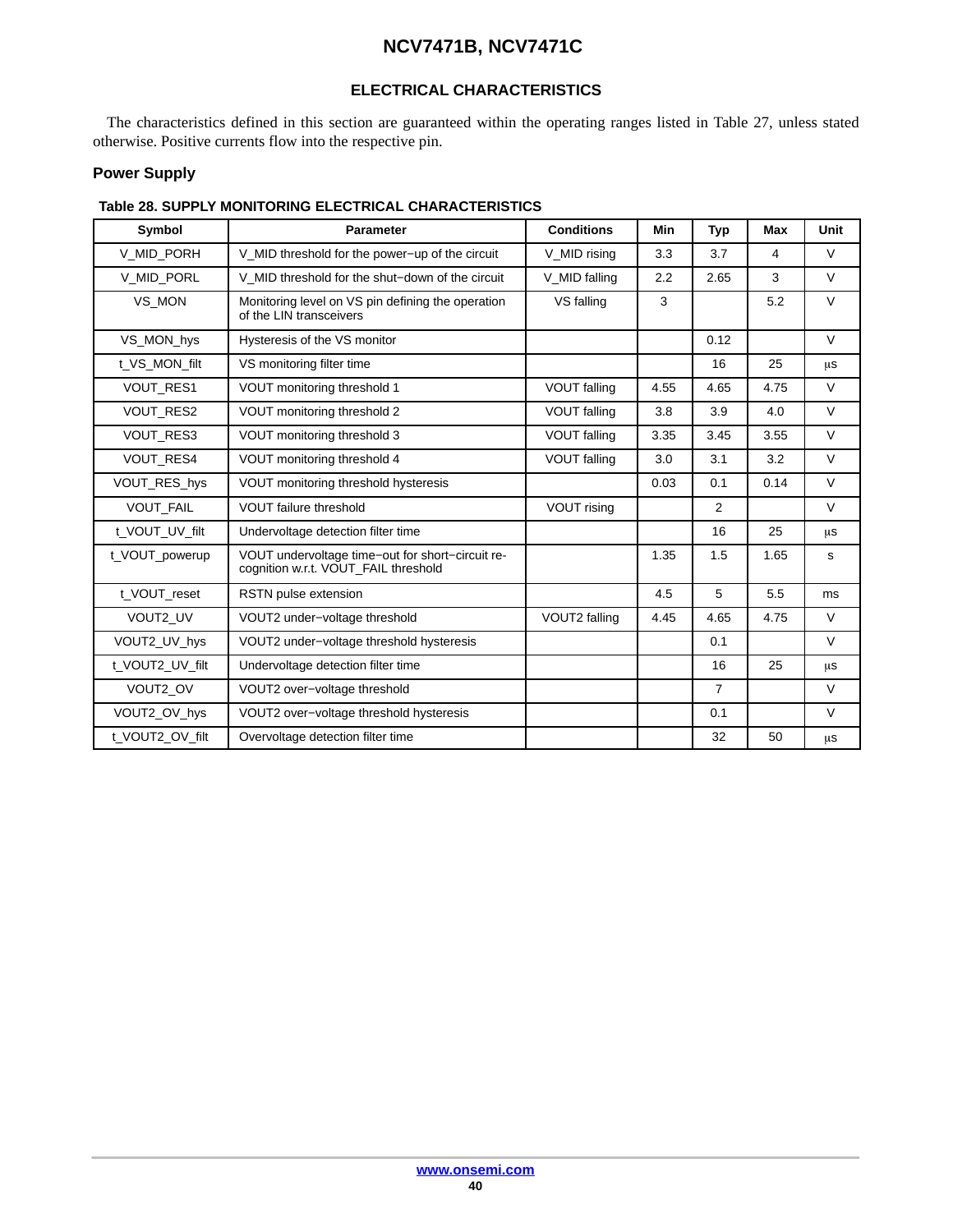| Symbol         | <b>Parameter</b>                                                          | <b>Conditions</b>                                                                                                            | Min           | <b>Typ</b> | Max           | Unit     |
|----------------|---------------------------------------------------------------------------|------------------------------------------------------------------------------------------------------------------------------|---------------|------------|---------------|----------|
| <b>VOUT</b>    | DCDC output voltage                                                       | NCV7471B/C in Normal or Standby:<br>Suitable external components for the<br>required load current and input<br>voltage used. | 4.9           | 5.0        | 5.1           | $\vee$   |
| I_OUT          | DCDC output current available for ex-<br>ternal loads (see Figure 2)      | NCV7471B/C in Normal or Standby;<br>function of external components                                                          |               |            | 500           | mA       |
| Imaxpeak_BOOST | Maximum peak-current detection<br>threshold in BOOST stage                | $Ti \leq 0$ °C<br>$Tj > 0$ °C                                                                                                | 1.6<br>1.6    |            | 2.2<br>2.0    | A        |
| Imaxpeak_BUCK  | Maximum peak-current detection<br>threshold in BUCK stage                 |                                                                                                                              | 0.8           |            | 1.0           | A        |
| V_MID_reg      | Middle voltage level                                                      | Boosting active - NCV7471B<br>$-$ NCV7471C                                                                                   | 10.5<br>6.175 | 11<br>6.5  | 11.5<br>6.825 | $\vee$   |
| Ron BOOST      | On-resistance of the boost-stage<br>switch                                |                                                                                                                              |               |            | 0.45          | Ω        |
| Ron_BUCK       | On-resistance of the buck-stage switch                                    |                                                                                                                              |               |            | 0.6           | $\Omega$ |
| V MID Ron      | V_MID level for parametrical on-resist-<br>ance of the converter switches |                                                                                                                              | 5             |            |               | $\vee$   |
| fsw_DCDC       | Constant switching frequency                                              |                                                                                                                              | 450           | 485        | 520           | kHz      |
| fmod_DCDC      | <b>Modulation frequency</b>                                               | Modulation enabled via SPI                                                                                                   | 7             | 10         | 13            | kHz      |
| dmod DCDC 1    | Modulation depth 1                                                        |                                                                                                                              |               | 10         |               | $\%$     |
| dmod_DCDC_2    | Modulation depth 2                                                        |                                                                                                                              |               | 20         |               | $\%$     |
| dmod_DCDC_3    | Modulation depth 3                                                        |                                                                                                                              |               | 30         |               | $\%$     |

#### **Table 29. DC/DC CONVERTER ELECTRICAL CHARACTERISTICS**

Product parametric performance is indicated in the Electrical Characteristics for the listed test conditions, unless otherwise noted. Product performance may not be indicated by the Electrical Characteristics if operated under different conditions.

#### **Table 30. VOUT2 REGULATOR ELECTRICAL CHARACTERISTICS**

| Symbol            | <b>Parameter</b>                               | <b>Conditions</b>                                                                 | Min  | Typ  | Max        | Unit   |
|-------------------|------------------------------------------------|-----------------------------------------------------------------------------------|------|------|------------|--------|
| VOUT <sub>2</sub> | VOUT2 regulator output voltage                 | VOUT2 regulator active;<br>$Iload(VOUT2) \leq 5 mA$                               | 4.95 | 5.0  | 5.05       | $\vee$ |
|                   |                                                | VOUT2 regulator active;<br>$Iload(VOUT2) \leq 50 mA$                              | 4.9  | 5.0  | 5.1        | $\vee$ |
| VOUT2 drop        | Drop-out voltage between VS VOUT2<br>and VOUT2 | $Iload(VOUT2) = 50 mA;$<br>Ti $\leq 25^{\circ}$ C<br>Ti > 25 $\mathrm{^{\circ}C}$ |      | 0.35 | 0.6<br>0.7 | $\vee$ |
| Ilim VOUT2        | <b>VOUT2</b> current limitation                | VOUT2 regulator active                                                            |      |      | $-80$      | mA     |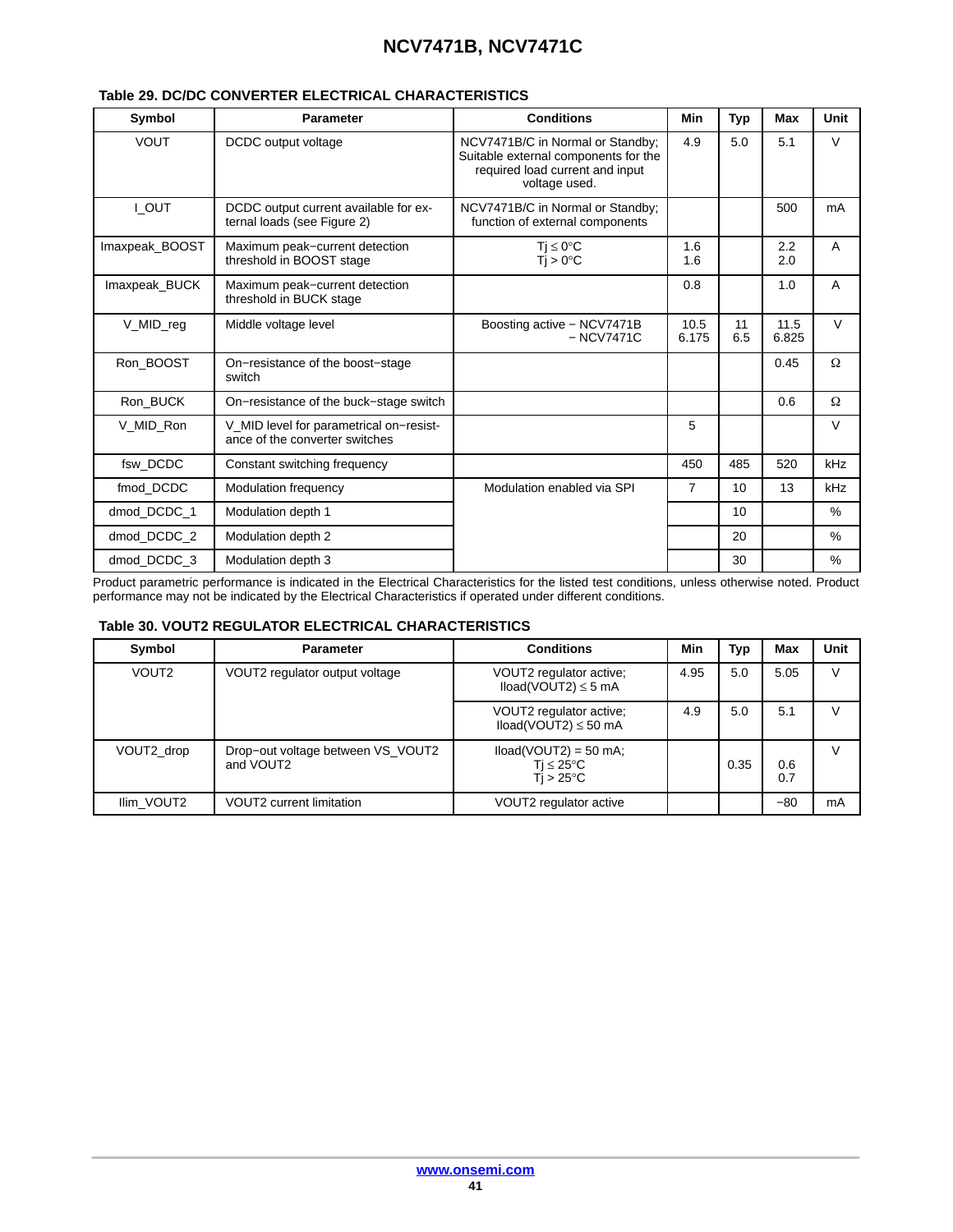| Symbol                              | <b>Parameter</b>                                  | <b>Conditions</b>                                                                                                                                        | Min | <b>Typ</b> | <b>Max</b>                          | Unit    |
|-------------------------------------|---------------------------------------------------|----------------------------------------------------------------------------------------------------------------------------------------------------------|-----|------------|-------------------------------------|---------|
| LVS<br>(Note 14)                    | VS consumption in LIN nor-<br>mal mode            | LIN1 and LIN2 in Normal mode:<br>recessive on both LIN buses                                                                                             |     |            | 3.2                                 | mA      |
|                                     | VS consumption with LIN in<br>Wakeup or Off mode  | LIN1 and LIN2 in LIN-wakeup or Off mode;<br>no activity on both LIN buses; $Ti \leq 85^{\circ}C$                                                         |     |            | 8                                   | μA      |
| I_VS_VOUT2<br>(Note 14)             | VS_VOUT2 consumption if<br>VOUT2 is on            | VOUT2 regulator is active                                                                                                                                |     |            | $30 \mu A$<br>+<br>1.1x<br>I(VOUT2) |         |
|                                     | VS_VOUT2 consumption if<br>VOUT2 is off           | VOUT2 regulator is off;<br>VS_VOUT2 $\leq$ 13.5 V; Tj $\leq$ 85°C                                                                                        |     |            | 1                                   | $\mu$ A |
| I VCC CAN<br>(Note 14)              | VCC_CAN consumption for<br>dominant transmission  | CAN in Normal mode driving dominant on<br>the CAN bus; 60 $\Omega$ load on the CAN pins                                                                  |     |            | 75                                  | mA      |
|                                     | VCC_CAN consumption for<br>recessive transmission | CAN in Receive-only mode or CAN in<br>Normal mode with recessive on the bus                                                                              |     |            | 10                                  | mA      |
|                                     | VCC_CAN consumption in<br>CAN Wakeup mode         | CAN Wakeup mode<br>(CAN supplied from V_MID);<br>Device in Standby or Sleep mode;<br>no wakeup detected; VCC_CAN $\leq$ 5.1 V;<br>$Ti \leq 85^{\circ}$ C |     |            | 2                                   | μA      |
| $\overline{I}$ IN<br>(Notes 14, 16) | DCDC input current in<br>Standby or Normal mode   | NCV7471B/C in Standby or Normal mode;<br>V_IN (Note 15) = 13.5 V; Tj $\leq$ 85°C;<br>no external VOUT load<br>$enBoost = Low;$<br>CAN in Off mode        |     | 70         | 95                                  | $\mu$ A |
|                                     | DCDC input current in<br>Sleep mode               | NCV7471B/C in Sleep mode;<br>5.5 V ≤ V_IN (Note 15) ≤ 18 V; Tj ≤ 85°C;<br>$enBoost = Low;$<br>CAN in Off mode                                            |     | 55         | 70                                  | μA      |
|                                     | I_IN adder for CAN wakeup                         | NCV7471B/C in Normal, Standby or Sleep<br>mode; 5.5 $V \le V$ IN (Note 15) $\le$ 18 V;<br>$Tj \leq 85^{\circ}C$ ; CAN in Wakeup mode                     |     | 10         |                                     | μA      |
|                                     | I IN adder for<br><b>BOOST</b> stage              | NCV7471B/C in Standby or Normal mode;<br>5.5 V $\leq$ V_IN (Note 15) $\leq$ 18 V; Tj $\leq$ 85°C;<br>enBoost = High; Boost-stage not switching           |     | 10         |                                     | μA      |

#### **Table 31. CURRENT CONSUMPTIONS**

14.The supply currents are depicted in Figure [2.](#page-4-0)

15.V\_IN is the DCDC input voltage – see Figure [2.](#page-4-0)

16.I\_IN is the total DCDC input current, covering the quiescent consumption of the device (through pins BOOST, V\_MID, BUCK and VOUT), the current into the external load, and the losses associated with the DCDC conversion.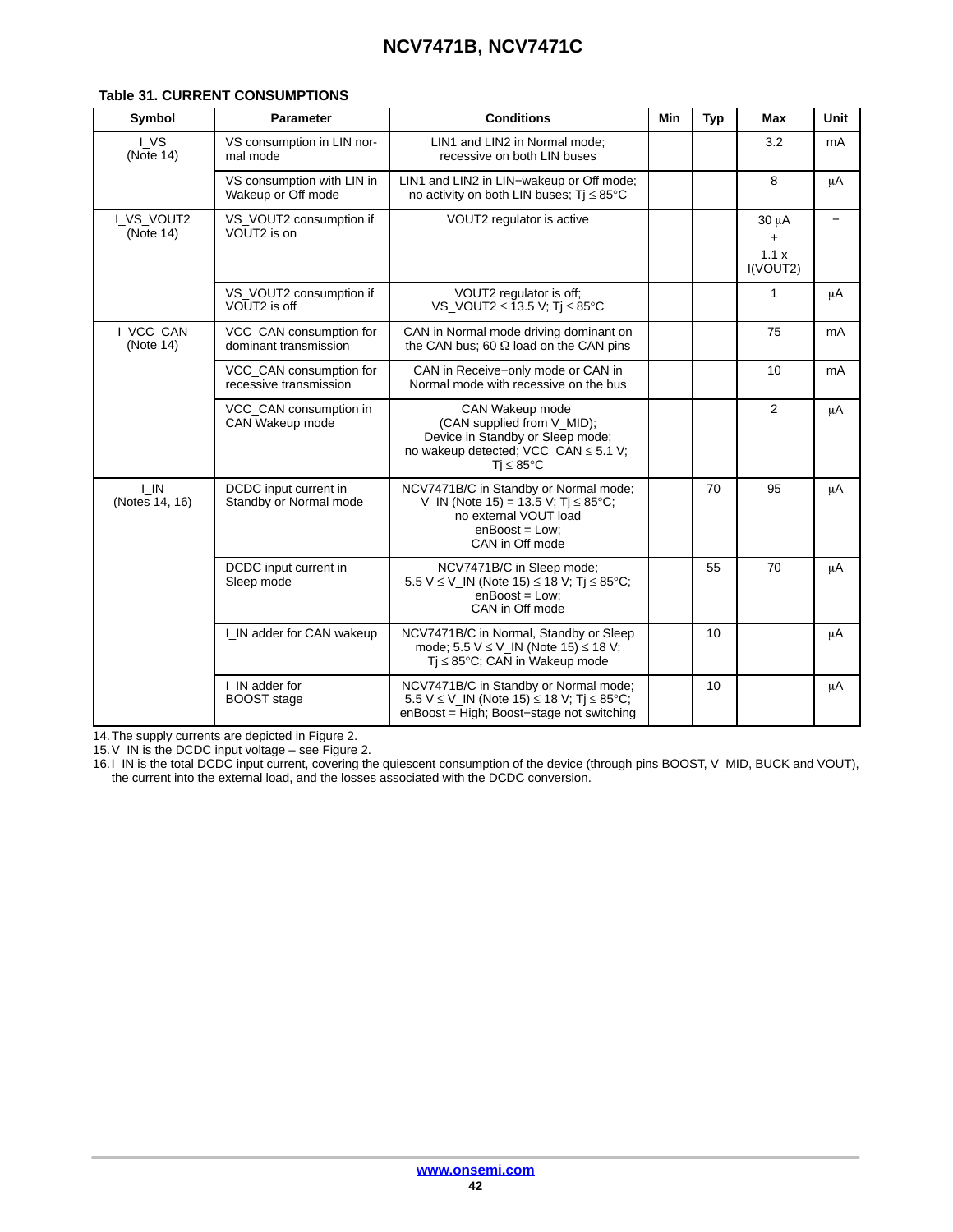#### <span id="page-42-0"></span>**CAN Transceiver**

#### **Table 32. CAN TRANSCEIVER ELECTRICAL CHARACTERISTICS**

| Symbol                                 | <b>Parameter</b>                                                          | <b>Conditions</b>                                                   | Min              | <b>Typ</b>               | Max        | Unit          |
|----------------------------------------|---------------------------------------------------------------------------|---------------------------------------------------------------------|------------------|--------------------------|------------|---------------|
|                                        | <b>CAN TRANSMITTER DC CHARACTERISTICS</b>                                 |                                                                     |                  |                          |            |               |
| Vo(reces)(CANH)                        | recessive bus voltage at pin CANH                                         | $V(TxDC) = VOUT,$<br>no load, transmitter on                        | 2                | 2.5                      | 3          | $\vee$        |
| Vo(reces)(CANH)                        | recessive bus voltage at pin CANH                                         | no load, transmitter off                                            | $-0.1$           | $\Omega$                 | 0.1        | $\vee$        |
| Vo(reces)(CANL)                        | recessive bus voltage at pin CANL                                         | $V(TxDC) = VOUT,$<br>no load, transmitter on                        | 2                | 2.5                      | 3          | V             |
| Vo(reces)(CANL)                        | recessive bus voltage at pin CANL                                         | no load, transmitter off                                            | $-0.1$           | $\mathbf 0$              | 0.1        | $\vee$        |
| lo(reces)(CANH)                        | recessive output current at pin<br>CANH                                   | $-35$ V < V(CANH) < 35 V<br>(Note 17).<br>$0 V < VCC$ _CAN < 5.25 V | $-2.5$           |                          | 2.5        | mA            |
| lo(reces)(CANL)                        | recessive output current at pin<br>CANL                                   | $-35$ V < V(CANL) < 35 V<br>(Note 17),<br>0 V < VCC_CAN < 5.25 V    | $-2.5$           | $\overline{\phantom{0}}$ | 2.5        | mA            |
| Vo(dom)(CANH)                          | dominant output voltage at pin<br>CANH                                    | $V(TxDC) = 0 V$<br>$42.5 \Omega < R_L < 65 \Omega$                  | 3                | 3.6                      | 4.25       | V             |
| Vo(dom)(CANL)                          | dominant output voltage at pin<br>CANL                                    | $V(TxDC) = 0 V$<br>$42.5 \Omega < R_L < 65 \Omega$                  | 0.5              | 1.4                      | 1.75       | V             |
| Vo(dif)(bus dom)                       | differential bus output voltage<br>$(V(CANH) - V(CANL))$                  | $V(TxDC) = 0 V$<br>$42.5 \Omega < R_1 < 65 \Omega$                  | 1.5              | 2.25                     | 3          | $\vee$        |
| Vo(dif)(bus_dom_arb)                   | differential bus output voltage<br>$(V(CANH) - V(CANL))$                  | $V(TxDC) = 0 V, RL = 2240 \Omega$<br>Guaranteed by design           | 1.5              |                          | 5          | $\vee$        |
| Vo(sym)(bus_dom)                       | bus output voltage symmetry<br>$(V(CANH) + V(CANL))$                      | $V(TxDC) = 0 V$ , $TxDC =$<br>square wave up to 1 MHz               | 0.9              |                          | 1.1        | $V_{CC\_CAN}$ |
| Vo(dif)(bus_rec)                       | differential bus output voltage<br>$(V(CANH) - V(CANL))$                  | $V(TxDC) = VOUT$<br>recessive, no load                              | $-120$           | $\mathbf 0$              | 50         | mV            |
| lo(SC)(CANH)                           | short-circuit output current at pin<br>CANH                               | $V(TxDC) = 0 V$<br>$V(CANH) = -3 V$<br>$-3 V < V(CANH) < 18 V$      | $-100$<br>$-100$ | -70                      | -45<br>1   | mA            |
| lo(SC)(CANL)                           | short-circuit output current at pin<br>CANL                               | $V(TxDC) = 0 V$<br>$V(CANL) = 36 V$ ,<br>$-3 V < V(CANL) < 18 V$    | 45<br>$-1$       | 70                       | 100<br>100 | mA            |
| <b>CAN RECEIVER DC CHARACTERISTICS</b> |                                                                           |                                                                     |                  |                          |            |               |
| Vi(dif)(th)                            | Differential receiver threshold<br>voltage                                | $-12$ V < V(CANH) < 12 V,<br>$-12$ V < V(CANL) < 12 V               | 0.5              | 0.7                      | 0.9        | $\vee$        |
| Vi(rec)(bus_rec)                       | Differential receiver input voltage<br>for recessive state                | $-12$ V < V(CANH) < 12 V,<br>$-12 V < V(CANL) < 12 V$               | $-3$             |                          | 0.5        | $\vee$        |
| Vi(rec)(bus_dom)                       | Differential receiver input voltage<br>for dominant state                 | $-12$ V < V(CANH) < 12 V,<br>$-12$ V < V(CANL) < 12 V               | 0.9              |                          | 8          | V             |
| Vihcm(dif)(th)                         | Differential receiver threshold<br>voltage for high common mode           | $-35$ V < V(CANH) < 35V,<br>$-35$ V < V(CANL) < 35 V<br>(Note 17)   | 0.4              | 0.7                      | 1          | $\vee$        |
| Ri(cm)CANH                             | Common mode input resistance at<br>pin CANH                               |                                                                     | 15               | 26                       | 37         | kΩ            |
| Ri(cm)CANL                             | Common mode input resistance at<br>pin CANL                               |                                                                     | 15               | 26                       | 37         | kΩ            |
| Ri(cm)(m)                              | Matching between pin CANH and<br>pin CANL common mode input<br>resistance | $V(CANH) = V(CANL)$                                                 | $-3$             | 0                        | 3          | $\%$          |

[17](#page-43-0).In production, the parameter is measured for common−mode range from −30 V to +35 V. The common mode range down to −35 V is guaranteed by design.

[18](#page-43-0).Bus load R<sub>L</sub> = 60 Ω, C<sub>L</sub> = 100 pF; C(RxDC) = 15 pF<br>[19](#page-43-0).Tested with TTL thresholds on TxDC/RxDC; assuming TxDC/RxDC fall/rise edges below 10 ns.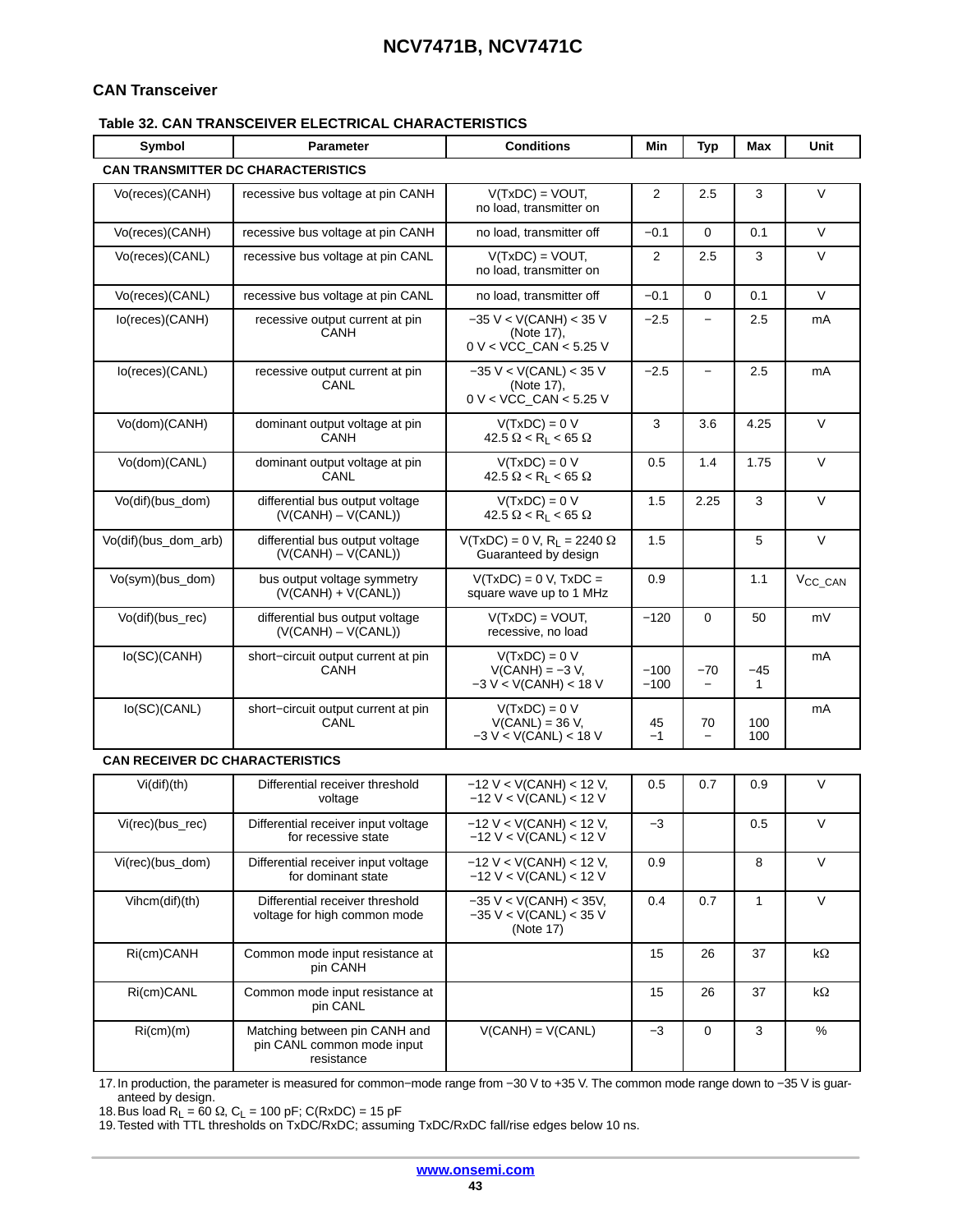#### <span id="page-43-0"></span>**Table [32.](#page-42-0) CAN TRANSCEIVER ELECTRICAL CHARACTERISTICS**

| Symbol                                 | <b>Parameter</b>                                                                | <b>Conditions</b>                                                                   | Min                      | <b>Typ</b> | Max  | Unit   |
|----------------------------------------|---------------------------------------------------------------------------------|-------------------------------------------------------------------------------------|--------------------------|------------|------|--------|
| <b>CAN RECEIVER DC CHARACTERISTICS</b> |                                                                                 |                                                                                     |                          |            |      |        |
| $Ri$ (dif)                             | Differential input resistance                                                   |                                                                                     | 25                       | 50         | 75   | kΩ     |
| CI(CANH)                               | input capacitance at pin CANH                                                   | $V(TxDC) = VCC_CAN,$<br>not tested in production                                    | $\overline{\phantom{0}}$ | 7.5        | 20   | pF     |
| CI(CANL)                               | input capacitance at pin CANL                                                   | $V(TxDC) = VCC_CAN,$<br>not tested in production                                    | $\overline{\phantom{0}}$ | 7.5        | 20   | pF     |
| Cl(dif)                                | differential input capacitance                                                  | $V(TxDC) = VCC_CAN$ ,<br>not tested in production                                   | $\overline{\phantom{0}}$ | 3.75       | 10   | pF     |
| ILI_CANH                               | Input leakage current at pin CANH                                               | $0 \Omega < R(VCC_CAN$ to GND)<br>$<$ 1 M $\Omega$ .                                | $-5$                     | 0          | 5    | μA     |
| ILI_CANL                               | Input leakage current at pin CANL                                               | $V(CANH) = V(CANL) = 5 V$                                                           | $-5$                     | 0          | 5    | μA     |
| Vi(dif)(th)                            | Differential receiver threshold<br>voltage for the wakeup detection             | $-12$ V < V(CANH) < 12 V,<br>$-12$ V < V(CANL) < 12 V                               | 0.4                      | 0.8        | 1.15 | $\vee$ |
| Vi(rec)(bus_rec)                       | Differential receiver input voltage for<br>recessive state for wakeup detection | $-12$ V < V(CANH) < 12 V,<br>$-12$ V < V(CANL) < 12 V                               | $-3$                     |            | 0.4  | $\vee$ |
| Vi(rec)(bus_dom)                       | Differential receiver input voltage for<br>dominant state for wakeup detection  | $-12$ V < V(CANH) < 12 V,<br>$-12$ V < V(CANL) < 12 V                               | 1.05                     |            | 8    | $\vee$ |
|                                        | <b>CAN TRANSCEIVER DYNAMIC CHARACTERISTICS</b>                                  |                                                                                     |                          |            |      |        |
| td(TxDC-BusOn)                         | delay TxDC to bus active                                                        | $C_L = 100 pF$<br>between CANH - CANL                                               | 5                        | 85         | 110  | ns     |
| td(TxDC-BusOff)                        | delay TxDC to bus inactive                                                      | $C_L = 100 pF$<br>between CANH - CANL                                               | 5                        | 30         | 110  | ns     |
| td(BusOn-RxDC)                         | delay bus active to RxDC                                                        | $C(RxDC) = 15pF$                                                                    | 5                        | 55         | 110  | ns     |
| td(BusOff-RxDC)                        | delay bus inactive to RxDC                                                      | $C(RxDC) = 15pF$                                                                    | 5                        | 100        | 110  | ns     |
| tdPD(TxDC-RxDC)dr                      | Propagation delay TxDC to RxDC                                                  | (Note 18)                                                                           | 45                       |            | 245  | ns     |
| tdPD(TxDC-RxDC)rd                      | Propagation delay TxDC to RxDC                                                  | (Note 18)                                                                           | 45                       |            | 230  | ns     |
| t_CAN_wake_dom                         | Dominant time for CAN wakeup                                                    | LP mode $Vdiff(dom) > 1.4 V$                                                        | 0.5                      | 2.5        | 5    | μs     |
|                                        |                                                                                 | LP mode Vdif(dom) $> 1.2$ V                                                         | 0.5                      | 3          | 5.8  | μS     |
| t_CAN_wake_rec                         | Recessive time for CAN wakeup                                                   |                                                                                     | 0.5                      | 2.5        | 5    | μs     |
| t_CAN_wake_timeout                     | Maximum length of the CAN<br>wakeup pattern                                     |                                                                                     | 0.9                      | 1          | 1.1  | ms     |
| T_TxDC_timeout                         | TxDC dominant time for time out                                                 | $V(TxDC) = 0 V$                                                                     | 2.9                      | 3.7        | 4.5  | ms     |
|                                        | <b>CAN TRANSCEIVER DYNAMIC CHARACTERISTICS</b>                                  |                                                                                     |                          |            |      |        |
| tBIT(RxDC500)                          | Bit time on RxDC pin                                                            | Tbit = $500$ ns (Note 18, 19)                                                       | 400                      |            | 550  | ns     |
| tBIT(RxDC200)                          | Bit time on RxDC pin                                                            | Tbit = $200$ ns (Note 18, 19)                                                       |                          | 156        |      | ns     |
| tBIT(Vi(diff)500)                      | Bit time on CAN bus                                                             | Tbit = $500$ ns (Note 18, 19)                                                       | 435                      |            | 530  | ns     |
| $t$ BIT $(Vi$ (diff)200)               | Bit time on CAN bus                                                             | Tbit = $200$ ns (Note 18, 19)                                                       |                          | 172        |      | ns     |
| $\triangle$ tREC500                    | Receiver timing symmetry                                                        | Tbit = $500$ ns;<br>$\triangle$ tREC = tBIT(RxDC) -<br>tBIT(Vi(diff)) (Note 18, 19) | $-65$                    |            | 40   | ns     |
| $\triangle$ tREC200                    | Receiver timing symmetry                                                        | Tbit = $200$ ns;<br>$\triangle$ tREC = tBIT(RxDC) -<br>tBIT(Vi(diff)) (Note 18, 19) |                          | -16        |      | ns     |

17.In production, the parameter is measured for common−mode range from −30 V to +35 V. The common mode range down to −35 V is guaranteed by design.

18.Bus load R<sub>L</sub> = 60 Ω, C<sub>L</sub> = 100 pF; C(RxDC) = 15 pF<br>19.Tested with TTL thresholds on TxDC/RxDC; assuming TxDC/RxDC fall/rise edges below 10 ns.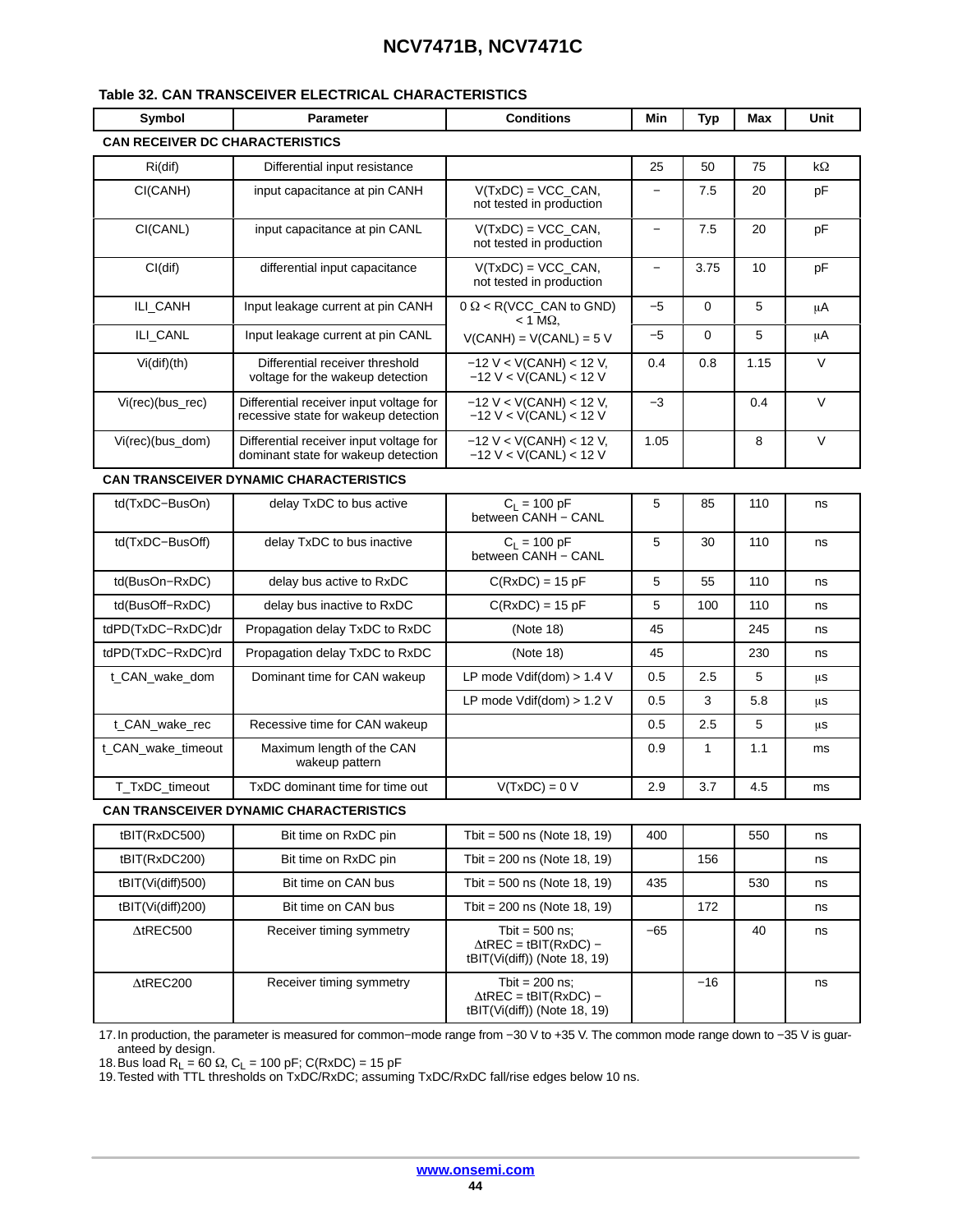

**Figure 23. Definition of CAN Dynamic Parameters**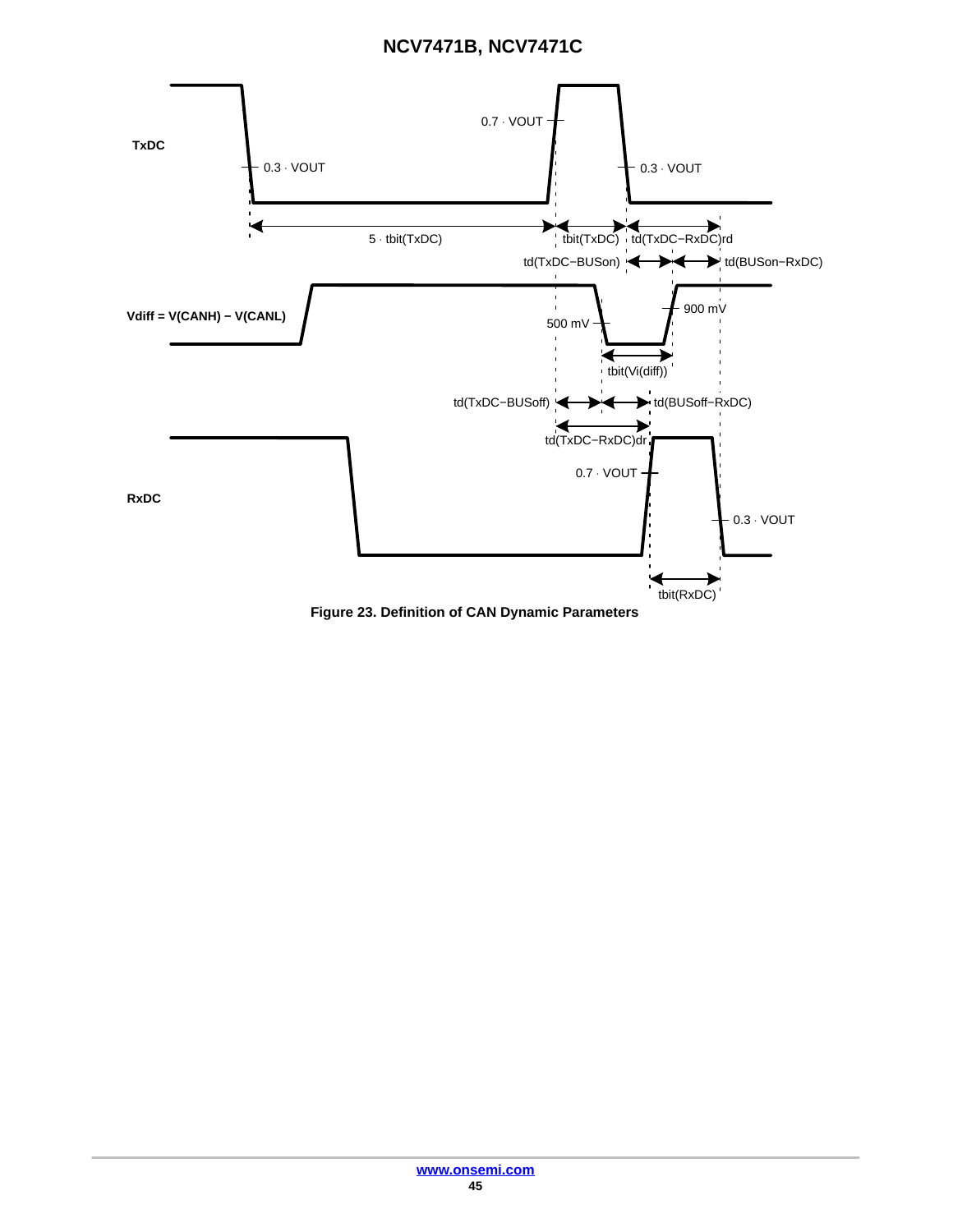### <span id="page-45-0"></span>**LIN Transceivers**

#### **Table 33. LINx TRANSCEIVER ELECTRICAL CHARACTERISTICS**

| Symbol           | <b>Parameter</b>                                      | <b>Conditions</b>                                                                                                            | Min           | <b>Typ</b> | Max           | Unit      |
|------------------|-------------------------------------------------------|------------------------------------------------------------------------------------------------------------------------------|---------------|------------|---------------|-----------|
|                  | LINX TRANSMITTER DC CHARACTERISTICS                   |                                                                                                                              |               |            |               |           |
| VLIN_dom_LoSup   | LIN dominant output voltage                           | $TxDLx = Low$ ; $VS = 7.3 V$                                                                                                 |               |            | 1.2           | V         |
| VLIN_dom_HiSup   | LIN dominant output voltage                           | $TxDLx = Low: VS = 18 V$                                                                                                     |               |            | 2.0           | V         |
| VLIN_REC         | LIN recessive output voltage                          | $TxDLx = High; I(LIN) = 0 mA$                                                                                                | $VS -$<br>1.2 |            | $VS -$<br>0.3 | $\vee$    |
| ILIN_lim         | Short circuit current limitation                      | $VLIN = VS = 18 V$                                                                                                           | 40            |            | 200           | mA        |
| Rslave           | Internal pull-up resistance                           | LIN Normal or Receive-only mode                                                                                              | 20            | 33         | 47            | $k\Omega$ |
|                  | <b>LINX RECEIVER DC CHARACTERISTICS</b>               |                                                                                                                              |               |            |               |           |
| Vbus dom         | Bus voltage for dominant state                        |                                                                                                                              |               |            | 0.4           | VS        |
| Vbus_rec         | Bus voltage for recessive state                       |                                                                                                                              | 0.6           |            |               | VS        |
| Vrec_dom         | Receiver threshold                                    | LIN bus going from recessive to dominant                                                                                     | 0.4           |            | 0.6           | VS        |
| Vrec_rec         | Receiver threshold                                    | LIN bus going from dominant to recessive                                                                                     | 0.4           |            | 0.6           | VS        |
| Vrec_cnt         | Receiver center voltage                               | (Vrec_dom + Vrec_rec)/2                                                                                                      | 0.475         |            | 0.525         | VS        |
| Vrec_hys         | Receiver hysteresis                                   | Vrec rec - Vrec dom                                                                                                          | 0.05          |            | 0.175         | VS        |
| ILIN_off_dom     | LIN output current,<br>bus in dominant state          | Normal LIN Mode, Driver Off;<br>$VS = 12 V; VLIN = 0 V$                                                                      | $-1$          |            |               | mA        |
| ILIN_off_dom_slp | LIN output current,<br>bus in dominant state          | LIN Wake Mode, $VS = 12$ V; VLIN = 0 V                                                                                       | $-20$         | $-15$      | $-2$          | μA        |
| ILIN_off_rec     | LIN output current,<br>bus in recessive state         | Driver Off:<br>VS < 18 V; VS < VLIN < 18 V                                                                                   |               |            | 1             | μA        |
| ILIN_no_GND      | LIN current with missing GND                          | $VS = GND = 12 V; 0 V < VLIN < 18 V$                                                                                         | $-1$          |            | 1             | mA        |
| ILIN_no_VS       | LIN current with missing VS                           | $VS = GND = 0 V; 0 V < VLIN < 18 V$                                                                                          |               |            | 5             | μA        |
|                  | LINX TRANSCEIVER DYNAMIC CHARACTERISTICS              |                                                                                                                              |               |            |               |           |
| D1               | Duty Cycle $1 =$<br>tBUS_REC(min) / $(2 \times TBit)$ | THREC(max) = $0.744 \times \sqrt{S}$<br>THDOM(max) = $0.581 \times VS$<br>TBit = $50 \text{ }\mu s$<br>$V(VS) = 7 V to 18 V$ | 0.396         |            | 0.5           |           |
| D <sub>2</sub>   | Duty Cycle $2 =$<br>tBUS_REC(max) / (2 x TBit)        | THREC(min) = $0.422 \times VS$<br>THDOM(min) = $0.284 \times VS$<br>TBit = $50 \text{ }\mu s$<br>$V(VS) = 7.6 V to 18 V$     | 0.5           |            | 0.581         |           |
| D <sub>3</sub>   | Duty Cycle $3 =$<br>tBUS_REC(min) / (2 x TBit)        | THREC(max) = $0.778 \times \sqrt{S}$<br>THDOM(max) = $0.616 \times VS$<br>TBit = $96 \mu s$<br>$V(VS) = 7 V to 18 V$         | 0.417         |            | 0.5           |           |
| D <sub>4</sub>   | Duty Cycle $4 =$<br>tBUS_REC(max) / (2 x TBit)        | THREC(min) = $0.389 \times VS$<br>THDOM(min) = $0.251 \times VS$<br>TBit = $96 \mu s$<br>$V(VS) = 7.6 V to 18 V$             | 0.5           |            | 0.590         |           |
| T_fall           | LIN falling edge                                      | Normal Mode: VS = 12 V                                                                                                       |               |            | 22.5          | μs        |
| T rise           | LIN rising edge                                       | Normal Mode; VS = 12 V                                                                                                       |               |            | 22.5          | μS        |
| T_sym            | LIN slope symmetry                                    | Normal Mode; VS = 12 V                                                                                                       | $-4$          | 0          | 4             | μs        |
| Trec_prop_down   | Propagation delay of receiver                         | Falling edge; $C(RxDLx) = 20 pF$                                                                                             | 0.1           |            | 6             | μS        |
| Trec_prop_up     |                                                       | Rising edge; $C(RxDLx) = 20 pF$                                                                                              | 0.1           |            | 6             | μS        |
| Trec_sym         | Propagation delay symmetry                            | Trec_prop_down - Trec_prop_up;                                                                                               | $-2$          |            | 2             | μs        |

t\_LIN\_wake Dominant duration for wakeup LIN in wakeup mode 30 90 150

C(RxDLx) = 20 pF

 $\mu s$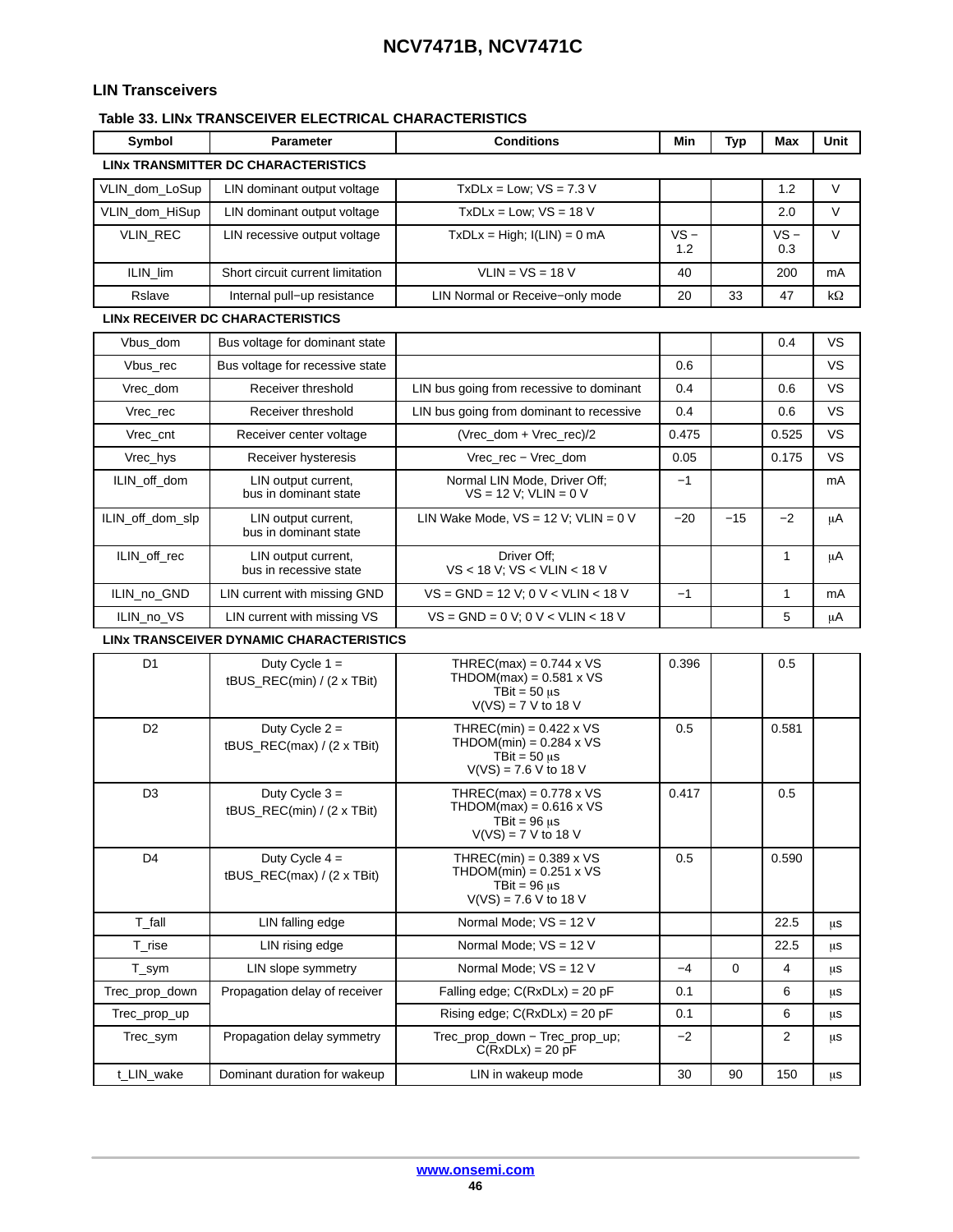### **Table [33.](#page-45-0) LINx TRANSCEIVER ELECTRICAL CHARACTERISTICS**

| Symbol             | Parameter                                | <b>Conditions</b>                                 | Min | Typ | Max | Unit |
|--------------------|------------------------------------------|---------------------------------------------------|-----|-----|-----|------|
|                    | LINX TRANSCEIVER DYNAMIC CHARACTERISTICS |                                                   |     |     |     |      |
| T TxDLx timeout    | TxDLx dominant time-out                  | TxDLx = Low; LIN dominant time-out enabled        | 6   | 13  | 20  | ms   |
| C LIN <sub>x</sub> | Capacitance of the LIN <sub>x</sub> pins | Guaranteed by design;<br>not tested in production |     | 15  | 25  | pF   |



**Figure 24. Definition of LINx Duty Cycle Parameters**



**Figure 25. Definition of LINx Edge Parameters**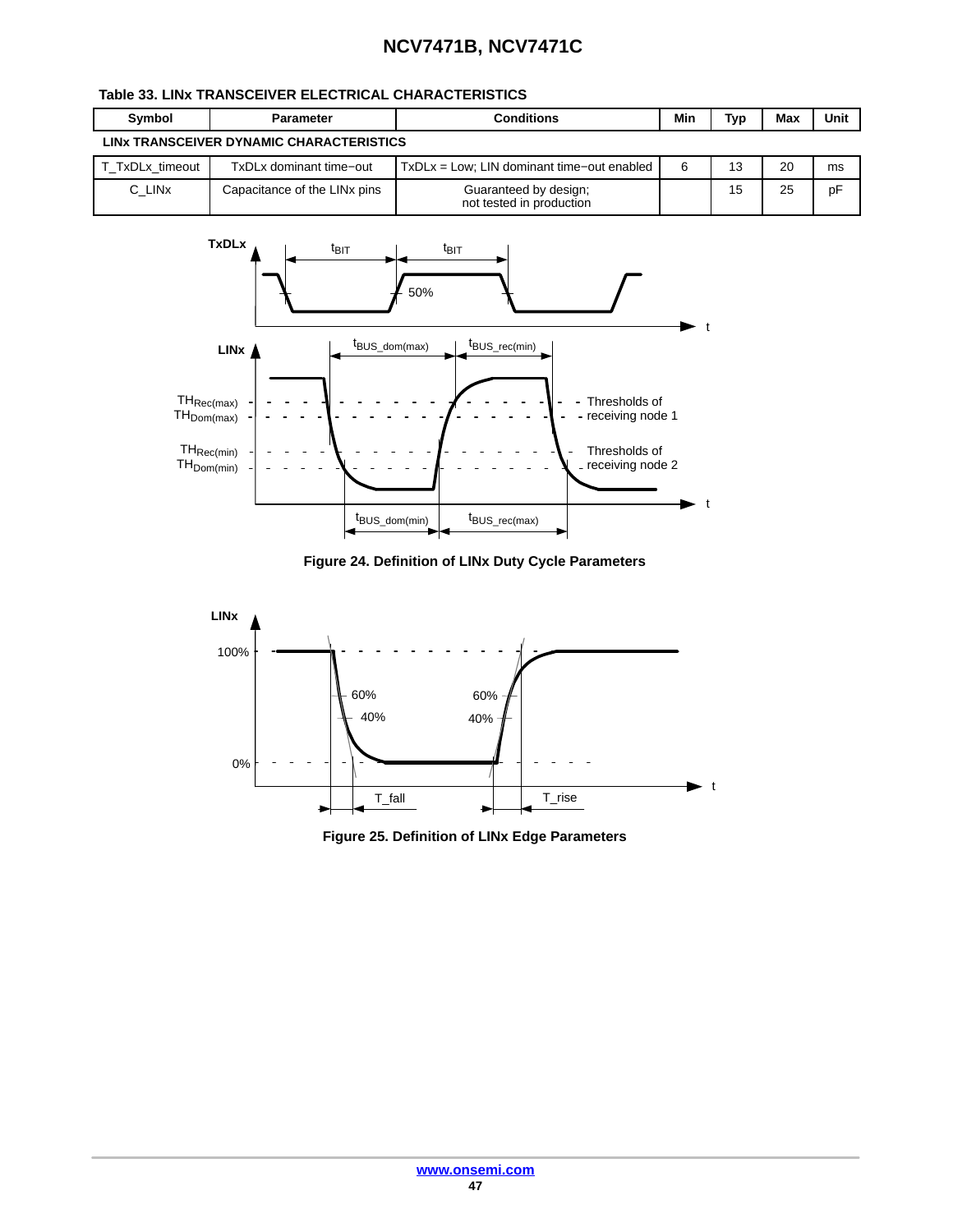<span id="page-47-0"></span>

**Figure 26. Definition of LINx Receiver Timing Parameters**

### **Digital Control Timing and SPI Timing**

**Table 34. DIGITAL CONTROL CHARACTERISTICS**

| Symbol              | <b>Parameter</b>                                           | <b>Conditions</b>        | <b>Min</b>   | Typ  | <b>Max</b> | Unit |
|---------------------|------------------------------------------------------------|--------------------------|--------------|------|------------|------|
| t WD TO             | Duration of the total watchdog                             | WD PER 0 selected in SPI | 7.2          | 8    | 8.8        | ms   |
| t WD WIN            | period                                                     | WD PER 1 selected in SPI | 14.4         | 16   | 17.6       | ms   |
|                     |                                                            | WD PER 2 selected in SPI | 28.8         | 32   | 35.2       | ms   |
|                     |                                                            | WD PER 3 selected in SPI | 57.6         | 64   | 70.4       | ms   |
|                     |                                                            | WD PER 4 selected in SPI | 115.2        | 128  | 140.8      | ms   |
|                     |                                                            | WD_PER_5 selected in SPI | 230.4        | 256  | 281.6      | ms   |
|                     |                                                            | WD PER 6 selected in SPI | 460.8        | 512  | 563.2      | ms   |
|                     |                                                            | WD PER 7 selected in SPI | 921.6        | 1024 | 1126.4     | ms   |
| f FSO <sub>2</sub>  | FSO <sub>2</sub> toggling frequency                        | $FSO$ internal = 1       | 1.125        | 1.25 | 1.375      | Hz   |
| dc FSO <sub>2</sub> | FSO <sub>2</sub> duty cycle                                |                          | 45           | 50   | 55         | $\%$ |
| f FSO3              | FSO3 toggling frequency                                    |                          | 90           | 100  | 110        | Hz   |
| dc FSO3             | FSO3 duty cycle                                            |                          | 18           | 20   | 22         | $\%$ |
| t INTN active       | Active (Low) pulse on INTN pin                             |                          | 0.9          | 1    | 1.1        | ms   |
| t INTN inactive     | Minimum time between two<br>consecutive interrupt requests |                          | 4.5          | 5    | 5.5        | ms   |
| t RSTN filt         | RSTN input signal filter time                              |                          | $\mathbf{1}$ |      | 10         | μs   |
| t RSTN Clamped High | Timeout for "RSTN clamped<br>High" detection               |                          | 0.9          | 1    | 1.1        | ms   |
| t RSTN Clamped Low  | Timeout for "RSTN clamped<br>Low" detection                |                          | 225          | 250  | 275        | ms   |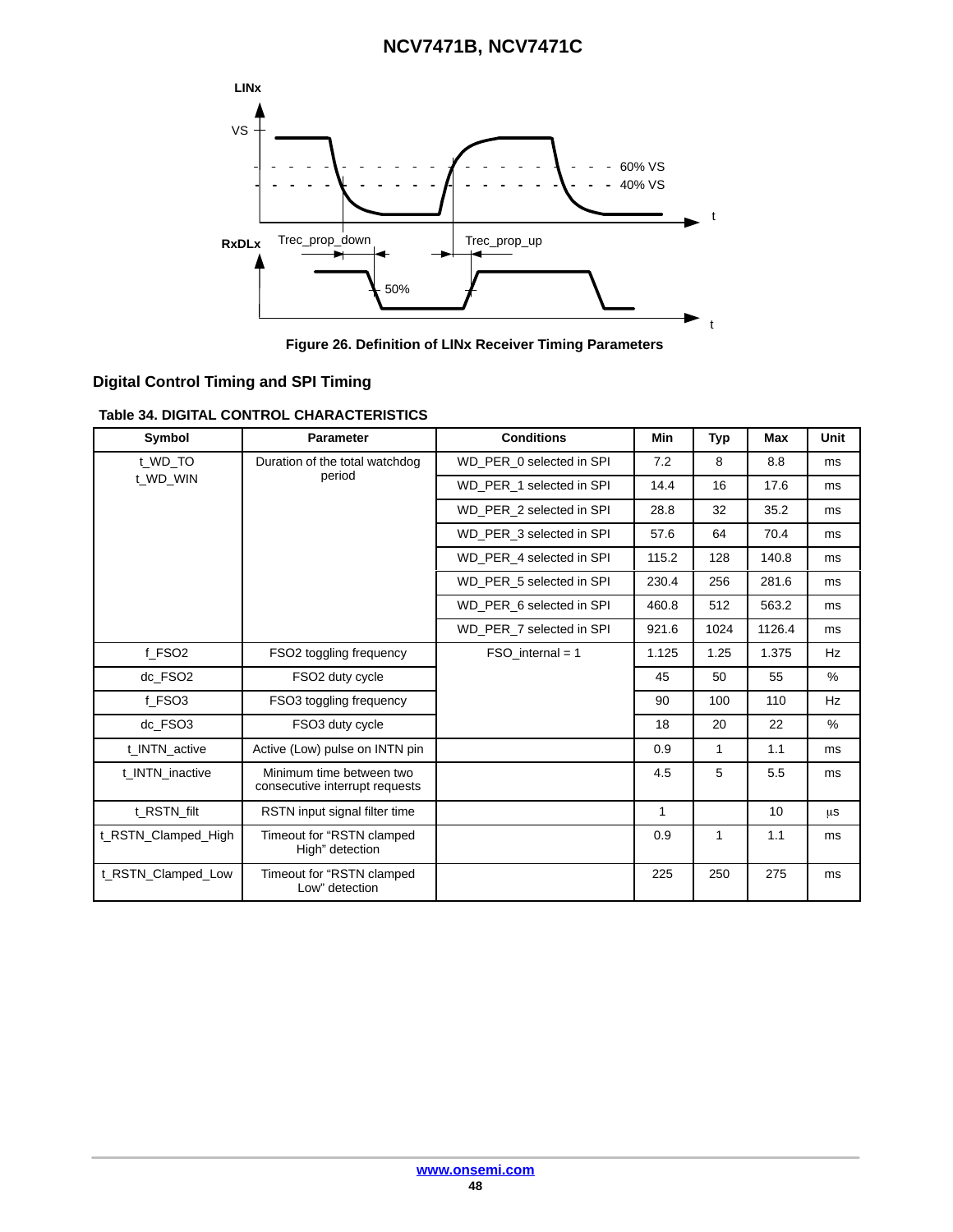| Symbol    | <b>Parameter</b>                                   | <b>Conditions</b> | Min | <b>Typ</b> | Max | Unit |
|-----------|----------------------------------------------------|-------------------|-----|------------|-----|------|
| tCSN SCK  | First SPI clock edge after CSN active              |                   | 100 |            |     | ns   |
| tSCK CSN  | Last SPI clock edge to CSN inactive                |                   | 100 |            |     | ns   |
| tCSN SDO  | SDO output stable after CSN active                 |                   |     |            | 100 | ns   |
| tCSN_High | Inter-frame space (CSN inactive)                   |                   | 10  |            |     | μS   |
| tSCK_High | Duration of SPI clock High level                   |                   | 100 |            |     | ns   |
| tSCK_Low  | Duration of SPI clock Low level                    |                   | 100 |            |     | ns   |
| tSCK_per  | SPI clock period                                   |                   | 250 |            |     | ns   |
| tSDI set  | Setup time of SDI input towards SPI clock          |                   | 50  |            |     | ns   |
| tSDI hold | Hold time of SDI input towards SPI clock           |                   | 50  |            |     | ns   |
| tSCK SDO  | delay of SDO output stable after an SPI clock edge |                   |     |            | 50  | ns   |

#### <span id="page-48-0"></span>**Table 35. SPI INTERFACE TIMING CHARACTERISTICS**



**Figure 27. Definition of SPI Timing Parameters**

#### **Thermal Protection**

#### **Table 36. THERMAL PROTECTION CHARACTERISTICS**

| <b>Symbol</b> | Parameter                                  | <b>Conditions</b> | Min | Typ | Max | Unit         |
|---------------|--------------------------------------------|-------------------|-----|-----|-----|--------------|
| Ti WAR        | Junction temperature for thermal warning   |                   | 130 | 140 | 150 | $\circ$<br>ັ |
| Ti SD         | Junction temperature for thermal shut-down |                   | 150 | 160 | 170 | $\circ$      |

#### **Digital IO Pins**

#### **Table 37. ELECTRICAL CHARACTERISTICS OF LOW VOLTAGE DIGITAL INPUTS/OUTPUTS**

| Symbol         | <b>Parameter</b>                        | <b>Conditions</b>                                                                                        | Min           | Typ | Max         | Unit      |
|----------------|-----------------------------------------|----------------------------------------------------------------------------------------------------------|---------------|-----|-------------|-----------|
| VinL pinx      | Low-level input threshold               | $pinx = SDI$ , SCK, CSN, TxDC,                                                                           | $\Omega$      |     | 0.8         | V         |
| VinH_pinx      | High-level input threshold              | TxDL1/2, RSTN                                                                                            | $\mathcal{P}$ |     | <b>VOUT</b> | $\vee$    |
| Rpullup_pinx   | Integrated pull-up resistor<br>to VOUT  | $pinx = CSN$ , $TxDC$ , $TxDL1/2$ ,<br>INTN. RSTN. UVN VOUT                                              | 55            | 100 | 185         | $k\Omega$ |
| Rpulldown_pinx | Integrated pull-down resistor<br>to GND | $pinx = SDI, SCK$                                                                                        | 55            | 100 | 185         | kΩ        |
| loutL_pinx     | Low-level output driving<br>current     | pinx is logical Low;<br>forced $Vpinx = 0.4 V$ ;<br>$pinx = SDO, RxDC, RxDL1/2,$<br>RSTN, INTN, UVN VOUT | 2             | 6   | 12          | mA        |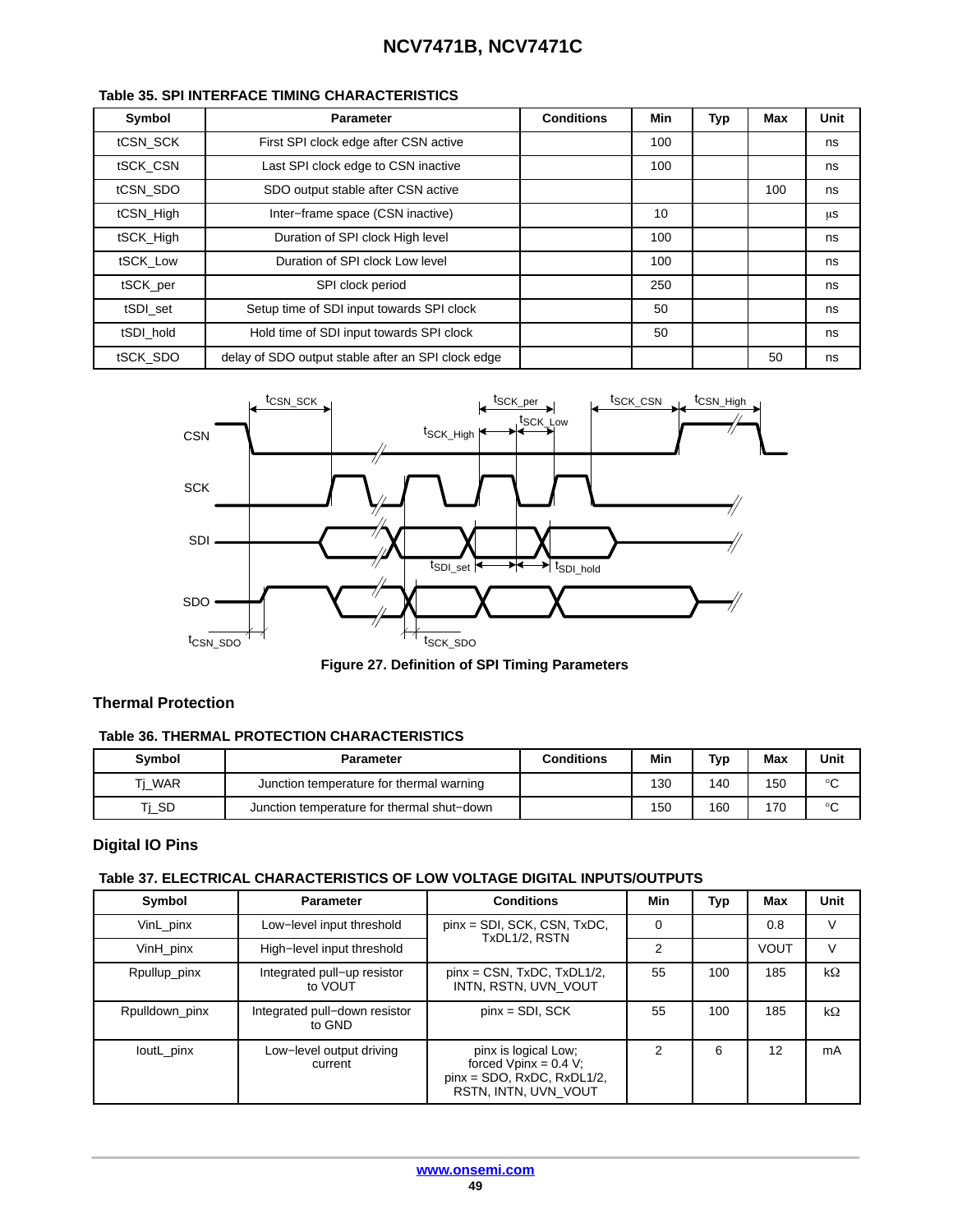#### <span id="page-49-0"></span>**Table [37.](#page-48-0) ELECTRICAL CHARACTERISTICS OF LOW VOLTAGE DIGITAL INPUTS/OUTPUTS**

| Symbol           | <b>Parameter</b>                                                   | <b>Conditions</b>                                                                                                                                             | Min   | Typ  | Max  | Unit   |
|------------------|--------------------------------------------------------------------|---------------------------------------------------------------------------------------------------------------------------------------------------------------|-------|------|------|--------|
| loutH_pinx       | High-level output driving<br>current                               | pinx is logical High;<br>forced $Vpinx = VOUT-0.4 V;$<br>$pinx = SDO, RxDC, RxDL1/2$                                                                          | $-12$ | $-6$ | $-2$ | mA     |
| lleak_HZ_pinx    | Leakage in the tristate                                            | pinx in HZ state;<br>forced $0 \vee \lt$ Vpinx $\lt$ VOUT;<br>$pinx = SDO$                                                                                    | $-10$ |      | 10   | μA     |
| lleak OD         | Leakage of an open-drain<br>output                                 | open-drain pinx in High state;<br>forced $Vpinx = VOUT$ ; pinx =<br>INTN. RSTN. UVN VOUT                                                                      | $-10$ |      | 10   | μA     |
| V_MID_DigOut_Low | V_MID value guaranteeing<br>Low level on RSTN and<br>UVN VOUT pins | Shut-down mode; RSTN and<br>UVN VOUT connected to fixed<br>5 V through a 10 k $\Omega$ resistor.<br>If V_MID > V_MID_DigOut_Low<br>or VOUT > VOUT_DigOut_Low, |       |      | 1.9  | $\vee$ |
| VOUT_DigOut_Low  | VOUT value guaranteeing<br>Low level on RSTN and<br>UVN VOUT pins  | then RSTN and UVN VOUT<br>stay below 400 mV<br>Not tested in production;<br>guaranteed by design                                                              |       |      | 2.7  | $\vee$ |

#### **CFG and SWDM Pins**

#### **Table 38. ELECTRICAL CHARACTERISTICS OF CFG AND SWDM INPUTS**

| Symbol            | <b>Parameter</b>                    | <b>Conditions</b>                       | Min | <b>Typ</b> | Max | Unit      |
|-------------------|-------------------------------------|-----------------------------------------|-----|------------|-----|-----------|
| VinL_HV_pinx      | Low-level input threshold           | $pinx = CFG$ , SWDM                     |     |            | 0.8 |           |
| VinH_HV_pinx      | High-level input threshold          |                                         | າ   |            | VS  |           |
| Rpulldown HV pinx | Internal pull-down to GND           | $pinx = CFG$ , SWDM;<br>V CFG < $0.8$ V | 55  | 100        | 185 | $k\Omega$ |
| Rpullup_HV_pinx   | Internal pull-up to $3 \vee$ (typ.) | $pinx = CFG: V CFG > 2 V$               | 55  | 100        | 185 | $k\Omega$ |

#### **FSO Pins**

#### **Table 39. FSOx PIN ELECTRICAL CHARACTERISTICS**

| Symbol          | <b>Parameter</b>                           | <b>Conditions</b>                                                                        | Min  | Typ | Max | Unit   |
|-----------------|--------------------------------------------|------------------------------------------------------------------------------------------|------|-----|-----|--------|
| I FSOx inactive | FSO <sub>x</sub> current in inactive state | FSOx inactive (no failure), or<br>HZ-part of the FSO2/3 pattern.<br>0 V < V(FSOx) < 28 V | $-2$ |     | 2   | μA     |
| V_FSOx_active   | Voltage drop at FSOx when<br>active        | FSO1 active or<br>Low-part of the FSO2/3 pattern;<br>$I(FSOx) = 5 mA$                    |      |     | 0.4 | $\vee$ |
|                 |                                            | FSO1 active or<br>Low-part of the FSO2/3 pattern;<br>$I(FSOx) = 10$ mA                   |      |     | 0.8 | V      |

#### **WU Pin**

#### **Table 40. WU PIN ELECTRICAL CHARACTERISTICS**

| Symbol             | <b>Parameter</b>            | <b>Conditions</b> | Min   | <b>Typ</b> | <b>Max</b> | Unit |
|--------------------|-----------------------------|-------------------|-------|------------|------------|------|
| V <sub>th</sub> WU | WU pin threshold            |                   |       |            | 4          |      |
| Vhys WU            | WU pin threshold hysteresis |                   | 0.03  |            | 0.25       |      |
| t WU filt          | WU wakeup filter time       |                   | 10    |            | 50         | μS   |
| Ipu WU             | Pull-up current on WU pin   | $V(WU) = 4 V$     | $-11$ |            | -3         | μA   |
| Ipd_WU             | Pull-down current on WU pin | $V(WU) = 2 V$     | 3     |            | 11         | μA   |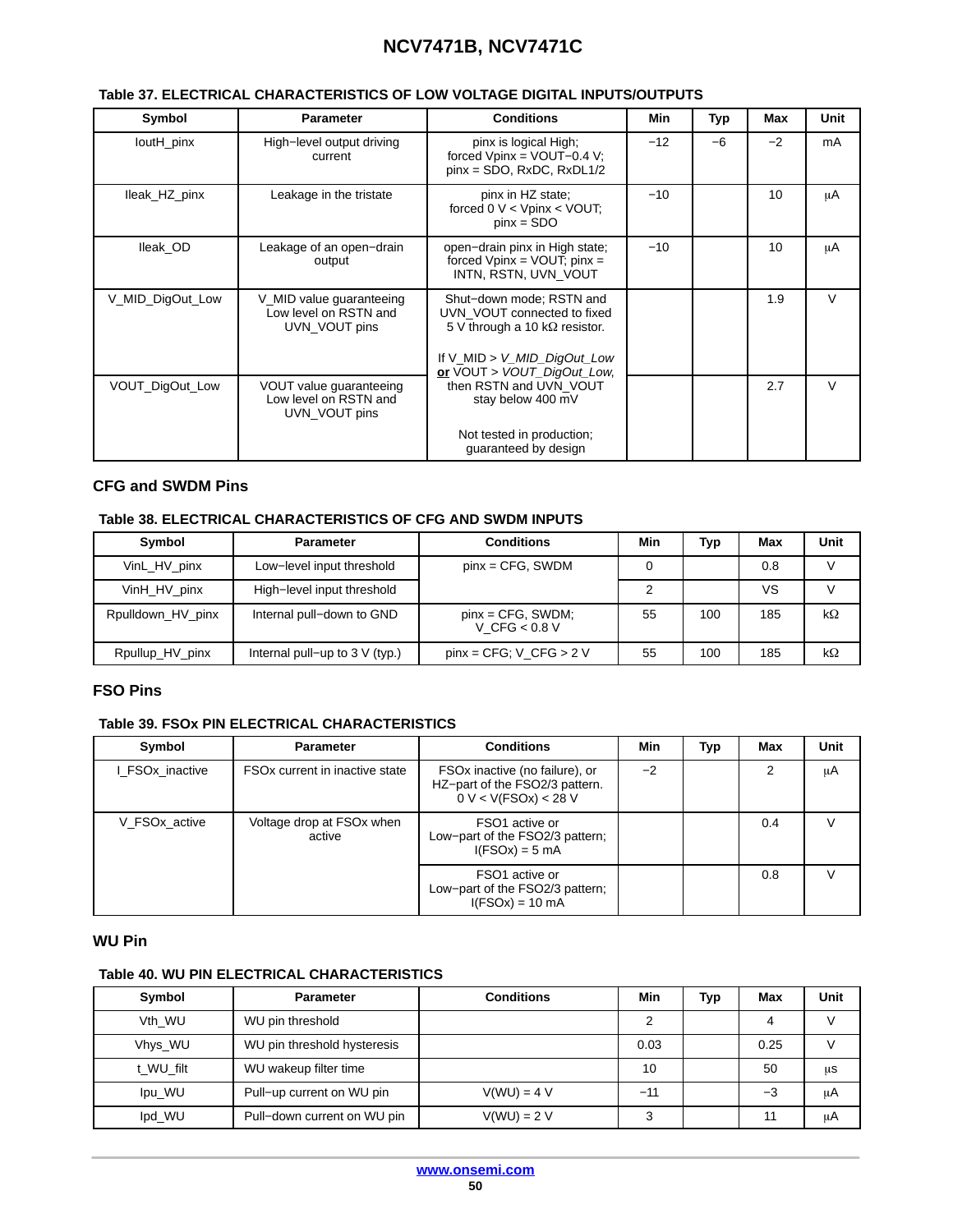#### <span id="page-50-0"></span>**Table 41. ISO11898−2: 2016 PARAMETER CROSS REFERENCE TABLE**

| ISO 11898-2:2016 Specification                                                                                   | <b>NCV7471B/C Datasheet</b>  |                                        |  |  |  |  |
|------------------------------------------------------------------------------------------------------------------|------------------------------|----------------------------------------|--|--|--|--|
| <b>Parameter</b><br><b>Notation</b>                                                                              |                              | Symbol                                 |  |  |  |  |
| <b>Dominant output characteristics</b>                                                                           |                              |                                        |  |  |  |  |
| Single ended voltage on CAN_H                                                                                    | $V_{CAN_H}$                  | Vo(dom)(CANH)                          |  |  |  |  |
| Single ended voltage on CAN_L                                                                                    | V <sub>CANL</sub>            | Vo(dom)(CANL)                          |  |  |  |  |
| Differential voltage on normal bus load                                                                          | V <sub>Diff</sub>            | Vo(dif)(bus_dom)                       |  |  |  |  |
| Differential voltage on effective resistance during arbitration                                                  | V <sub>Diff</sub>            | Vo(dif)(bus_dom_arb)                   |  |  |  |  |
| Optional: Differential voltage on extended bus load range                                                        | V <sub>Diff</sub>            | <b>NA</b>                              |  |  |  |  |
| <b>Driver symmetry</b>                                                                                           |                              |                                        |  |  |  |  |
| Driver symmetry                                                                                                  | V <sub>SYM</sub>             | Vo(sym)(bus_dom)                       |  |  |  |  |
| <b>Driver output current</b>                                                                                     |                              |                                        |  |  |  |  |
| Absolute current on CAN_H                                                                                        | $I_{CAN_H}$                  | lo(SC)(CANH)                           |  |  |  |  |
| Absolute current on CAN L                                                                                        | $I_{CAN\_L}$                 | lo(SC)(CANL)                           |  |  |  |  |
| Receiver output characteristics, bus biasing active                                                              |                              |                                        |  |  |  |  |
| Single ended output voltage on CAN_H                                                                             | $V_{CAN_H}$                  | Vo(reces)(CANH)                        |  |  |  |  |
| Single ended output voltage on CAN_L                                                                             | $V_{CAN\_L}$                 | Vo(reces)(CANL)                        |  |  |  |  |
| Differential output voltage                                                                                      | $V_{\text{Diff}}$            | Vo(dif)(bus_rec)                       |  |  |  |  |
| Receiver output characteristics, bus biasing inactive                                                            |                              |                                        |  |  |  |  |
| Single ended output voltage on CAN_H                                                                             | $V_{CAN_H}$                  | Vo(reces)(CANH)                        |  |  |  |  |
| Single ended output voltage on CAN_L                                                                             | $V_{CAN\_L}$                 | Vo(reces)(CANL)                        |  |  |  |  |
| Differential output voltage                                                                                      | V <sub>Diff</sub>            | Vo(dif)(bus_rec)                       |  |  |  |  |
| Optional transmit dominant timeout                                                                               |                              |                                        |  |  |  |  |
| Transmit dominant timeout, long                                                                                  | t <sub>dom</sub>             | T_TxDC_timeout                         |  |  |  |  |
| Transmit dominant timeout, short                                                                                 | $t_{dom}$                    | T_TxDC_timeout                         |  |  |  |  |
| Static receiver input characteristics, bus biasing active                                                        |                              |                                        |  |  |  |  |
| Recessive state differential input voltage range                                                                 | $V_{\text{Diff}}$            | Vi(rec)(bus rec)                       |  |  |  |  |
| Dominant state differential input voltage range                                                                  | $V_{\text{Diff}}$            | Vi(rec)(bus_dom)                       |  |  |  |  |
| Static receiver input characteristics, bus biasing inactive                                                      |                              |                                        |  |  |  |  |
| Recessive state differential input voltage range                                                                 | $V_{\text{Diff}}$            | Vi(rec)(bus_rec)                       |  |  |  |  |
| Dominant state differential input voltage range                                                                  | $\mathrm{V}_{\mathrm{Diff}}$ | Vi(rec)(bus_dom)                       |  |  |  |  |
| Receiver input resistance                                                                                        |                              |                                        |  |  |  |  |
| Differential internal resistance                                                                                 | $R_{Diff}$                   | $Ri$ (dif)                             |  |  |  |  |
| Single ended internal resistance                                                                                 | $R_{CAN_H}$<br>$R_{CAN\_L}$  | Ri(cm)(CANH)<br>Ri(cm)(CANL)           |  |  |  |  |
| Receiver input resistance matching                                                                               |                              |                                        |  |  |  |  |
| Matching a of internal resistance                                                                                | $m_R$                        | Ri(cm)(m)                              |  |  |  |  |
| Implementation loop delay requirement                                                                            |                              |                                        |  |  |  |  |
| Loop delay                                                                                                       |                              | tdPD(TxDC-RxDC)dr<br>tdPD(TxDC-RxDC)rd |  |  |  |  |
| Optional implementation data signal timing requirements for use with bit rates above 1 Mbit/s and up to 2 Mbit/s |                              |                                        |  |  |  |  |
| Transmitted recessive bit width @ 2 Mbit/s                                                                       | $t_{\text{Bit(Bus)}}$        | tBIT(Vi(diff)500)                      |  |  |  |  |
| Received recessive bit width @ 2 Mbit/s                                                                          | $t_{Bit(RXD)}$               | tBIT(RxDC500)                          |  |  |  |  |
| Receiver timing symmetry @ 2 Mbit/s                                                                              | $\Delta t_{\mathsf{Rec}}$    | $\triangle$ tREC500                    |  |  |  |  |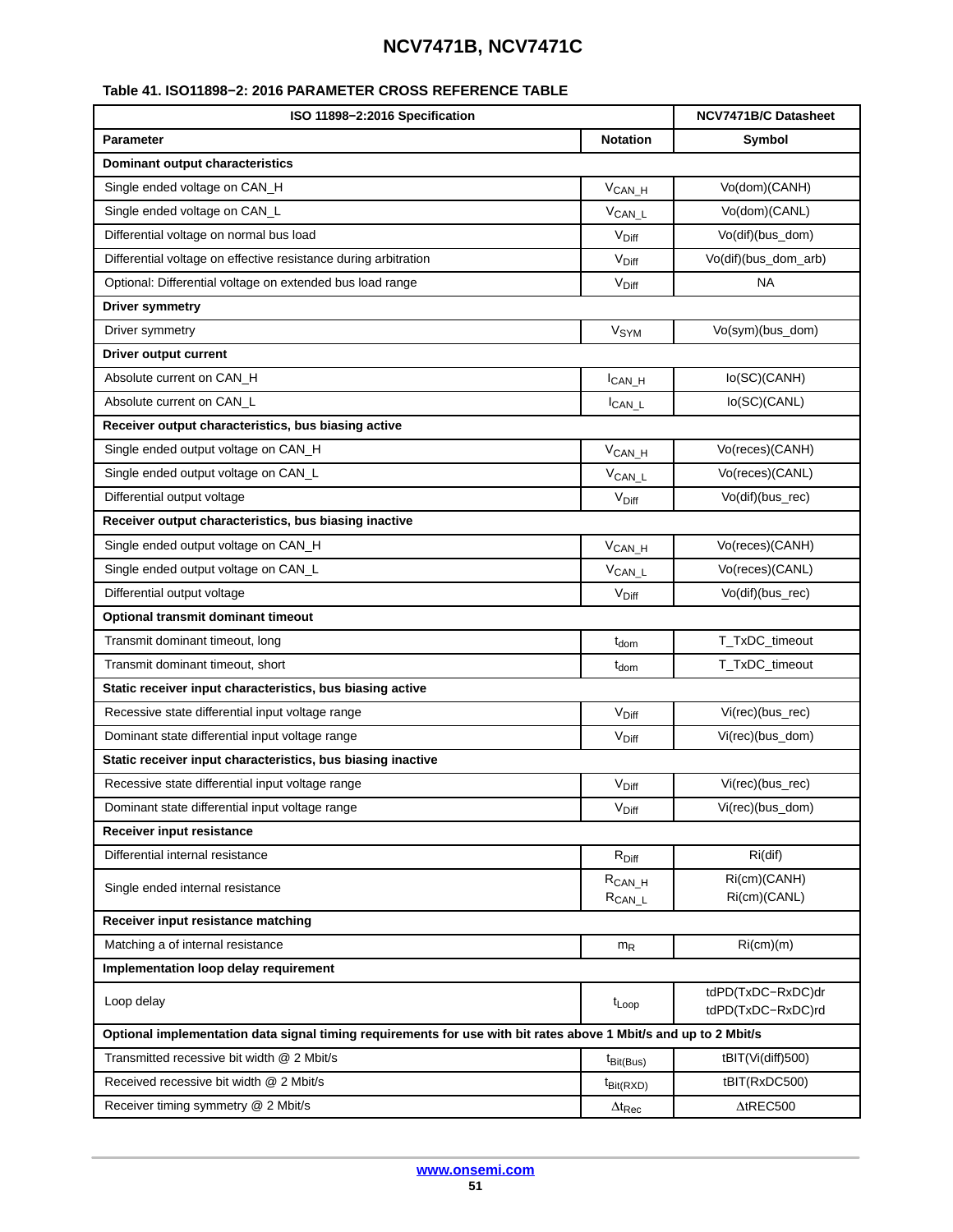#### <span id="page-51-0"></span>**Table [41](#page-50-0). ISO11898−2: 2016 PARAMETER CROSS REFERENCE TABLE**

| <b>Parameter</b>                                                                                                 | <b>Notation</b>                     | Symbol                            |  |  |  |  |
|------------------------------------------------------------------------------------------------------------------|-------------------------------------|-----------------------------------|--|--|--|--|
| Optional implementation data signal timing requirements for use with bit rates above 2 Mbit/s and up to 5 Mbit/s |                                     |                                   |  |  |  |  |
| Transmitted recessive bit width @ 5 Mbit/s                                                                       | $t_{\text{Bit(Bus)}}$               | <b>NA</b>                         |  |  |  |  |
| Transmitted recessive bit width @ 5 Mbit / s                                                                     | $t_{\text{Bit(RXD)}}$               | <b>NA</b>                         |  |  |  |  |
| Received recessive bit width @ 5 Mbit / s                                                                        | $\Delta t_{\text{Rec}}$             | <b>NA</b>                         |  |  |  |  |
| Maximum ratings of V <sub>CAN_H</sub> , V <sub>CAN_L</sub> and V <sub>Diff</sub>                                 |                                     |                                   |  |  |  |  |
| Maximum rating V <sub>Diff</sub>                                                                                 | $V_{\text{Diff}}$                   | Vmax CANH-CANL                    |  |  |  |  |
| General maximum rating $V_{\text{CAN H}}$ and $V_{\text{CAN L}}$                                                 | $V_{CAN_H}$<br>V <sub>CAN_L</sub>   | Vmax CANH<br>Vmax_CANL            |  |  |  |  |
| Optional: Extended maximum rating V <sub>CAN_H</sub> and V <sub>CAN_L</sub>                                      | $V_{CAN_H}$<br>$V_{CAN\_L}$         | <b>NA</b>                         |  |  |  |  |
| Maximum leakage currents on CAN_H and CAN_L, unpowered                                                           |                                     |                                   |  |  |  |  |
| Leakage current on CAN_H, CAN_L                                                                                  | ICAN H <sub>1</sub><br>$I_{CAN\_L}$ | ILI CANH<br>ILI CANL              |  |  |  |  |
| <b>Bus biasing control timings</b>                                                                               |                                     |                                   |  |  |  |  |
| CAN activity filter time, long                                                                                   | <sup>t</sup> Filter                 | t_CAN_wake_dom,<br>t CAN wake rec |  |  |  |  |
| CAN activity filter time, short                                                                                  | t <sub>Filter</sub>                 | <b>NA</b>                         |  |  |  |  |
| Optional: Wake-up timeout, short                                                                                 | t <sub>Wake</sub>                   | <b>NA</b>                         |  |  |  |  |
| Optional: Wake-up timeout, long                                                                                  | t <sub>Wake</sub>                   | T_CAN_wake_timeout                |  |  |  |  |
| Timeout for bus inactivity (Required for selective wake–up implementation only)                                  | t <sub>Silence</sub>                |                                   |  |  |  |  |
| Bus Bias reaction time (Required for selective wake–up implementation only)                                      | t <sub>Bias</sub>                   |                                   |  |  |  |  |

#### **Table 42. DEVICE ORDERING INFORMATION**

| <b>Part Number</b> | <b>Description</b>                                                                                                                        | Package Type              | Shipping <sup><math>\dagger</math></sup> |
|--------------------|-------------------------------------------------------------------------------------------------------------------------------------------|---------------------------|------------------------------------------|
| NCV7471BDQ5R2G     | System Basis Chip with Dual LIN, HS-CAN/CANFD,<br>11 V Boost and 5 V / 500 mA Buck DC/DC;<br>FSOx outputs active during VOUT undervoltage | SSOP36-EP<br><b>GREEN</b> | 1500 / Tape & Reel                       |
| NCV7471CDQ5R2G     | System Basis Chip with Dual LIN, HS-CAN/CANFD,<br>6.5 V Boost and 5 V / 500 mA Buck DCDC;<br>FSOx outputs active during VOUT undervoltage | SSOP36-EP<br><b>GREEN</b> | 1500 / Tape & Reel                       |

†For information on tape and reel specifications, including part orientation and tape sizes, please refer to our Tape and Reel Packaging Specifications Brochure, BRD8011/D.